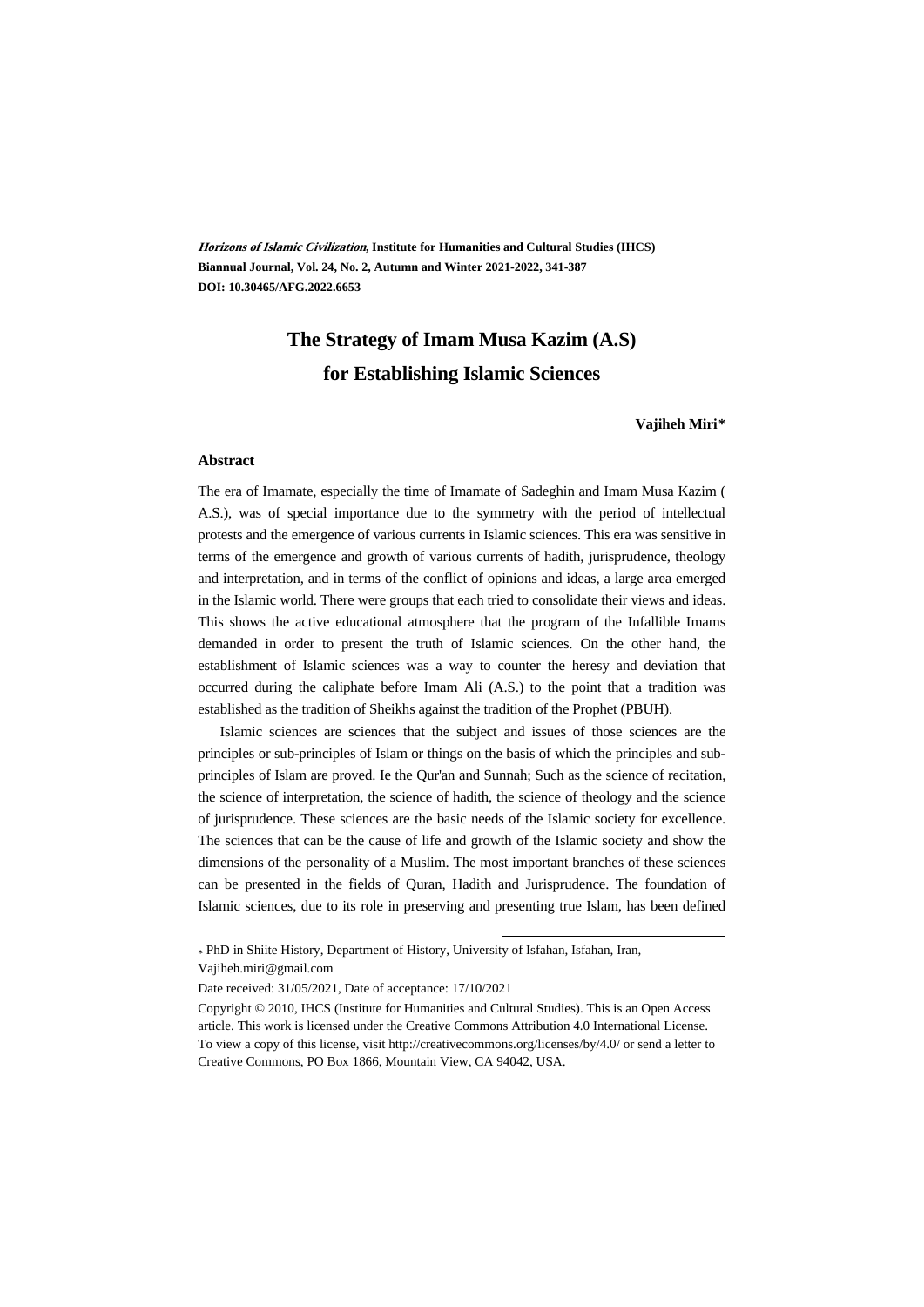since the time of the Messenger of God (PBUH) in her educational life. Infallible Imams as the successors of the Messenger of God (PBUH) made the teaching of these sciences a priority of their education and Imam Kazim (A.S.), like the Imams before and after him, took care to establish and teach these sciences. Research on this subject can show the prominent position of Imam Khomeini in introducing and reviving the original Islam, despite all the pressures imposed by the government on her. The present study is based on the method of historical analysis, in order to answer what and why of the strategy of Imam Musa Kazim (A.S.) in establishing Islamic sciences.

After his noble father, Imam Kazim (A.S.) became the president of Sadeghin University. In order to revive and present the true Islam, as well as to respond to and confront the intellectual protests, as well as the emergence of various currents in Islamic sciences and innovations and deviations that have occurred in Islam, the foundation of Islamic sciences in its educational priority. The sciences on the basis of which the principles and sub-principles of Islam are proved. In order to present these sciences, even in a situation full of pressure and suffocation imposed by the government, it was necessary to adopt effective strategies. According to the circumstances in which she was, the Imam arranged the teaching of these sciences through both face-to-face meetings and correspondence. Correspondence that could meet the needs of students' education even when they were imprisoned, and the recording of numerous correspondences in this regard, shows the strategic nature of this educational method. On the other hand, Imam Khomeini, like his fathers, chose the training of specialized students in various branches of Islamic sciences as another strategy in this field. A strategy that, while maintaining the educational chain in Islamic sciences, created the transmission of these sciences to the next generations of Shiites through narration and compilation of works, and thus played an important role in establishing Islamic sciences. In fact, the Shiite Imams believed in the fact that mere mobilization of the people and a temporary victory over the enemy and even taking over the government is not enough, and the Islamic reform program will not be realized unless the government is supported by informed and committed bases. It was on this basis that in order to preserve the school and the survival of the right thinking of the Ahl al-Bayt, they took another way, and that was to open the door of knowledge and knowledge to the enthusiasts and to teach the disciples. In fact, his method along with providing general and public education to the people, was the method of individualization and private education, and it was by such people that the jurisprudence and hadith of the Ahl al-Bayt gradually spread to different places.

**Keywords:** Education, Imam Kazim (A.S.), Islamic sciences, Expert students.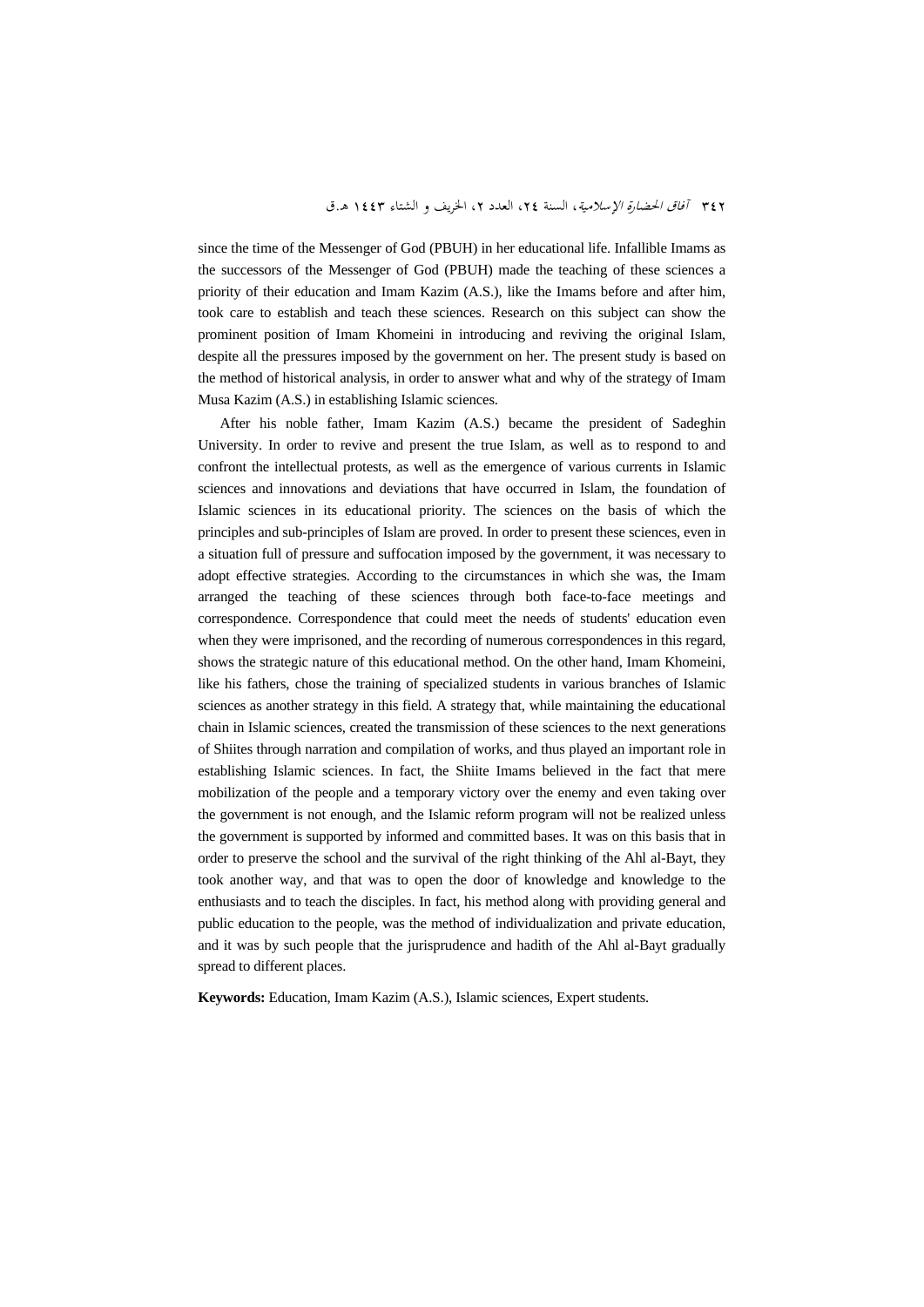آفاق الحضارة الإسلامية، أكاديمية العلوم الإنسانية والدراسات الثقافية بحلة علميّة نصف سنويّة (مقالة علميّة محکّمة)، السنة ٢٤، العدد ٢، الخريف و الشتاء ١٤٤٣ هـ.ق، ٣٨٧–٣٨٧

# **َ منهج الإمام موسی الکاظم (ع) أسيس العلوم الإسلامية في ت**

† \* **وجيهة ميري**

**الملخص**

كانـت فـترة إمامـة الإمـام موسـى الكـاظم(ع) ذات أهميـة خاصـة لتقارĔـا مـع عصـر ازدهــــار النقاشــــات العقائديــــة والفكريــــة وظهــــور التيــــارات المختلفــــة في العلــــوم الإسلامية. والعلوم الإسلامية تشملُ القرآنَ والحديثَ والفقهَ وعلـمَ الكلام، والَّـتي<br>\* َ ُ تــرتبط ، الإســ ِ بالأصــول أو المبــادئ الفرعيــة ــت مبــاني ُ ِ أو الموضــوعات الّــتي ت لام ُثب ومبادئَه الفرعية. ليس تأسيسُ وبناءُ العلوم الإسلامية سوى طريقٍ لبيان الإسلام<br>-الصـحيح لمواجهـة البـدع والانحرافـات الـتي تظهـر في بطنـه. طبعـاً تسـتطيعُ هـذه الأبحـاث أن تُظهـرُ المكانـة البـارزة للإمـام الكــاظـم(ع) في تقــديم وإحيـاء الإسـلام<br>. النبوي، رغم كل الضغوط الّتي كانت تفرض الحكومة على الإمام (ع). فيهدفُ هـذا البحـث إلـیکشـف اللثـام والإجابـة علـى ماهيـة وأسـباب مـنهج الإمـام موسـى الكاظم(ع) في تأسيس العلوم الإسلامية متكئاً على المنهج التحليلي – التاريخي. نظراً إلى المصادر، فهمنا أنّ منهج الإمام الكاظم(ع) هي عرض العلوم الإسلامية مِن خلال التعليم وجهـاً لوجه والمراسلات، وكذلك تدريب الطلاب المتخصصين في مختلــف فــروع العلــوم الإســلامية. المــنهج الــذي ِ بجانــب الحفــاظ علــى السلســلة التعليمية في العلوم الإسلامية، أدى إلى انتقال هذه العلوم إلى الأجيال القادمة مِن

> \* خريجة الدكتوراه في تاريخ الشيعة مِن قسم التاريخ بجامعة إصفهان، إصفهان، إيران، vajiheh.miri@gmail.com تاريخ الوصول: ،1400/03/11 تاريخ القبول: 1400/07/26

.

Copyright © 2018, IHCS (Institute for Humanities and Cultural Studies). This is an Open Access article distributed under the terms of the Creative Commons Attribution 4.0 International, which permits others to download this work, share it with others and Adapt the material for any purpose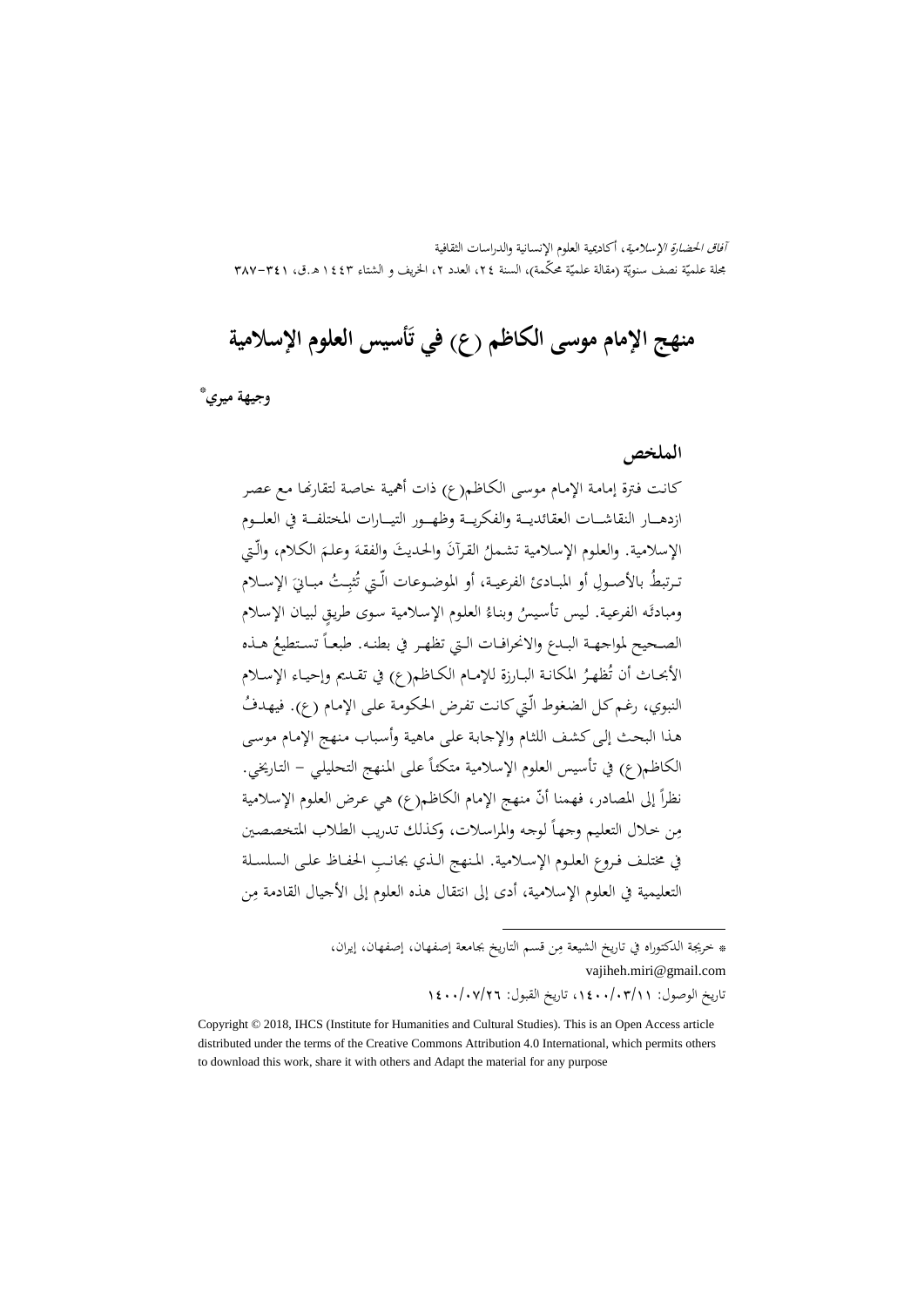ِ الشــيعة. وđــذا الطريــق لعــب دورا ــن خــلال ً ً في ترســيخ العلــوم الإســلامية م هامــا الحفاظ على الإسلام النبوي وتأسيسه. **الکلمـات الرئيسـة:** تعلـيم، الإمـام الكـاظم (ع)، العلـوم الإسـلامية، المراسـلات، الطلاب المتمر ِّسين.

# **المقدمة ّ .**1

كـان لعصـر الإمامـة، وخاصـة عصـر إمـامتي الصـادقين(ع) والإمـام موسـى الكـاظم (ع)، أهميـة خاصة لتقارضا مع فترة ازدهار المناظرات العقائدية والفكرية وظهور التيـارات المختلفة في العلوم الإسلامية. كانت لهذا العصر حساسية بالغة مِن أحل ظهور التيارات المختلفة ونموهـا في مجـال الحديث والفقه والكلام والتفسير. ونتيجةً لتَنازُعِ الأراء وتضاربها، ظهرت مشارب فكرية واسعة في العـالم الإسـلامي. ولـذلك، ظهـرت الطوائـف، حاولـت أن تثبـت وجهـات نظرهـا وأفكارهـا. نشـــاطات الطوائــف المختلفــة،كالمعتزلــة (الشهرســتاني، ١٤١٥: ١/٩٥-٨٢)، والجهميــة (الشهرســـتاني، ١٤١٥: ٩٧/١) والمشـــبهة (الشهرســـتاني، ١٤١٥: ١١٨/١) والخـــوارج (الشهرســـتاني، :1415 144-139/1) والمرجئـــة (الشهرســـتاني، :1415 169-161/1) وأصحاب الحديث (الشهرستاني، ١٤١٥: ٢٤٣/١) وأصحاب الرأي (الشهرستاني، ١٤١٥: 1/010) الـذين قـدّمت المصـادر لكـل طائفـة مـنهم قائمـةً بـالآراء والمعتقـدات (الشهرسـتاني، :1415 245-59/1؛ المقريزي، :1424 412-402/4)، تدل علـى منـاخ تعليمـي نشـط، دفعت برنامجَ الأئمة المعصومين(ع) نحو إبراز حقيقة العلوم الإسلامية.

هـذا وكـان تأسـيس العلـوم الإسـلامية وسـيلةً لمواجـهـة البـدع والانحرافـات الـتي حـدثت أثنـاء خلافة الخلفـاء قَبـل الإمـام علـي (ع)؛ حيـث تمّ تقـديم سنّة الشـيخينِ كسـنةٍ مستقلّةٍ أمـام سنة رسول الله(ص) (السيوطي، ١٤١٧: ١٦٥). حيث أن أهـم قضية في حكومة الإمام علـي(ع) كــان إحيــاء ســنة الرســول(ص) ونفــي البــدع (ابــن شــبة، :1410 1043/3؛ ابــن أبيالحديــد، :1404 36/7؛ البلاذري، :1394 179/2؛ ابن أبيشيبة، :1409 95/1).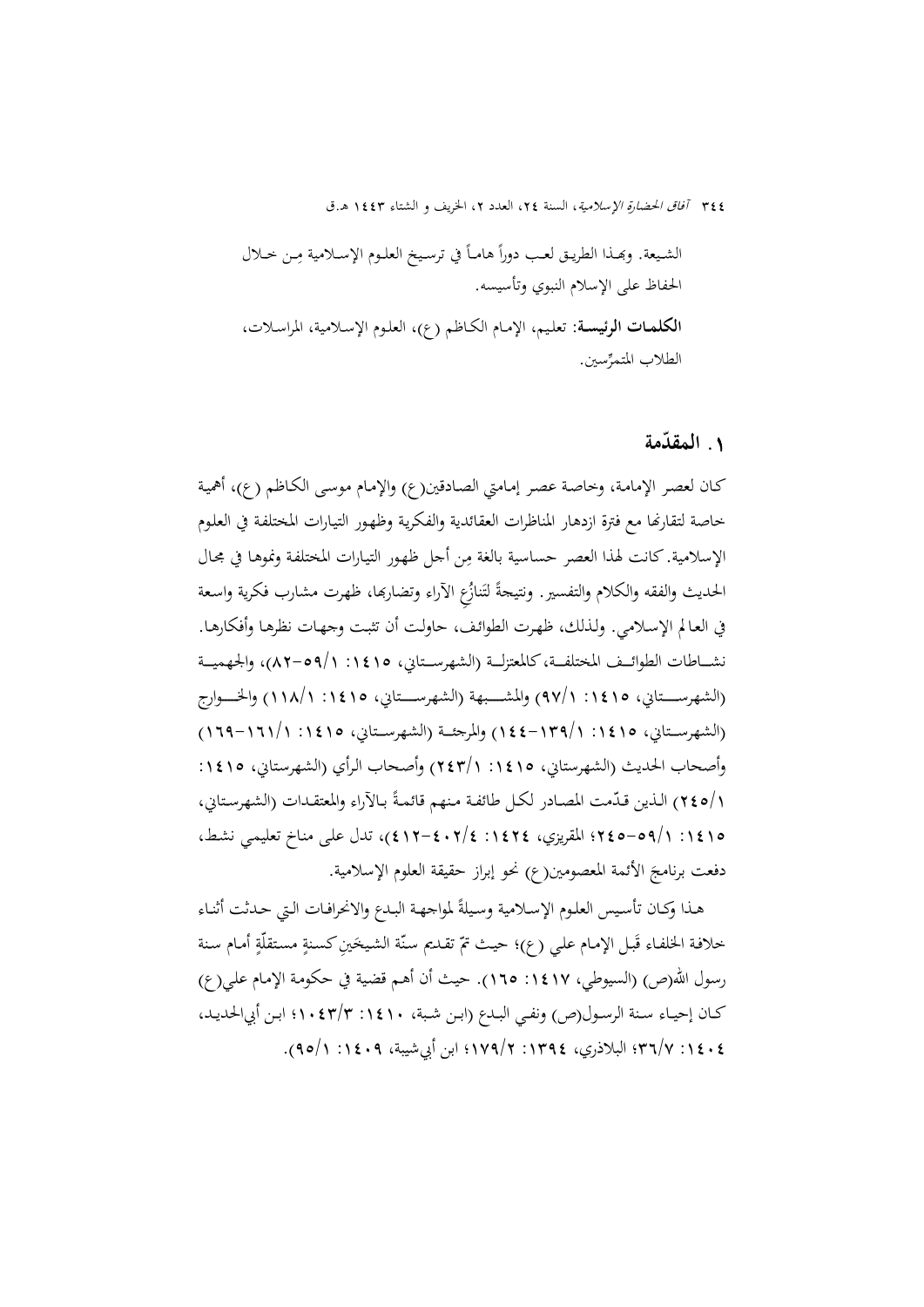منهج الإمام موسى الكاظم (ع) في تأسيس العلوم الإسلامية (وجيهة ميري) ٣٤٥

وقد نظـر أئمـة الشـيعة(ع) إلـی هـذه المسـألة في عهـد الإمامـة (الطـبري، :1387 ،1158/ 357؛ الــدينوري، :1368 231؛ الــبلاذري، :1394 78/2؛ ابــن أعــثم، :1411 80/5؛ الکليـــني، ١٤٠٧ / ٢٠/١؛ البرقـــي، ١٣٧١: ١/٢١٢؛ العياشـــي، ١٣٨٠: ٩/١)، وســعى الإمـام الكـاظم (ع)، كسـلفه مِن أئمـة الشـيعة (ع)، إلى تحققهـا. واعتـبر الإمـامُ الكـاظم(ع) العمـلَ بكتـاب الله وسـنة النبي(ص) سبباً يُغـني الأمـة المسـلمة عـن الاقتـداء بسـنّة الشـيخين<br>-(الصفار، ١٤٠٤: ١٤٧). نظراً لأهمية الانتباه إلى تأسيس العلوم الإسلامية ودورهـا البـارز في الحفـاظ علـى الإسـلام النبـوي وتقديمـه، تمّ تعريفـه في سـيرة الرسـول التعليميـة منـذ بعثتـه (ص). کذلك قام الأئمة الهـدی (ع)،کخلفـاء النـبي(ص) بوضـع تعلـيم العلـوم الإسـلامية في أولـويتهم التعليمية. والإمام الكاظم(ع) مثل آبائه وأبنائه اهتم بتأسـيس وتعلـيم العلـوم الإسـلامية. تعتمـد هذه الدراسة على منهج التحليل التاريخي حول سؤالين:

– لماذا وضع الإمام الكاظم(ع) تدريس العلوم الإسلامية في مقدمة منهجه الدِّراسيّ ْ؟ - ما هو المنهج الّذي اتخذه الإمام الکاظم(ع) في تأسيس العلوم الإسلامية؟

لما فجع العـالم الإسـلامي برحيـل العـالم الكبير والإمـام العظيم الصـادق(ع) تحض الإمـام موسی الکاظم(ع) بعـد أبيـه يتسـلم شـوؤن تلـك المدرسـة الّـتي أغنـت العـالم الإسـلامي، وأعـزت العلـم ورفعت منـاره. وأصبح بعـد وفـاة أبيـه عميـداً للشيعة في كـل أمـورهـم، ومرشـداً للنهضـة الفكرية في عصره؛ (الحاج حسن، ١٤٢٠: ٢٠٧). يهدفُ البحث الحالي إلى كشف اللثام والإجابـة علـى أسـباب وماهيـة مـنهج الإمـام موسـى الكـاظم(ع) في تأسـيس العلـوم الإسـلامية متكئاً على المنهج التحليلي التاريخي. هناك كتب ومقالات كثيرة عن الإمام السابع (ع)، تمّ كتابتهـا وطبعهـا؛ لكـن فيمـا يتعلـق بالدراسـة الحاليـة، لم يُكتَـب حتّـى الآن بحـثٌ مسـتقلٌّ. وبالتـالي فـإن هـذا البحـث لـيس لـه خلفيـة بحثيـة؛ ومـع ذلـك، في مجـال المقـالات، يمكـن ذكـر المقالات التالية:

اهتمــت هــذه الدراســات جوانــب الأنشــطة العلميــة والثقافيــة للإمــام الکــاظم(ع) فقــط: «استدلالات الإمـام الكـاظم عليـهالسـلام بـالنص القرآني (رسـالة في العقـل أنموذجـاً)» صـادق فوزي النجادي؛ «وصية الإمام الکاظم لهشـام بـن الحکـم» فـارس حسـونکـريم؛ «بررسـی ابعـاد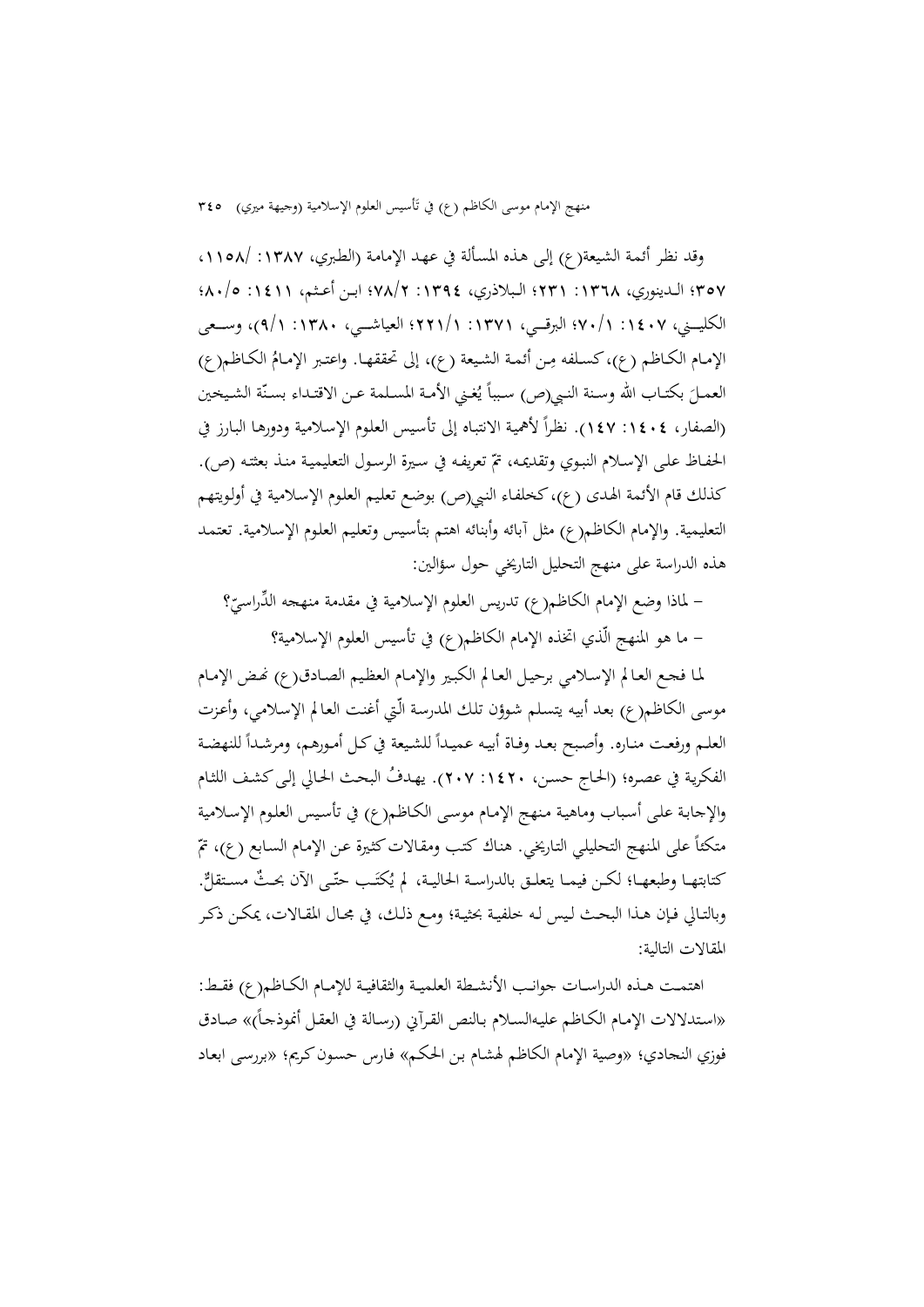توفيق امامکاظم در حفظ وگسترش تشـيع» سـيد حسـن قاضـوي؛ «گونـهشناسـیگفتارهـای قرآنــی امــام موســیکــاظم (ع)» بيــبي ســادات رضــي؛ «نگــاهی بــه جايگــاه علمــی امــام کاظم(ع)» طه ēامي. كما في مقالة «حيات فرهنگی امـام موسـیکـاظم (ع)» سـعيد نجفـي نجــاد، تمــت مناقشــة الثقافــة ودور الإمــام الكــاظم(ع) في توجيــه التيــارات الدينيــة. وفي مجــال الکتـب، يمكـن ذكـر الکتـب التاليـة:کتاب «الإمـام الکـاظم؛ شـعاع مقهـور الضـوء» سـليمان کتـاني، وکتـاب «حيـاة الإمـام موسـی بـن جعفـر (ع)» بـاقر شـريف القرشـي، وکتـاب «الإمـام الكـاظم(ع) قـدوة وأسـوة» لسـيد محمـد تقـي مدرسـي هنـاك أيضـاً نقاشـات حـول الأنشـطة العلمية والثقافية للإمام (ع). کتاب «مسند الإمام الکاظم أبيالحسن موسـی بـن جعفـر (ع)» لعزيـــز الله العطـــاردي،كتـــاب تـــاريخي وروائـــي يحتـــوي علـــي أحاديـــث الإمـــام(ع) وســـير رواتها.خصـص الفصـل الثـاني مِـن هـذا الكتـاب لأحاديـث الإمـام الكـاظم(ع) في فـروع العلـوم الإسـلامية. الكثـير مِن هـذه الأحاديث يوضح بشكل جيـد الـدور البـارز للإمـام(ع) في تعليم وتأســيس العلــوم الإســلامية. فيکتــابين: «پژوهشــی در تــاريخ حــديث» و«تــاريخ عمــومی حــديث» جمليــد معــارف، تمــت مناقشــة دور طــلاب الإمــام في نقــل الروايــات وأحاديــث أهــل البيـــت (ع). کمـــا فيکتـــاب «تـــاريخ حـــديث» لرضـــا مـــؤدب، قـــام بتحليـــل حقبـــة الإمـــام الكاظم(ع) في أربع صفحات، وقد أدت هذه الكتابة الموجزة إلى عدم تغطية موضـوعات هـذا المقال. وكذلك مِن كتاب «تأسيس الشيعة لعلوم الإسلام» يمكن استخراج أسماء بعض رواد العلوم الإسلامية مِن طلاب الإمام الكاظم (ع). ومع ذلك، لم يفصح أي بحث على وجه التحديد منهج الإمام(ع) في تأسيس العلوم الإسلامية، الّتي حاولت هذه الدراسة تحقيقها.

#### **.**2 **البحث**

كــان أســلوب أئمــة الشـيعة هــو إحيــاء الإســلام والحفــاظ عليــه، مبنيــاً علــي عــرض العلــوم الإسلامية وتعزيز معرفة طلابهم في مختلف فروع هـذا الجزء مِن العلوم. في الحديث الذي رواه جـابر بـن عبـد االله الأنصـاري عـن رسـول االله (ص)، يمكـن أن نـرى النشـاط الـرئيس للأئمـة(ع) في تـدريس العلـوم الدينيـة (الفتـال النيسـابوري، :1423 458/1).کـذلك الإمـام الکـاظم(ع)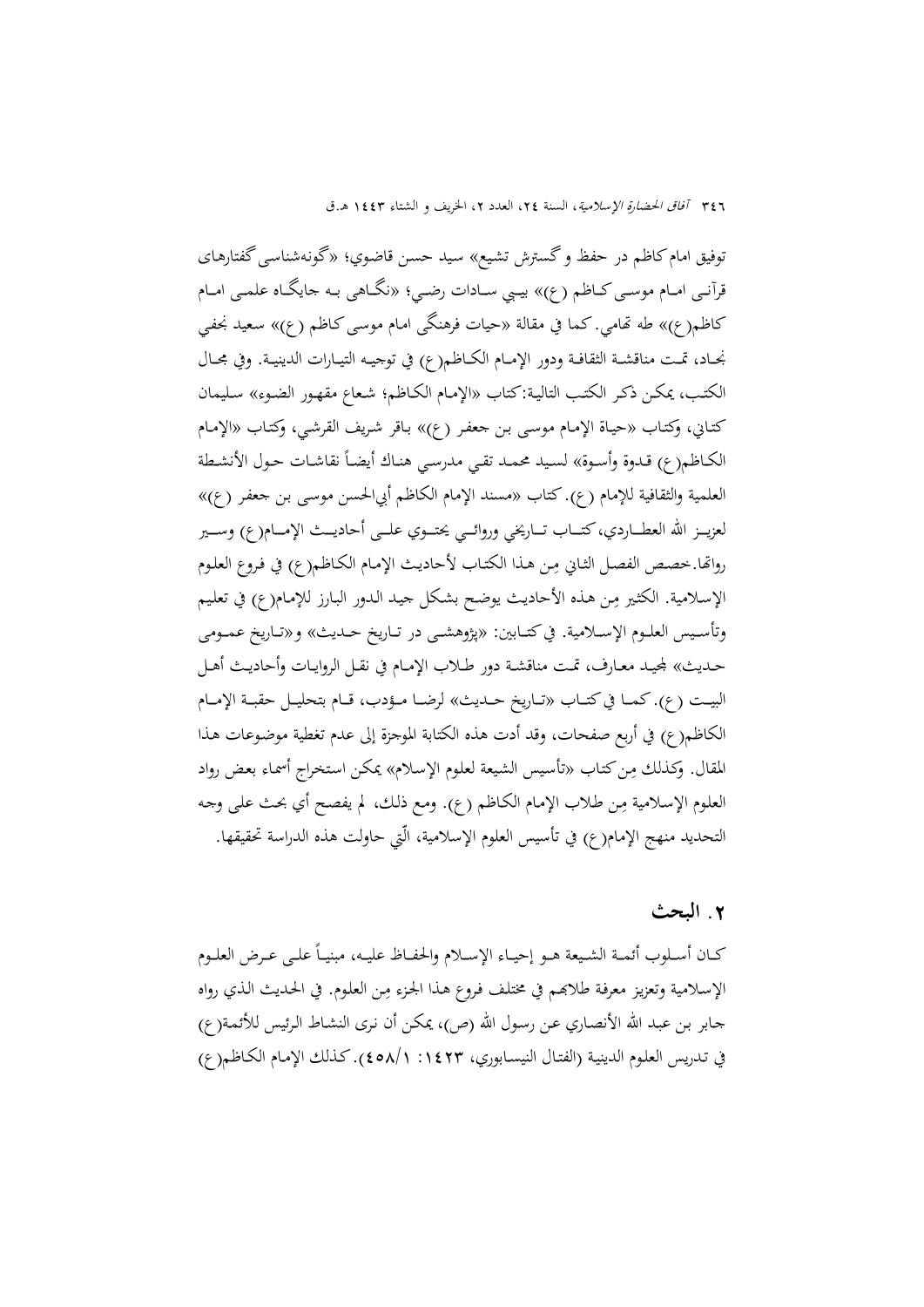منهج الإمام موسى الكاظم (ع) في تأسيس العلوم الإسلامية (وجيهة ميري) ٣٤٧

مثـل سـائر الأئمـة مِـن قبلـه، جعـل تـدريس العلـوم الإسـلامية أولويتـه الهامّـة لإحيـاء الإسـلام وحفظه، وبعد استشهاد والده الكريم ترأس الحركة العلمية وحركة الفكر الشيعي.

إنّ العلـوم الإسـلامية هـي العلـوم الّـتي تـدرس الإســلام أو أساسـيات أو مبادئـه الفرعيـة أو العلـوم الّـتي تُثبَـت بمـا مرتكـزاتُ الإسـلام ومبادئُـه الفرعيـة. عـلـوم نحـو القـرآن والسـنّة، الـتلاوة، التفسير، الحديث، الکلام وعلم الفقه. هذه العلوم هـي الحاجـة الأساسـية للمجتمـع الإسـلامي للوصول إلى التعالى والسّمُو. العلوم التي تُكَوِّن حياة المحتمع الإسلامي وتنَمّي أبعادَ شخصيةِ الإنسـان المسـلم؛ كمـا يمكـن عـرض أهـم فـروع هـذه العلـوم في مجـال القـرآن والحـديث والفقـه (بكّــار، ١٤٢٣: ٢٠٥)؛ لأنّ القــرآن هــو أســاس المحتمــع الإســـلامي ومؤســس الحضــارة الإسـلامية والمصـدر الـرئيس للتشـريع والفقـه ومصـدر الأفكـار والتـأمّلات الدينيـة الّـتي يجـب معرفتها. كما قال الإمام علي (ع): «هذَا الْقُرْآنُ إِنَّمَا هُوَ خَطٌّ مَسْتُورٌ بَيْنَ الدَّفَّتَيْنِ، لاَ يَنْطِقُ<br>. ْ ن يا<br>. بِلِسَان، وَلاَ بُدَّ لَهُ مِنْ تَرْجُمَان. وَإِنَّمَا يَنْطِقُ عَنْهُ الرِّجَالُ» (الخطبة: ٢٥). ن َ ن ب<br>: َ

لا يمكن معرفة القرآن إلّا مِن خِلال علوم القرآن'. مع ذلك، كان هناك جماعات وأفراد رغـم عـدم معـرفتهم الكافيـة بـالقرآن وإشـرافهم علـی العلـوم القرآنيـة،کـانوا يحـاولون تـدريس هـذا الكتـاب الكـريم حيـث كـان قـد يـؤدّي إلـي التقلب، والبدعـة والانحـراف في المجتمـع الإسـلامي (الـــذهبي، :1414 344/2؛ ابـــن جـــزري، :1429 871/2). علـــى ســـبيل المثـــال،کانـــت مسـألة الخـلاف في القـراءات الّـتي حـدثت بعـد وفـاة رسـول الله(ص) (السجسـتاني، ١٤٢٣: ١٠٧-٢٠١)، موجــودة أيضـــاً في زمــن الإمــام الكــاظم(ع) (الفـيض الكاشــاني، ١٤٠٦: 1\١٧٧٥). كمـا أنّ الابتعـاد عـن التفسـير بسـبب سياسـة نظـام الخلافـة الّـذي جعـل النـاس يبتعــدون عــن التفســير الحقيقــي للقــرآن الکــريم (ابــن أبيالحديــد، :1404 93/12؛ الــدارمي، 11٤٢١ : ٢٥٧١-٢٥٤)؛جعل مِن الضروري أن يتدخل الإمام في المنقاشات القرآنية.

 $\overline{\phantom{a}}$ يُعـرف الحـديث أيضــاً باسـم أم العلـوم الإســلامية حيـث يسـتحيل إنكـار دوره في إنشــاء العلـوم الإســلامية. يُستَخدَمُ الحـديثُ في تفسـير القـرآن وعلـم الفقـه والأخـلاق وعلـم الكـلام الإسلامي والمعرفة التاريخية. غير أنّ بعد وفاة رسول الله (ص)، حدثت مشكلتان أساسيتان في مجـال علـم الحـديث؛ أولاً: إصـدار الأمـر بمنـع كتابـة الحـديث، إيمانـاً بـ «كتـاب الله حسـبنا»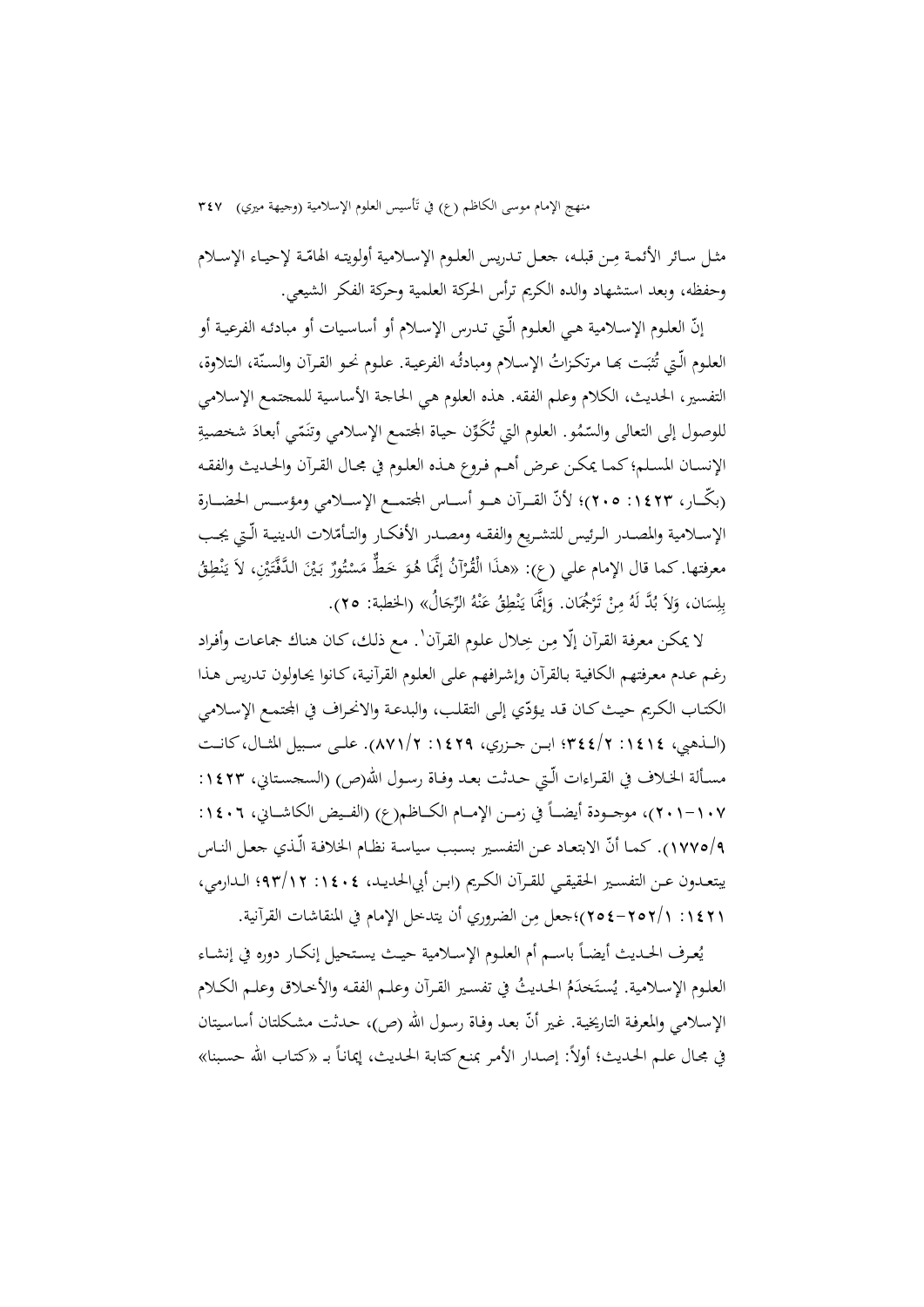(البخاري، ١٤١٠: ٧٩/١؛ الطبري الإمامي، ١٤١٥: ٦٨١)، وثانياً: عملية تزوير الحديث وتحريفـه (ابـن أبي الحديـد، ١٤٠٤: ١٣/٤، ١١//٤٤-٤٦) ممـا تسـبَّب في إتـلاف جـزء مِـن أحاديــث رســول الله(ص) ونتيجــة لــذلك نقــل معــاني أحاديثــه في شــكل كلمــات جديــدة (أبو ريه، :1420 ،82 108). كما أن تخديش أحاديـث الإمـام علـي(ع) أتبـع ثـلاث نتـائج: أولاً، عـدم الثقـة في الحـديث (أبـو ريـه، ١٤٢٠. ١٠٨؛ الخطيب البغـدادي، ١٤٠٦: ١٩١).  $\overline{\phantom{a}}$ ثانيـــاً: حرمـــان الجتمـــع الإســـلامي مــن التفســير والتأويــل الصـــحيح للآيــات. ثالثـــاً، زيــادة الإسرائيليات في المحتمع (العسكري، ١٤١٥: ١/٢).

إضـافة إلى ذلك، فإنّ أهميـة بيـان وتصنيف الفقـه بعـد عصـر الشـريعة ترجـع إلى حقيقـة أن المسـلمين كــانوا بحاجــة إلى جمـع مســائل وأحكــام دينيــة متنوعــة مــن مصــدرين: القـرآن والسـنة النبويـــة؛ لمعرفـــة الإجابـــة عـــن الأســـئلة الدينيـــة أو العلميـــة أو الشخصـــية أو الشخصــية عند مواجهتها.

فبعـد وفـاة رسـول الله(ص) ظهـرت مشـاكـل كثـيرة في مجـال الفقـه. ومِـن أهـم أسـباب ذلـك: عـدم الرجـوع إلى أهـل البيـت(ع) علـى أنَّصـم ورثـة العلـوم النبويـة، والرجـوع إلى فقهـاء مبتـدئين وغـير مـدربين، عـدم وجـود أصـول وقواعـد لعـدم كفايـة البحـث والتفكـير في القـرآن والحـديث، فقدان أو قلة النصوص الروائية بسبب النهي عنكتابة حديث رسـول (ص)، الاسـتعانة بـالرأي والقيــاس في طريــق الاجتهــاد والاســتنباط الفقهــي (معــارف، :1392 231-230). في زمــن الإمـام الكـاظم(ع) كانـت هنـاك مدرسـتان أساسـيتان في الفقـه: إحـداهما مدرسـة أهـل القيـاس والــرأي بقيــادة أبيحنيفــة النعمــان بــن ثابــت (150-80 الهجريــة) ومقرهــا العــراق (ابــن قتيبــة، :1992 495)، والأخـرى مدرسـة أهـل الحـديث بقيـادة مالـك بـن أنـس (173-93 الهجريـة) ومقرهـا المدينـة المنـورة (أبـو نعـيـم، د.ت: ٢٣٧/٦). مـا رُوِيَ أنَّ الإمـام موسـى الكـاظم (ع): «کـان عليـه الســلام أفقـه أهـل زمانـه حسـب مـا قـدمناه وأحفظهـم لکتـاب اللّـه» (المفيـد، 1413 الــف: 235/2؛ الفتــال النيســابوري، :1413 216/1؛ الطبرســي، :1390 309؛ ابــن شهرآشــوب، :1379 323/4) يــدل علــى دخــول الإمــام(ع) إلى المناقشــات الفقهيــة وخبرته الكاملة في هذا الفرع مِن العلوم الإسلامية.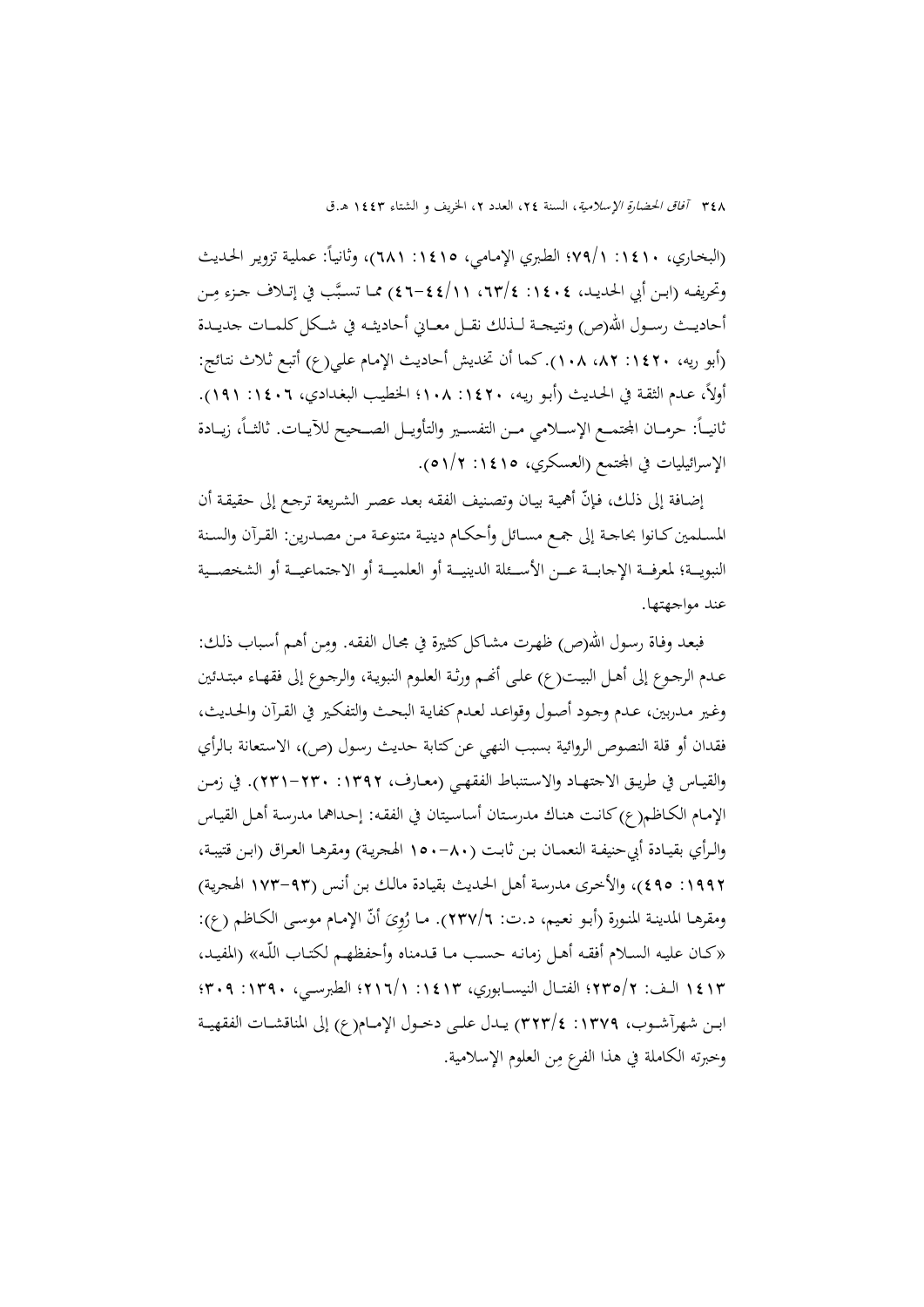منهج الإمام موسى الكاظم (ع) في تأسيس العلوم الإسلامية (وجيهة ميري) ٣٤٩

كـــذلك، منــذ نحايــة القــرن الأول الهجــري، وخاصـــة في القــرن الثــاني وفي زمـــن إمامــة الصادقين(ع) والإمام موسى الكاظم (ع)، تشكلت الفِرَق العقائدية على حدة وانفصلت الحــدود الفكريــة للفــرق المختلفـة. ظهــر الشــيعة والخــوارج والمعتزلـة والســلفيون أو أهــل الحــديث كنهج كلامي وتمّ حلّ القدرية والجبرية في المعتزلة والسلفيين على التوالي. كما ظهرت فِرَق الشيعية مثل الإمامية والكيسـانية والزيدية والإسماعيلية والفطحية. وحاولت كل فرقة أن تدافع عــن أفكارهــا ومعتقــداتها. ونتيجــة لــذلك، تضــاعفت ضــرورة دخــول إمــام الكــاظم(ع) في المناقشات الکلامية.

### 1**.**2 **برنامج الإمام الكاظم(ع) في وضع أسس العلوم الإسلامية**

واسـتناداً إلى أهميـة العلـوم الإســلامية، حــدد الإمــام الكــاظم (ع)، مثـل قبلـه و بعـده الأئمــة، الأولوية في عرض هذه العلوم للمجتمع الإسـلامي. وباعتمـاده علـى طـريقين همـا تـدريس العلـوم الإســلامية وتــدريب الطــلاب المتخصصــين في هــذه العلــوم، حقــق هــذا الهــدف. والّــتي ســيتم مناقشتها في النقاش التالي.

#### **۱.۱.۲ تعليم العلوم الإسلامية**

استمراراً لسيرة الأئمـة التربويـة ونظراً إلى الوضع السياسي السـائد في عصـر الإمـام (ع)، قـام بتعلــيم طــالبي المعرفــة العلويــة بطــريقتين: الــدورات التدريبيــة والمراســلات. الأمــر الــذي أدى إلى تأسيس العلوم الإسلامية.

### **ُضوري الف: الت َدريب الح**

كـان الإمـام الكـاظم(ع) في ظروف صعبة للغايـة مِـن أحـل تكثيـف الضـوابط الحكوميـة. وروي أن تلاميذ الإمام الصادق(ع) بعد شهادة الامام (ع)، لم يتمكنوا مِن التعرف بسهولة خوفاً مِن جواسيس المنصور العباسي. حسب هذا التقرير، أرسل الإمام الكاظم(ع) شخصاً لتعريف نفسه إلى إثنين من كبار الشيعة، لكن الرجلين، تبعاه بحذر كامل خوفاً من كون هذا الشخص أحد جواسيس الخليفة (الکليني، :1407 351/1).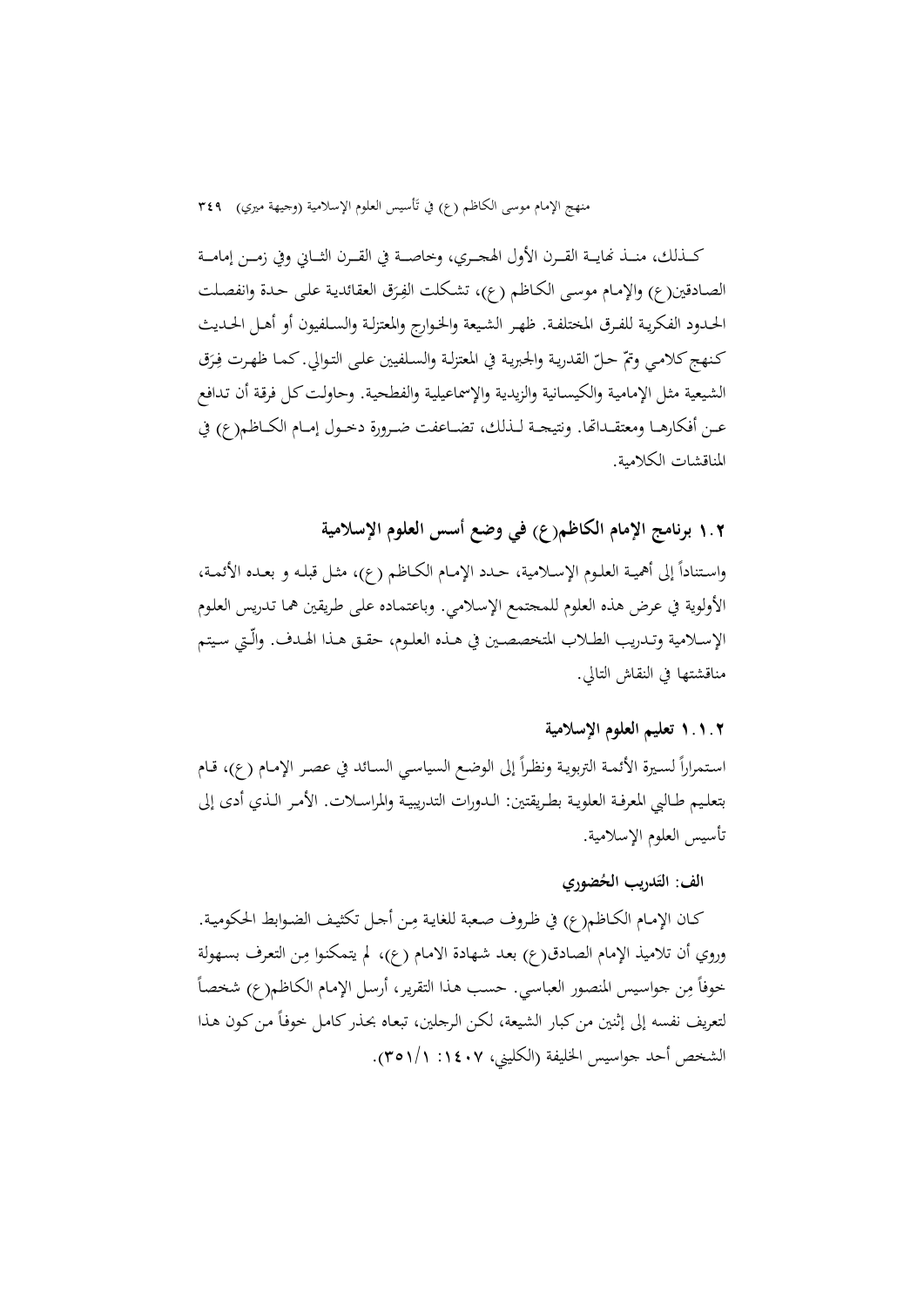وكـان الوضع صعباً على الإمـام الكـاظم(ع) وشيعته لدرجة أنه أوجـبَ التقية على الشيعة ّإلا بشـرب الخمـر والمسـح علـی الخفـين (الکليـني، :1407 217/2) ومتعـة الحـج (الطوسـي، ِ :1390 76/1). كانــت شــدة الضــغط لدرجــة أن الطــلاب، ــن أجــل عــدم الكشــف عــن م حقيقة أنهم يتدربون على يد الإمـام (ع)، رفضـوا ذكـر اسمه عند روايـة الحـديث عنـه وأطلقـوا عليـه لقـب «الشـيخ»، «عبـدأ صـالحاً» (الكليني، ١٤٠٧ : ١/٣٧٣، ٣٧٤)، «عبـد صـالح» (البرقــــــي، :1371 ،281/1 439/2؛ الکليــــــني، :1407 399/2؛ الطوســــــي، :1407 49/2)، «العالم» (الکليني، :1407 654/2) و«الرجل» (الطوسي، :1407 421/7).

وُرِدَت أنبـاء أنّ الإمـام رُغـم صـعوبة العلاقـة بينـه وشـيعَتِه، كـان يقـوم بتـدريس الطـلاب ِ ت َ وجهاً لوجه وبشكل مباشر عندما كانتِ الحُكومَةُ أقلّ ضغوطاً عليه. وفي رواية ابن طاووس  $\overline{a}$ أن العلمـاء وطلبـة العلـم كـانوا يرافقـون الإمـام ولا يفارقونـه. كـان الإقبـال بالإمـام وعلمـه كثـيراً حيـث كلمـا نطـق بكلمـة أو أصـدر فتـوى، كـان أصـحابه يسـجلوݢا بسـرعة (ابـن طـاووس،  $. (77 - 719 : 1211$ 

وأفضــل مــا يؤكّــدُ هــذه المســألة هــو الالتفــات إلى الروايــات الصــحيحة الــتي وردت عــن الإمــام(ع) بنــاءً علــى الإحصــائيات المتاحــة في الكتــب الأربعــة. وبنــاءً علــى المصــادر، إنّ الأحاديث المروية عـن الصـادقين(ع) هـي أكثـر مِـن عشـرة آلاف حـديث، معظمهـا للإمـام الصــادق (ع). ورد حــوالي ألــف ومــائتي حــديث عــن الإمــام الكــاظم (ع)، وحــوالي خمســمائة حديث عن الإمام الرضا(ع) وأقلّ من مائة حديث عن كل واحد مِن الأئمة المتأخرين، وهـم الإمام الجواد(ع) والإمام الهـادي(ع) والإمـام الحسـن العسـكري(ع) (معـارف، :1392 291). وتدلّ هذه الإحصائية على أنّه في زمن الإمام الكاظم(ع) ورغم كلّ الضغوط المفروضة مِن قِبَل الحكومات في ذلك الوقت وإشرافها، كانت هناك ظروف أفضل لنقل الحديث بالنسبة ب للأئمة مِن بعده.

كمـا ورد في كتـاب رجـال للنجاشـي أسمـاء مائـة وواحـد وخمسـين راويـاً مباشـراً مِـن الإمـام الكـاظم(ع) كـانوا يدرسون الحـديث في حضـور ذلك الإمـام. إنّ التأمـل في هويـة هـؤلاء الـرواة يشيرُ إلى أنّ الطـلاب كـانوا يـأتون مِـن مـدن مختلفـة إلـى الإمـام الكـاظم(ع) للاستفادة مِـن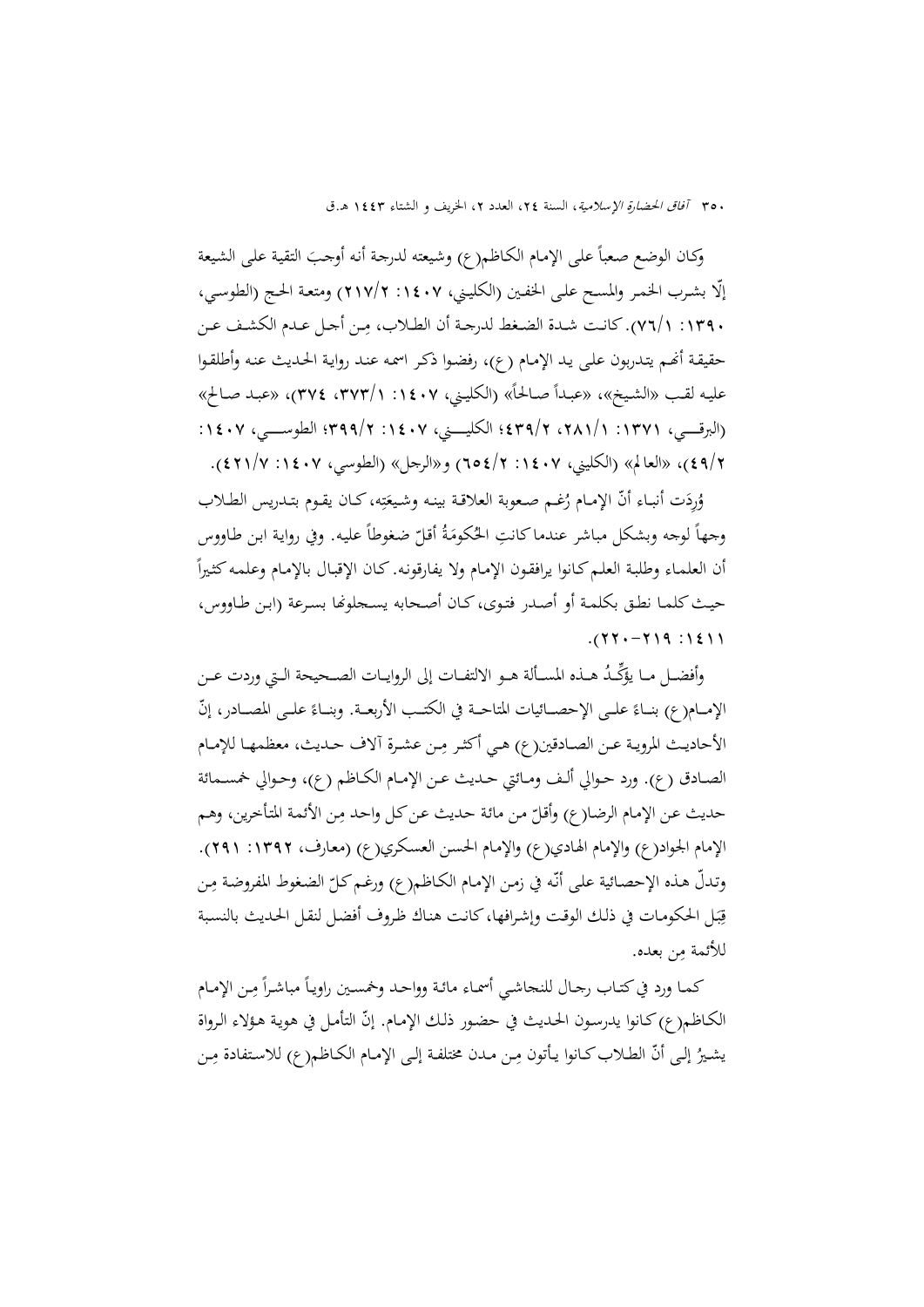منهج الإمام موسى الكاظم (ع) في تَأسيس العلوم الإسلامية (وجيهة ميري) ٢٥١

أحاديثه. وكـان العديد مِن هؤلاءِ الطلاب مِن الكوفة (النحاشي، ١٤١٨: ٢١، ٥٤، ٥٥،  $(17)$   $(17)$   $(109)$   $(10)$   $(10)$   $(129)$   $(120)$   $(121)$   $(172)$   $(119)$   $(100)$  $(111)$   $(111)$   $(111)$   $(111)$   $(111)$   $(111)$   $(111)$   $(111)$   $(111)$   $(111)$   $(111)$ )؛ وبعضـــهم م (النجاشـــي، :1418 ،24 ِ ،315 ،358 ،410 ،413 ،436 444 ـــن قـــم ،73 ،172 186)؛ والبصــــــرة (النجاشــــــي، :1418 ،139 ،167 ،305 ،364 365)، وبغــداد (النجاشــي، ١٤١٨ :١٤٨٧، ٣٠٦)، والمــدائن (النجاشــي، ١٤١٨ : ١٤١ ،1٤٨) ،274 424) والأهـــواز (النجاشـــي، :1418 310). إذ بلـــغ عـــدد رواة ذلـــك الإمـــام(ع) خمسمائة شخص (الشبستري، :1411 ،264/2 275؛ الشاکري، :1417 62/11).

مِن جهة أخرى، فإن ما يدلُّ على إقامة هذه الجلسات التدريبية هو وجود أسماء بعض تلاميذ الإمام موسى الكاظم(ع) بين مؤلفي أصول أربـع مائـة، الّـذين يصـل عـددهم إلـی ثلاثـة وثلاثين. كما مِن بين مائة وثلاثة عشر أصلاً ذكرها صاحب الذّريعة، ثلاث وثلاثون أصلاً يعــود لطـــلاب الإمـــام موســى الكـــاظم(ع) (الطهــراني، ١٤٢٠-١٦٧-١٦٧). ويحــدّد صاحب الذريعة، «الأصل» على النحـو التـالي: «الأصـل، هـو الکتـاب الّـذي جمـع فيـه مصـنفه الأحاديــث الّــتي رواهــا عــن المعصــوم أو عــن الــراوي عنــه» (الطهــراني، :1420 126/2). في الواقع، إنّ معني الأصل هو سماع الحديث مباشرة مِن المعصوم، لا النسخة. وهذا يعني أنّ الإمام الكـاظـم(ع) قد أولى اهتماماً كبيراً للتعليم المباشر في العلوم الإسلامية. يروي الطبرسي رواية توضح موقف طلاب الإمام الكاظم(ع) في جمع هذه الأصـول: «روي عـن الصـادق(ع) في أبوابه مِن مشهوري أهل العلم أربعة آلاف إنسان وصنف مِن جواباته في المسائل أربعمائة كتاب وهي معروفة بكتب الأصول رواها أصحابه وأصحاب أبيه مِن قَبله وأصحاب ابنه أبي-الحسن موسی (ع)» (الطبرسي، :1390 410).

هنــاك أيضــا روايــات تــنص صــراحة علــى عقــد الجلســات المباشــرة للإمــام الکــاظم(ع) ً (الصدوق، ١٣٦٢: ٢٩٢/١). على سبيل المثال، قال الإمام الكـاظم(ع) رداً على أحد الشيعة الذي سأله عن الخلاف الذي وقع بـين الشـيعة حـول موضـوع حـدوث وقـدم القـرآن: «أمـــا أنـــا لا أقـــول في ذلـــك مـــا يقولـــون ولكـــتي أقـــول: إنّـــه كـــلام الله عـــزّ وجـــلّ:»<br>. (الفتال النيسابوري، :1423 112/1).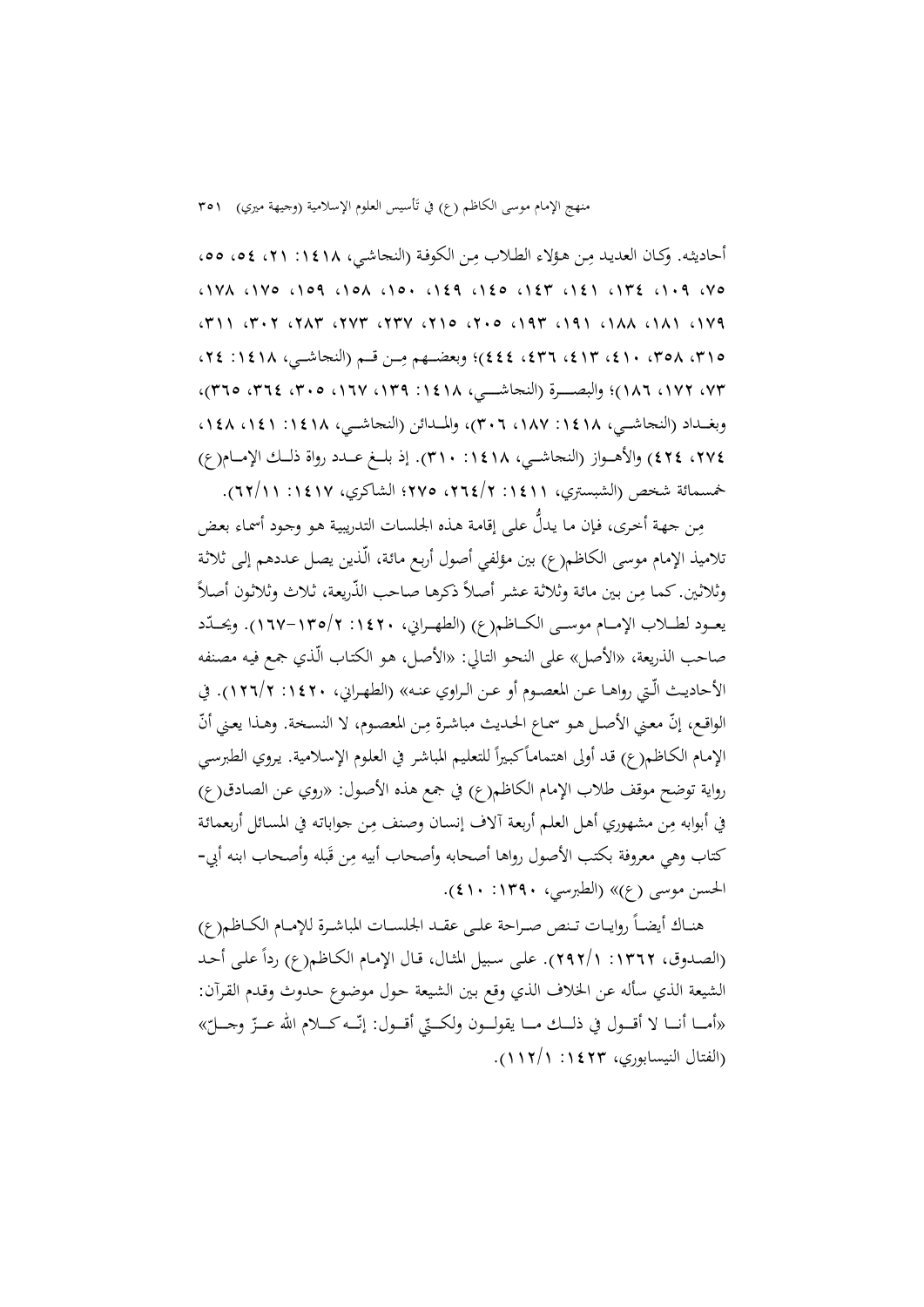يُعتَبَرُ طرحُ اثنـين وأربعـين سؤالاً متتاليـاً عـن الإمـام الكـاظم(ع) في تفسـير الآيـات وأجوبتـه (الكليني، ١٤٠٧: ٢٣٢/١ -٤٣٥)؛ أسـئلة متكررة لرجـل مسيحي مِن الإمـام الكـاظم(ع) وأسـئلة الإمـام منـه (الكليـني، ١٤٠٧ /١٤٧٨/١؛ الصـفار، ١٤٠٤: ١٣٦) أمثلـةً أخـرى مِـن هـذه الجلسـات. منـع الإمـام الکـاظم (ع)، طلابـه في جلسـات تربويـة مباشـرة عـن عـدم طـرح الأسـئلة الّـتي يجهلونهـا (الكليـني، ١٤٠٧: ٢٠/١). وروي أيضـاً أن الإمـام الكــاظـم(ع)كــان يـدعو النـاس إلى نفسـه في موسـم الحـج وهـو واقـف بجانـب الجمـرة العظمـی ويقـول: «سـلوني، سلويي» (المُرّي، ١٤٠٠: ٧٩/٥؛ ابن عـدي، ١٤١٨: ٢٨٥/٢). كما تجـدر الإشـارة أيضـاً إلی اجتماعات الإمام(ع) في مجال العلوم الإسلامية مع بعض الطلاب مثل جلسة الإمـام(ع) مع هشام بن حكم في مسائل كلامية (الكليني، ١٤٠٧ : ١٣/١-٢٠).

نظراً للمصادر، يمكننا أن نرى عدة روايات للإمام الكاظم(ع) الّتي قد سمعها الراوي مِن الإمـام(ع) وهـذا دليـل علـى جلسـاته التربويـة. فيمـا يلـي أمثلـة علـى هـذه الروايـات الـتي تشـمل مختلف فروع العلوم الإسلامية:

| أمثلة على روايات الإمام الكاظم(ع) في علوم القرآن             |                      |                |
|--------------------------------------------------------------|----------------------|----------------|
| بيان مفهوم كلمة «توكل» في الآية الثالثة مِن سورة الطلاق (ابن |                      |                |
| همام الإسكافي، ١٤٠٤: ٢٢؟ الكليني، ١٤٠٧: ٢/٥٢؛                |                      |                |
| الطبرسي، ١٣٨٥: ١٦؛ الحر العاملي، ١٤٠٩: ٢١٣/١٥). بيان         | بيان<br>المصطلحات    |                |
| مفهوم كلمة «غيبة» في الآية الثانية عشرة مِن سورة الحجرات     | الدينية              |                |
| (الكليني، ١٤٠٧: ٢/٥٨/٢ المجلسي، ١٤٠٦: ٢٨٨/٩؛ الفيض           |                      | روايات         |
| الكاشاني، ١٤٠٦: ٥٣/٥٥).                                      |                      | الإمام(ع) في   |
| تفسير الآية مائة وستة وتسعين مِن سورة البقرة (العياشي،       |                      | التفسير القرآن |
| ١٣٨٠: ١/١٩٢؟ الحر العاملي، ١٤٠٩: ١٨٣/١٤! البحراني،           |                      |                |
| ١٣٧٤: ٤٢٤/١). تفسير أية ثمانية وسبعين مِن سورة الأنبياء      | وصف وإيضاح<br>الآيات |                |
| (الصدوق، ١٤١٣: ١٠١/٣: المحلسبي، ١٤٠٦: ٢٣٨/٦؛                 |                      |                |
| الفيض الكاشاني، ١٤٠٦: ٩٢٧/١٨).                               |                      |                |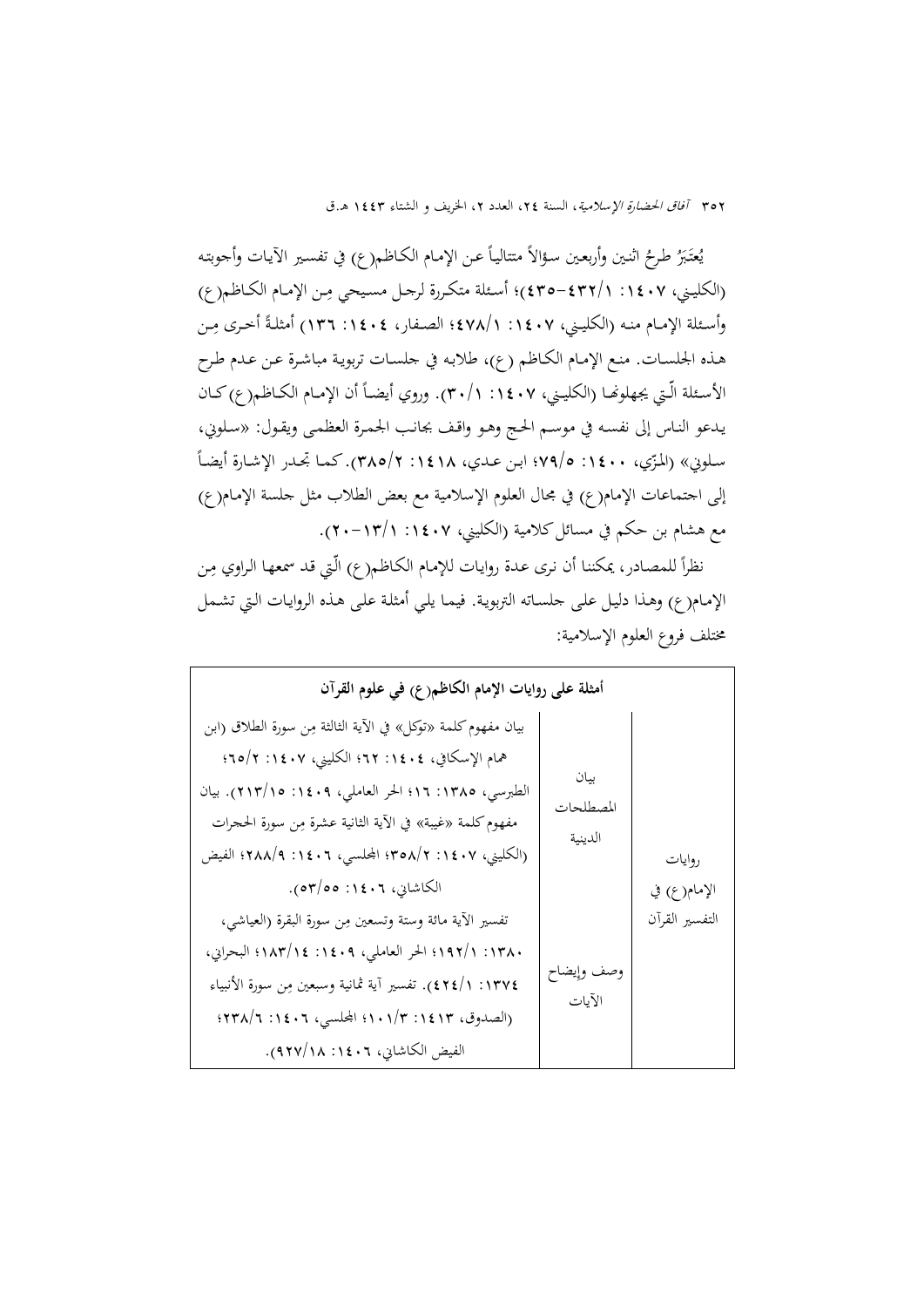منهج الإمام موسى الكاظم (ع) في تَأسيس العلوم الإسلامية (وجيهة ميري) ٣٥٣

| تأويل آية ثلاثين مِن سورة الملك (العريضي، ١٤٠٩: ٣٢٧؛ النعماني، ١٣٩٧: |                 | روايات                   |
|----------------------------------------------------------------------|-----------------|--------------------------|
| ١٧٦؛ ابن بابوية، ١٤٠٤: ١٢٥؛ الطوسي، ١٤١١: ١٦٠). تأويل آية تسعة عشر   |                 | الإمام(ع) في             |
| مِن سورة الروم (الكليني، ١٤٠٧: ١٧٤/٧؛ الطوسي، ١٤٠٧: ١١/١٤٦).         |                 | التأويل القرآن           |
| الاحتجاج بالآية في مجال العقائدي (في مسائل                           |                 |                          |
| العقائدي و الكلامي):                                                 |                 |                          |
| الاحتحاج بالأية الحادية عشرة مِن سورة النحم رداً على                 |                 |                          |
| مسألة رؤية الله (الصدوق، ١٣٩٨: ١١١٦؛ الفيض                           |                 |                          |
| الكاشاني، ١٤١٥: ١٩/٥؛ المجلسي، ١٤٠٣: ٤٣/٤).                          |                 |                          |
| الاحتحاج بالآية الرابعة والثمانين والخامسة والثمانين مِن             |                 |                          |
| سورة الأنعام ردأ على هارون الرشيد وإثبات الخلافة                     |                 |                          |
| والإمامة مِن خلال استمرار ذُرِيَّة الرسول(ص) مِن سُلالة              |                 |                          |
| فاطمة الزهراء (س) (الصدوق، ١٤١٣: ١/١٤٨؛                              |                 |                          |
| الطبرسبي، ١٤١٣: ٣٩٢/٢؛ الشامي، ١٤٢٠: ٢٥٩؛                            | الاحتحاج بالآية |                          |
| الفيض الكاشاني، ١٤١٥: ١٣٧/٢).                                        |                 | روايات                   |
| الاحتحاج بالآية في مجال الفقه:                                       |                 | الإمام(ع) في<br>الاحتجاج |
| الاحتحاج بالأية السادسة والثلاثين مِن سورة الحج إجابةً               |                 | بالقرأن                  |
| على أحكام الأضحية (الصدوق، ١٣٨٥: ٤٩٣/٢؛ الحر                         |                 |                          |
| العاملي، ١٤٠٩: ١٧٥/١٤: المجلسي، ١٤٠٣:                                |                 |                          |
| $.$ $(57)77$                                                         |                 |                          |
| الاحتحاج بأية مائة وستة وتسعين مِن سورة البقرة رداً على              |                 |                          |
| سؤال في أحكام الحج (العياشي، ١٣٨٠: ١/٩٤؛                             |                 |                          |
| البحراني، ١٣٧٤: ١/٢٢٤؛ المحلسي، ١٤٠٣: ٨٧/٩٦).                        |                 |                          |
| الإجابة عن سؤال في أحكام النكاح بناءً على الآية                      |                 |                          |
| السابعة والستين مِن سورة الفرقان (الكليني، ١٤٠٧:                     | الاحتجاج        |                          |
| ٤/٥٦/ المجلسي، ١٤٠٦: ١٩٢/٣).                                         | بنص الآية       |                          |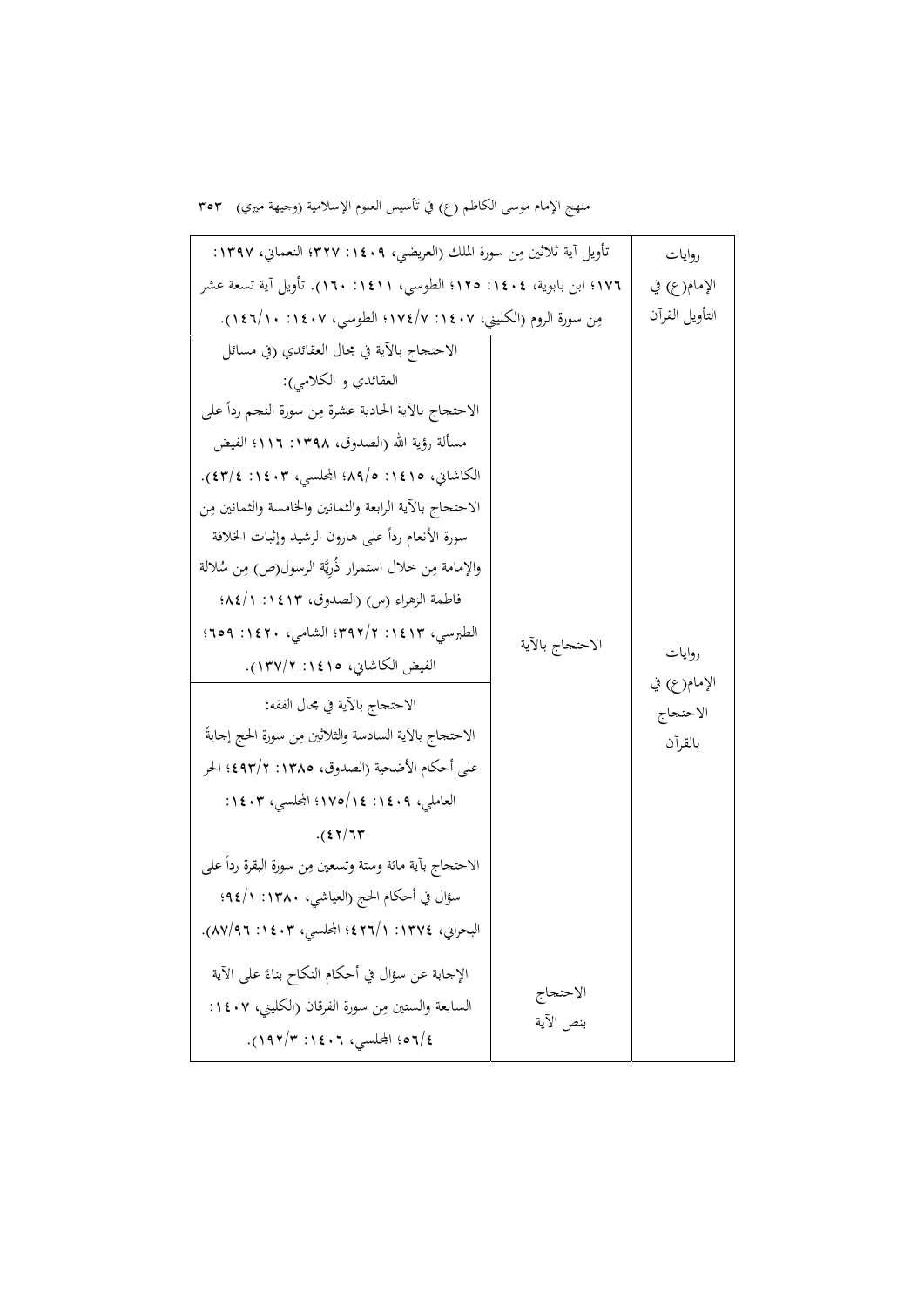| الإجابة على سؤال حول كيفية تلاوة القرآن الكريم (الكليني، ١٤٠٧: ٦٣٣/٢).     | القراءة       |
|----------------------------------------------------------------------------|---------------|
| الإجابة عن سؤال في سبب نزول الآية الحادية والعشرين مِن سورة الجن (الكليني، | أسباب النُزول |
| ١٤٠٧: ١/٤٣٤؛ ابن شهرآشوب، ١٣٧٩: ٣٩/٣؛ الأسترآبادي، ٢٠٩: ٧٠٦: ٧٠٦).         |               |
| فضل سورة الفرقان (الصدوق، ١٤٠٦: ١٠٩؛ الفيض الكاشاني، ١٤١٥: ٢٨/٤)؛          |               |
| فضل سورة الإخلاص (الكليني، ١٤٠٧: ٢١١/٢)؛ فضل آية الكرسي (الكليني،          | خواص السور    |
| ١٤٠٧: ٢/٢٢١؟ الصدوق، ١٣٧٦: ٢٠٦؛ الصدوق، ١٤٠٦: ١٠٥؛ قطب                     | وفضائلها      |
| الدين الراوندي، ١٤٠٧: ٨٤).                                                 |               |

| أمثلة على روايات الإمام الكاظم(ع) في علم الكلام       |                                   |  |
|-------------------------------------------------------|-----------------------------------|--|
| التوحيد                                               |                                   |  |
| (الكليني، ١٤٠٧: ١/١٠٢/١ الصدوق، ١٣٩٨: ٧٥، ٩٧، ٩٩، ٩٩، | صفات الله تعالى (الكفاح ضد        |  |
| ١٤١، ١٤٧؛ المفيد، ١٣٨١: ١١٢؛ الطبرسي، ١٣٨٦: ١/٣٥٦).   | أفكار أهل التشبيه)                |  |
| (الكليني، ١٤٠٧: ١/٢٠٢؛ الطبرسي، ١٣٨٦: ١/٢٥٦).         | تحريم الإيمان بحركة الله وانتقاله |  |
| (الكليني، ١٤٠٧: ١/١٠٧/ الصدوق، ١٣٩٨: ١٣٤: ١٣٨).       | عِلْمُ الله تعالى                 |  |
| (الكليني، ١٤٠٧: ١/٥/١؛ الصدوق، ١٤٠٣: ٤).              | معنى الله                         |  |
| (البرقي، ١٣٧١: ١/١٨١؛ الصدوق، ١٣٩٨: ٩٦).              | عدل الله سبحانه وتعالى            |  |
| النبوة                                                |                                   |  |
| (الكليني، ١٤٠٧: ٢١٢/٤ العياشي، ١٣٨٠: ١٣٨٠؛ الصدوق،    |                                   |  |
| ١٣٨٥: ٢/١٤١٢؛ المجلسي، ١٤٠٣: ٢١/٢٤٢).                 | النبي نوح (ع)                     |  |
| (العياشي، ١٣٨٠: ٢/٢٣٢، ٢٤٧).                          | النبي إبراهيم (ع)                 |  |
| (الصدوق، ١٣٦٢: ٢٠٥/١؛ الصدوق، ١٣٨٥: ٢/٥٩٧             |                                   |  |
| المجلسي، ۱٤٠٣: ۱۲/۲۳، ۱۳۰، ۲۹۳، ۲۹۳/۱٤).              | النبي موسى (ع)                    |  |
| (الصدوق، ١٣٨٥: ٢/٩٧م؛ العياشي، ١٣٨٠: ١٩٧/٢).          | النبي يوسف (ع)                    |  |
| (الصدوق، ١٣٨٥: ٥٩٧/٢).                                | النبي أيوب (ع)                    |  |
| (الكليني، ١٤٠٧: ٢٤٦/٨).                               | النبي سليمان (ع)                  |  |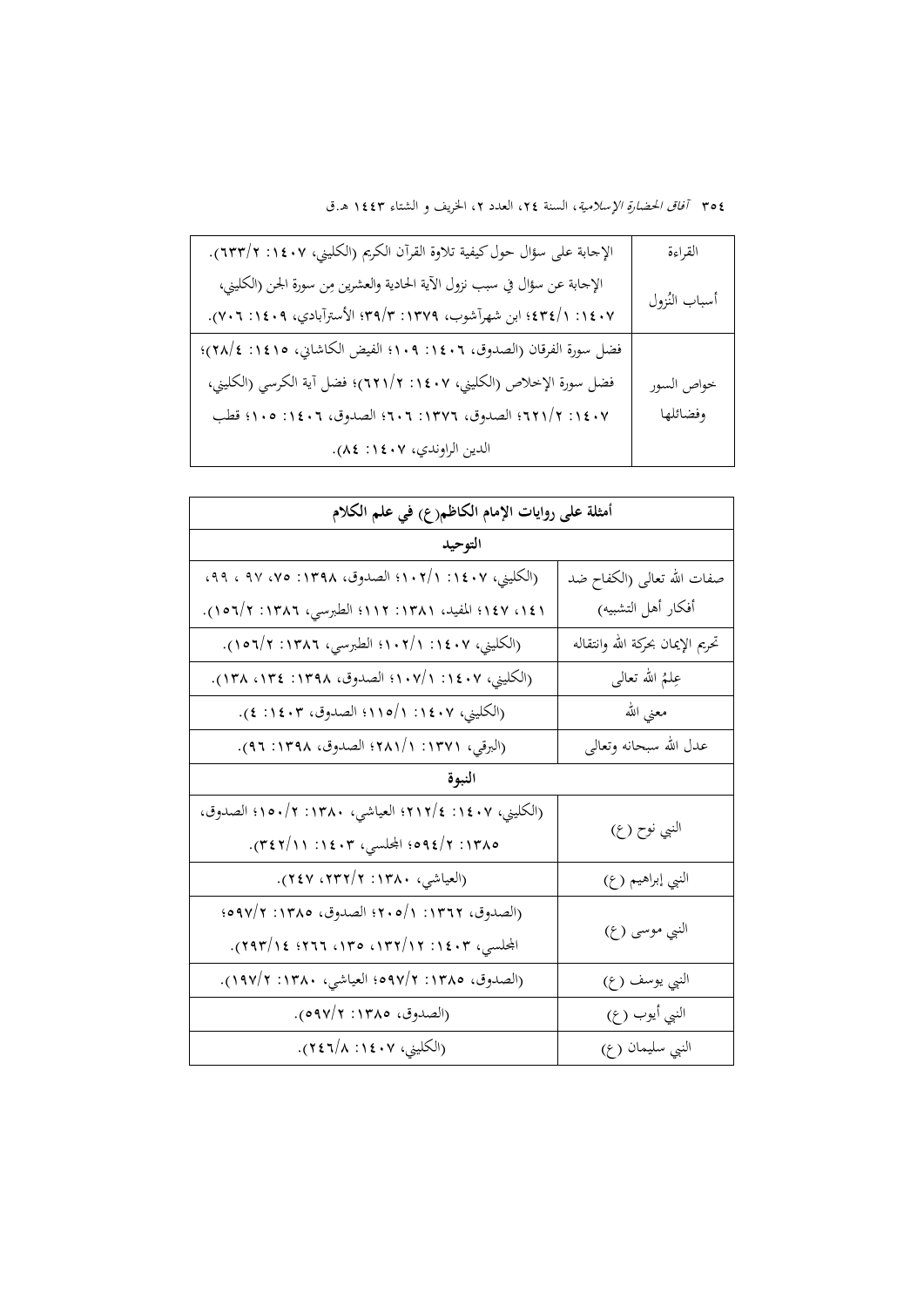منهج الإمام موسى الكاظم (ع) في تَأسيس العلوم الإسلامية (وجيهة ميري) ٣٥٥

| (الكليني، ١٤٠٧: ٢/٥/٢).                                                                                                                            | النبي زكريا (ع)                                        |
|----------------------------------------------------------------------------------------------------------------------------------------------------|--------------------------------------------------------|
| (العياشي، ١٣٨٠: ٢٥١/١).                                                                                                                            | النبي عيسى (ع)                                         |
| (البرقي، ١٣٧١: ١/٢٣٥/ الكليني، ١٤٠٧: ١/٢٢٦، ١٢٢١؛<br>الصفار، ١٤٠٤: ٤٧؛ المحلسي، ١٤٠٣: ١٨٥/١٩، ١٨٦؛<br>$(29.62)$ $(20.40)$<br>$.$ (292.297).        | النبي محمّد (ص)                                        |
| الإمامة و الولاية                                                                                                                                  |                                                        |
| (الكليني، ١٤٠٧: ٢٠٦/١).                                                                                                                            | يُحسَد الأئمة(ع) على ما<br>أتاهم الله                  |
| (الكليني، ١٤٠٧: ١/٥٦–٣٥٢).                                                                                                                         | دعوة الناس إلى مدرسة أهل<br>البيت (ع)                  |
| (الكليني، ١٤٠٧: ١٧٩/١).                                                                                                                            | الإمام(ع) حجة الله في أرضه                             |
| (الكليني، ١٤٠٧: ١/٢٣٥/١ الصفار، ١٤٠٤: ١٨١).                                                                                                        | عند الأئمة(ع) سلاح رسول<br>الله(ص) ومتاعه              |
| (الكليني، ١٤٠٧: ١/٢٧٥/١؛ الصفار، ١٤٠٤: ٢٦).                                                                                                        | صفات الإمام (ع)                                        |
| (الكليني، ١٤٠٧: ١/٢٤٢؛ ابن شهرآشوب، ١٣٧٩: ٨٨/٣).                                                                                                   | الإمام الصامت بئر معطلة<br>والإمام الناطق قصر مشيد     |
| (الصفار، ١٤٠٤: ١٩٨).                                                                                                                               | منزلة الإمام (ع)                                       |
| (الكليني، ١٤٠٧: ٣٣٧/١؛ الحميري، ١٤١٣: ٣٣٢؛ الصدوق،<br>٢٠١٤٠٦؛ الصدوق، ١٣٩٥: ١/٢٢١، ٢/٣/٢؛ المفيد،<br>١٤١٣ ب: ٢٦٨، ٢٦٩).                            | ولاية علي بن أبيطالب(ع) في<br>صحف الأنبياء ( ع)        |
| (الصفار، ٢٤٠٤: ٢٤٤، ١٢۶، ١٣٧، ٢٥٠، ٢٦٥، ٢٨٨،<br>$(25.6)$ $(37.6)$ $(21.7)$ $(5.7)$ $(6.7)$ $(7.7)$ $(7.7)$ $(7.7)$ $(7.7)$ $(7.7)$ $(7.7)$ $(7.7)$ | علم الإمام (ع)                                         |
| (الكليني، ١٤٠٧: ٢٦٤/١).                                                                                                                            | جميع الكتب الَّتي نزلت مِن عند<br>الله، عند الأئمة (ع) |
| (الصفار، ١٤٠٤: ١٧).                                                                                                                                | خَلْق الأوصياء (ع)                                     |
| (الصفار، ١٤٠٤: ٤٧: ١١٤، ١٣٦؛ المفيد، ١٣٨١: ٢٣).                                                                                                    | الأئمة ورثة الأنبياء (ع)                               |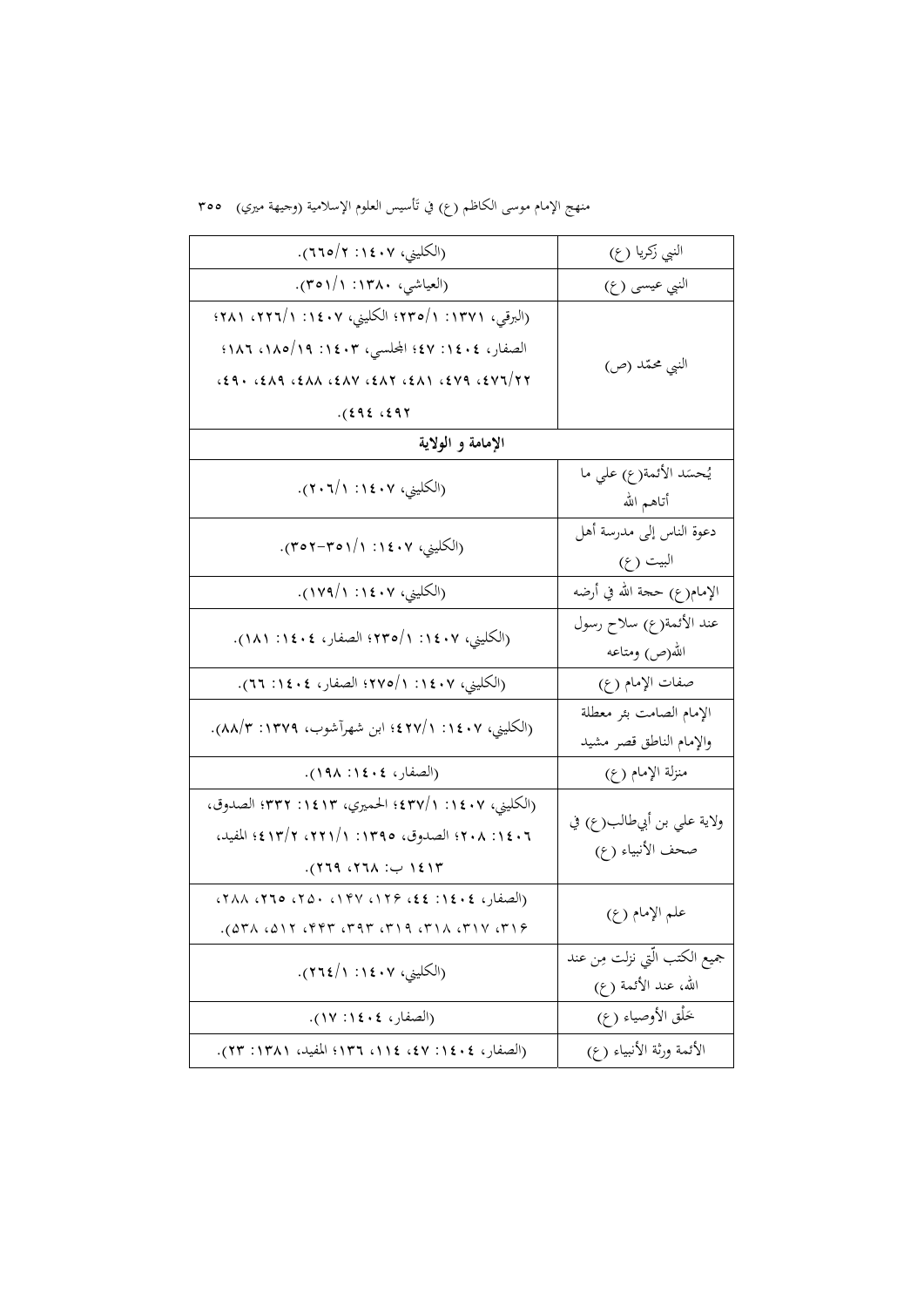|                                                      | إنَّ الأرض لا تخلو عن         |  |
|------------------------------------------------------|-------------------------------|--|
| (الصفار، ١٤٠٤: ٤٨٨).                                 | إمام (ع)                      |  |
| (الكليني، ١٤٠٧: ١/١٢/١٤؛ الصفار، ١٤٠٤: ٥٠٦.          | التَعريفُ بإمام على (ع)       |  |
| (الكليني، ١٤٠٧: ١٨/م٥٤؛ الصدوق، ١٣٦٢: ١/٠٤٠؛ الصفار، | التَعريفُ بالسيدة النساء      |  |
| $.() 0 \xi : \xi \cdot \xi$                          | فاطمة (س)                     |  |
| (ابن قولوية، ١٣٥٦: ٥٣: المحلسبي، ١٤٠٣. ٢٢٤/٨).       | التَعريفُ بإمام حسن           |  |
|                                                      | وحسين (ع)                     |  |
| (الكليني، ١٤٠٧: ٣٩٤/١، ٣٩٤/٨، ١٣٦٢؛ الصدوق، ١٣٦٢:    |                               |  |
| ١/١٢٣/ المفيد، ١٤١٣ ب: ٩٠، ٩٠؛ الصفار، ٤٠٤: ٥٨، ٥٨   | فضائل الإئمة (ع)              |  |
| ٩٥؛ المحلسي، ٢٠٤: ٣٢١/٣٦، ٢٩/٦٩. ٤٠٣/١).             |                               |  |
| (الكليني، ١٤٠٧: ١/٣٣٦؛ النعمايي، ١٣٩٧: ١٥٤؛ ٢٠٨      |                               |  |
| الصدوق، ١٣٦٢: ١٦٩؟ الصدوق، ١٣٩٥: ٢٦١/٢-٣٦٠،          | في غيبة الإمام الثاني عشر (ع) |  |
| ٣٦٨؛ المسعودي، ١٤٠٩: ٢٦٠).                           |                               |  |
| القضاء والقدر                                        |                               |  |
| (الكليني، ١٤٠٧: ١٤٩/١ ١٥٠؛ البرقي، ١٣٧١: ١/١٤٤؟؛     |                               |  |
| العياشي، ١٣٨٠: ٢٥٨/١).                               | القضاء والقدر والمشيئة        |  |
| الجبر والتفويض                                       |                               |  |
| (الصدوق، ١٣٩٨: ٣٦٥).                                 | السعادة والشقاوة              |  |
| الإيمان والكفر                                       |                               |  |
| (الكليني، ٢٠٤: ٢١٤/٣).                               | درجات الإيمان                 |  |
| (الكليني، ١٤٠٧: ٢/٢٥).                               | فضل الإيمان على الإسلام       |  |
|                                                      | واليقين على الإيمان           |  |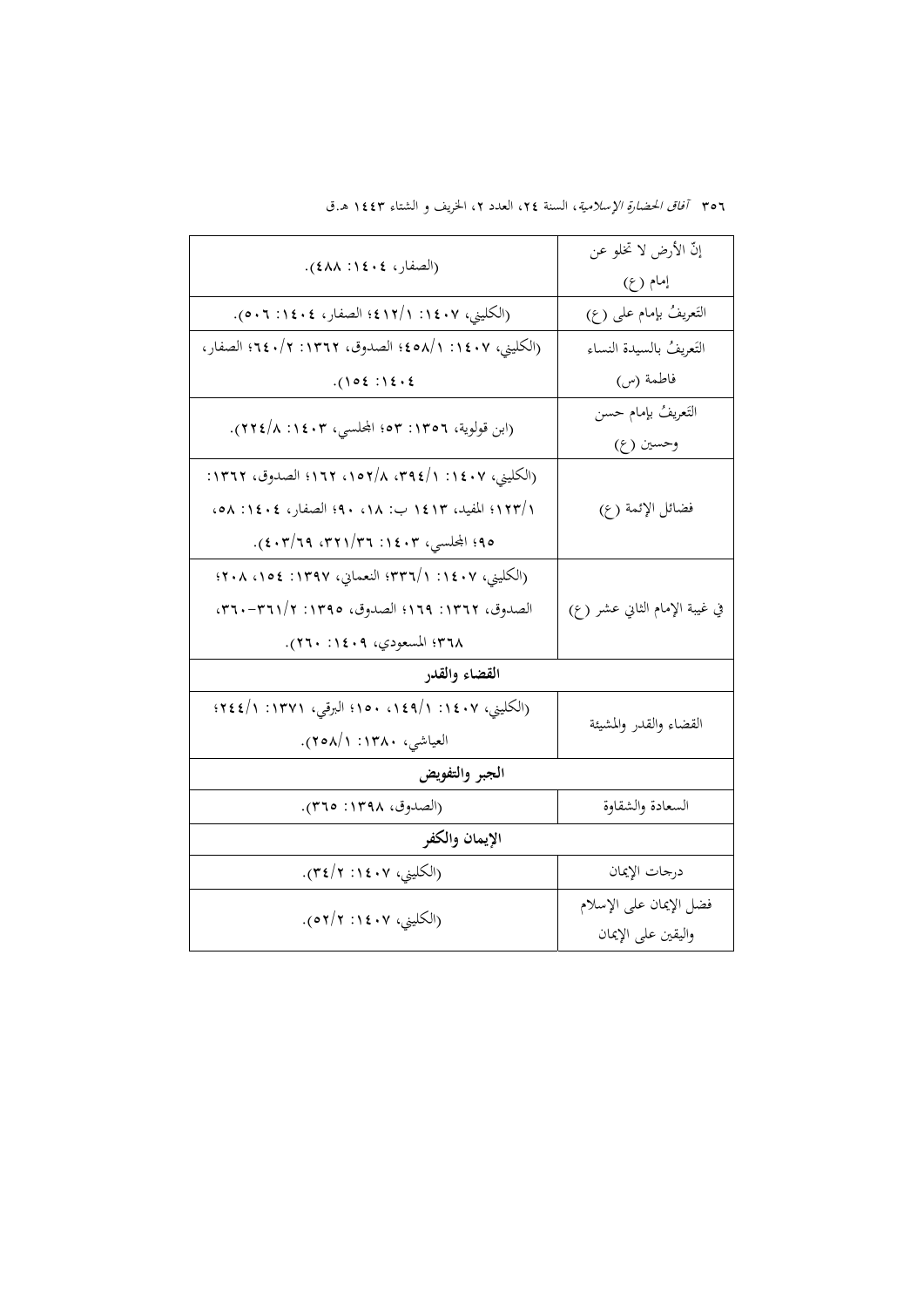|  |  |  | منهج الإمام موسى الكاظم (ع) في تَأسيس العلوم الإسلامية (وجيهة ميري)   ٣٥٧ |  |  |
|--|--|--|---------------------------------------------------------------------------|--|--|
|--|--|--|---------------------------------------------------------------------------|--|--|

| أمثلة على روايات الإمام الكاظم(ع) في علم الأخلاق |                                                      |
|--------------------------------------------------|------------------------------------------------------|
| (الكليني، ١٤٠٧: ١٨/٢).                           | البر بالوالدين                                       |
| (الكليني، ١٤٠٧: ١٠٩/٢).                          | كظم الغيظ                                            |
| (الكليني، ١٤٠٧: ١٨٨/١).                          | زيارة الإخوان                                        |
| (الكليني، ١٤٠٧: ٤٥٣/٢).                          | محاسبة العمل                                         |
| (الصدوق، ١٤٠٦: ١٨١).                             | ثواب حسن الخُلق                                      |
| (الكليني، ٢٠٤١: ٢/٤٥٢).                          | قضاء حاجة المؤمن                                     |
| (الكليني، ١٤٠٧: ١٩٧/٢).                          | ابتهاج قلب المؤمن                                    |
| (الكليني، ١٤٠٧: ٢١./٢٦٠).                        | الكراهة في النجوي                                    |
| (الكليني، ١٤٠٧: ٢١٧/٢).                          | حق الجوار                                            |
| (الكليني، ١٤٠٧: ٢/٢٧٢).                          | الحياء                                               |
| (الكليني، ١٤٠٧: ٢/٢٤٣/٢ الصدوق، ١٤٠٦: ٢١٦).      | التَّحَبُّبِ إِلَى النَّاسِ وَالتَّوَدُّدِ إِلَيْهِم |
| (الكليني، ١٤٠٧: ١٤).                             | إطعام الطّعام                                        |
| (الكليني، ١٤٠٧: ٢٨٤/٦).                          | حُسن الضيافة                                         |
| (الكليني، ٤٠٧: ٩٦/٢)                             | الشُّكْر                                             |

| أمثلة على روايات الإمام الكاظم(ع) في علم الأخلاق           |                                            |  |
|------------------------------------------------------------|--------------------------------------------|--|
| (الكليني، ١٤٠٧: ١٨/٨ه١؛ الحرانبي، ١٤٠٤: ٣٩١).              | البر بالوالدين                             |  |
| (الكليني، ١٤٠٧: ١/٠٩/٢؛ الحرانبي، ١٤٠٤: ٣٩١).              | كظم الغيظ                                  |  |
| (الكليني، ١٤٠٧: ١٨٨/٢، الصدوق، ١٣٦٢: ١/٣٢٤/ الحراني، ١٤٠٤: | تذاكر الإخوان                              |  |
| ٣٨٨؛ المحلسي، ١٤٠٦: ١/٢٠١).                                |                                            |  |
| (الحراني، ١٤٠٤: ٣٨٦، ٣٩٦).                                 | التواضع                                    |  |
| (الحراني، ١٤٠٤: ٣٩١).                                      | تَرْكُ الْحَسَدِ وَالْعُجْبِ<br>وَالْفَخْر |  |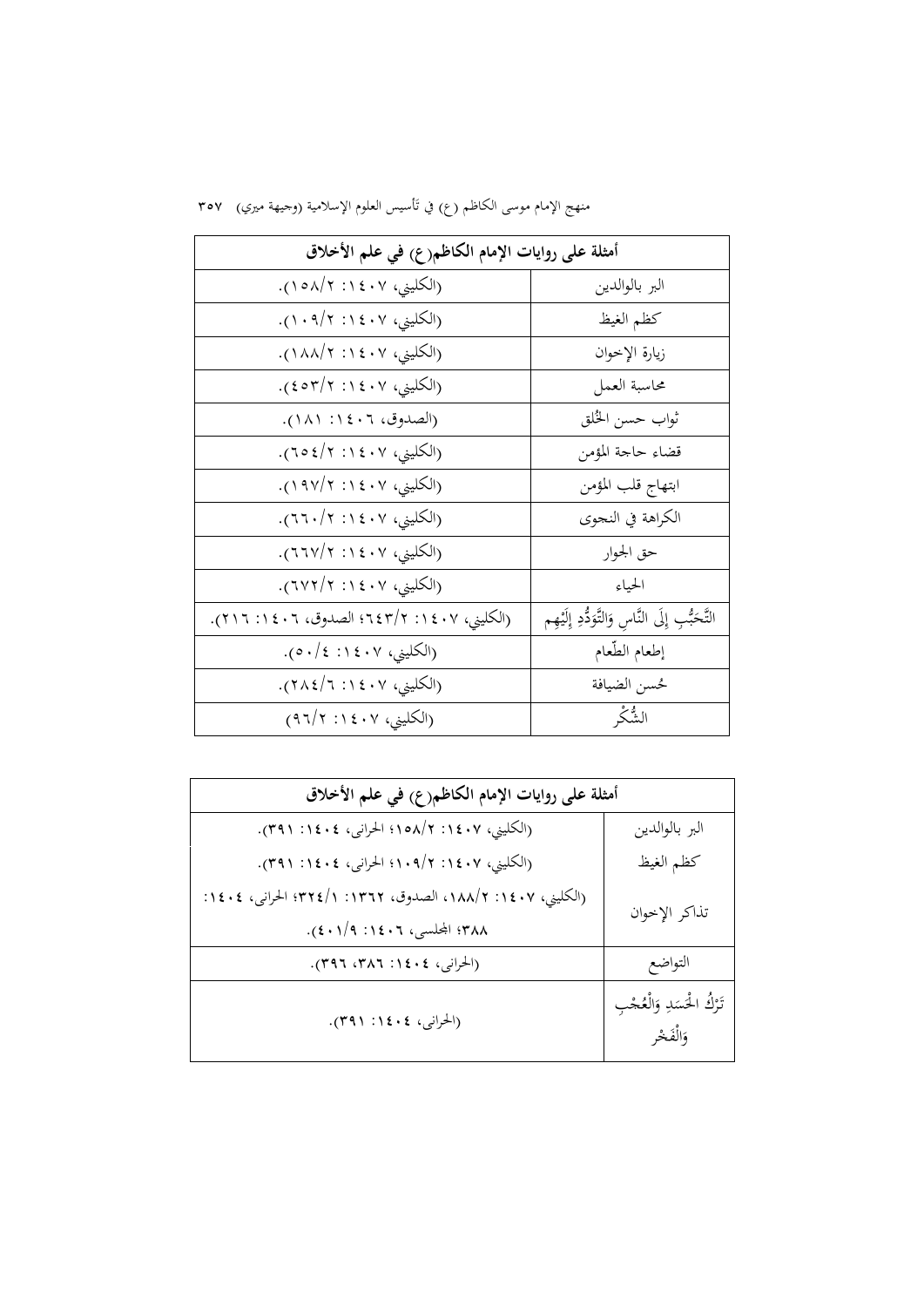| (الكليني، ١٤٠٧: ٢/٣٥٢؛ الحرانبي، ١٤٠٤: ٣٩٦؛ المفيد، ١٤١٣ ب:<br>.727.77 | محاسبة العمل                                            |
|------------------------------------------------------------------------|---------------------------------------------------------|
| (الصدوق، ١٤٠٦: ١٨١).                                                   | ثواب حسن الخُلق                                         |
| (الكليني، ١٤٠٧: ١٩٧/٢؛ المحلسبي، ١٤٠٦: ٥/٩: ٤٠٥).                      | ابتهاج قلب المؤمن                                       |
| (الكليني، ١٤٠٧: ٢١.١٣. الفيض الكاشاني، ٢٠١٤: ١١/٢٣).                   | الكراهة في النجوي                                       |
| (الكليني، ١٤٠٧: ٢/٢٦٧؟ الحرانبي، ١٤٠٤: ٤٠٩).                           | حق الجوار                                               |
| (الكليني، ١٤٠٧: ٢٧٢/٢؛ الحرانبي، ١٤٠٤: ٣٩٠، ٣٩٤).                      | الحياء                                                  |
| (الكليني، ١٤٠٧: ٢/٣٤٣؛ الصدوق، ١٤٠٦: ٢١٦).                             | التَّحَبُّبِ إِلَى النَّاسِ<br>وَالتَّوَدُّدِ إِلَيْهِم |
| (الكليني، ١٤٠٧: ١٤).                                                   | إطعام الطّعام                                           |
| (الكليني، ١٤٠٧: ٢٨٤/٦).                                                | حُسن الضيافة                                            |
| (الكليني، ١٤٠٧: ٩٦/٢)                                                  | الشُّكْر                                                |

| أمثلة على روايات الإمام الكاظم(ع) في علم الفقه                     |                                                |  |
|--------------------------------------------------------------------|------------------------------------------------|--|
| (البرقبي، ١٣٧١: ٣١٩/٢).                                            | وجوب الزكاة وفضلها                             |  |
| (الكليني، ١٤٠٧: ١/٣٩م، ٥٤٣، ٥٤٧، ٥٤٨).                             | تفسير الخمس وحدوده وما يجب فيه                 |  |
| (الكليني، ١٤٠٧: ١٤٩/٥؛ الطوسي، ١٤٠٧: ٣/٧:<br>الصدوق، ١٤١٣: ١٨٧/٣). | فَضْلِ التِّجَارَةِ وَالْمُوَاظَبَةِ عَلَيْهَا |  |
| (الحميري، ١٤١٣: ١٤٢).                                              | أحكام ألبسة المصلى                             |  |
| (الكليني، ١٤٠٧: ٢٩٧/٥؛ الطوسي، ١٤٠٧: ٢٣٣/٧).                       | حكم مَنْ عَطَّلَ أَرْضاً                       |  |
| (الطوسي، ١٤٠٧: ١٨٨/٧؛ الطوسى، ١٣٩٠: ١٢٣/٣:١٢٧).                    | الشركة والمضاربة                               |  |
| (الكليني، ١٤٠٧: ٥/٢٣٣/؛ الصدوق، ١٤١٣: ٠٣.٦/٣                       |                                                |  |
| ٣١٩، ٣١٠، ٣١١، ٣١٢، ٣١٢؛ الطوسى، ١٤٠٧: ١٦٨/٧، ١١                   | الرهن                                          |  |
| ١٧٢، ١٧٨؛ المحلسي، ١٤٠٣: ١٠٩/١٠٩).                                 |                                                |  |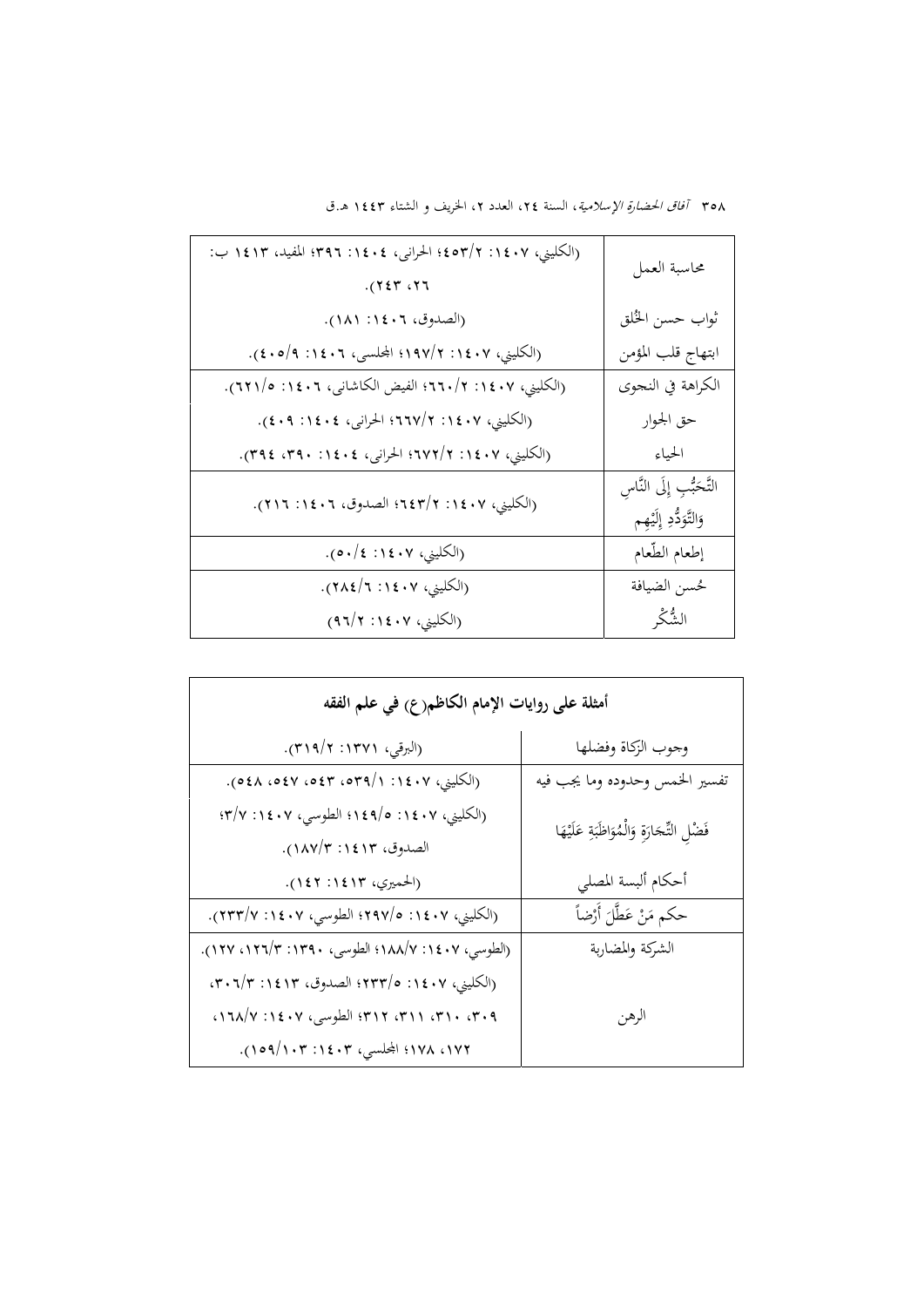منهج الإمام موسى الكاظم (ع) في تأسيس العلوم الإسلامية (وجيهة ميري) ٢٥٩

| (البرقبي، ١٣٧١: ٢/٢٢٩. ٣٢٨. الكليني، ١٤٠٧:<br>$.7177 - .7917$ | الوضوء قبل الطعام وبعده             |
|---------------------------------------------------------------|-------------------------------------|
| (الطوسى، ١٤٠٧: ٢/٢٦٢؟ الصدوق، ١٤٠٣: ١٥١).                     | المكاسب المكروهة                    |
| (الكليني، ١٤٠٧: ٥/٢٣٩/٥ الطوسى، ١٤٠٧: ١٨٣/٧).                 | ضَمَانِ الْعَارِيَّةِ وَالْوَدِيعَة |
| (الطوسي، ١٤٠٧: ١٤/٧:١٤١٨، ٤٢٢).                               | أحكام النكاح                        |

#### **ب: تدريس العلوم الإسلامية بالمراسلة**

نظـراً إلى المصـادر، يمكننــا الإشــارة إلى مـنهج الإمــام التدريسـي مــن خــلال المراسـلات. نتيجــة لتشــديد الضــوابط الحكوميــة علــى الأئمــة المعصــومين(ع) والشــيعة، وكــذلك تشــديد ظروف التقية، ازدادت ممارسة التقية بشكل كبير . ولذلك اعتبرت المراسلات كـ«التعليم عـن بعـد». يمكـن تقسـيم مراسـلات أهـل البيـت(ع) إلى قِسـمين: القِسـم الأول الـذي يشـمل الرسائل والأحكام وكذلك كلمات الأئمة(ع) الموجهة للوكلاء. القِسم الثاني يرتبطُ بموضوع هــذا المقــال، وهــو المراســلات المتبادلــة بــين الأئمــة المعصــومين(ع) وطلابحــم الــتي تشــمل المحتوى التعليمي.

في عهــد الإمامــة الأولــي، أي منــذ عهــد الإمــام علــي(ع) حــتى نُمايــة إمامــة الإمــام الصــادق (ع)، لم يـتم اسـتخدام أســلوب المراســلات في حــلّ المشــاكل المختلفــة في العلــوم الإســلامية. ولم يكـن يعتـبر كأسـلوب تعليمـي خـاص. لأنّـه رغـم استشــهاد الإمـام علـي(ع) والضـغوط الصـعبة علـی أهـل البيـت (ع)، ولكـن مقارنـة بـالفترة الثانيـة للإمامـة،كـان التواصـل بين الإمام والشيعة لايزال موجـود. وبالتـالي لم تكـن هنـاك حاجـة لاسـتخدام المراسـلات؛ وعلـى أســاس كتــاب «مكاتيــب الأئمــة» فقــد وردت في المســائل الفقهيــة، ثــلاث رســائل مِــن أميرالمـؤمنين(ع) (الأحمــدي الميــانجـي، ١٤٢٦: ١٠٨/٢، ٢٢٨، ٣١٢)؛ ورســالة واحــدة مِــن الإمــام الســحاد(ع) (الأحمــدي الميــانجي، ١٤٢٦: ١٧٠/٣)، وســبع رســائل مِــن الإمــام البــــاقر(ع) (الأحمــــدي الميــــانجي، ١٤٢٦: ٣/٥٥٢، ٢٥٢، ٢٥٩، ٢٦٦، ٢٢٦، ٢٦٢)، ورسـالة واحـدة مـن الإمـام الصـادق(ع) (الأحمـدي الميـانجي، :1426 79/4). في المناقشـات الكلامية، رسـالة مِـن الإمـام الحسـن(ع) (الأحمـدي الميـانجي، ١٤٢٦: ١١/٣)؛ رسـالتان مِـن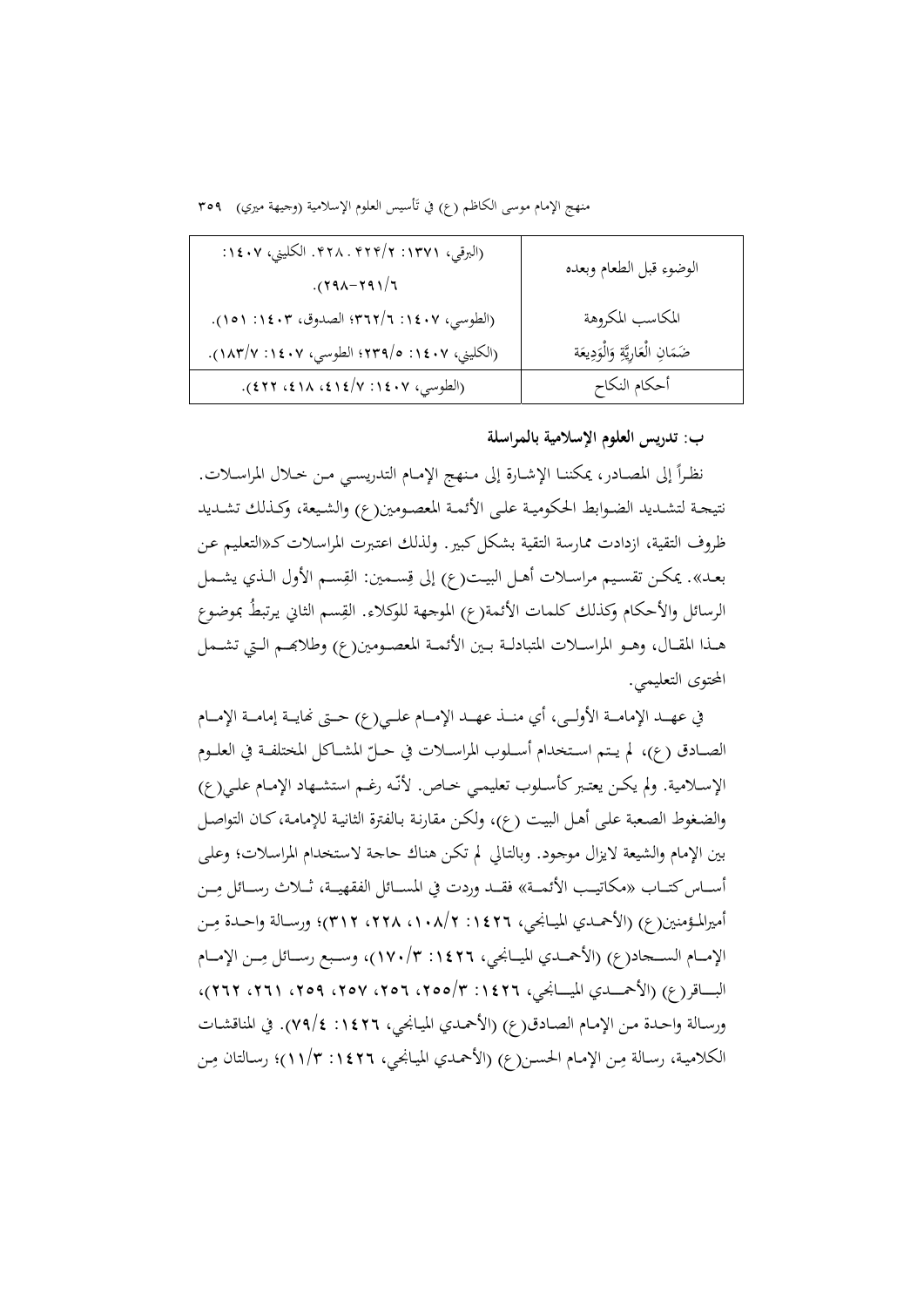الإمـام الحسـين(ع) (الأحمـدي الميـانجي، ١٤٢٦: ١٥١/٣، ١٥٢)؛ رسـالة مِـن الإمـام البـاقر (الأحمدي الميانجي، ١٤٢٦/٣ : ١٣٦/٣). وبقيت ستة رسائل مِن الإمام الصادق في مسألتين هما التوحيد والإمامة (الأحمدي الميانجي، :1426 ،21/4 ،22 ،23 ،85 ،86 338).

بعد استشهاد الإمام الصادق(ع) وبعد زيادة الضغط الحكومي، حُرم الشيعة مِن التعليم المباشـر علـى يـد الإمـام الكـاظم (ع). لـذلك اسـتخدموا أسـلوب المراسـلة للاسـتفادة مِـن أرائه (ع). هذا وبجانب توسّع العالم الإسلامي، سُهّلَت الطُّرق للشيعة المتواجدين في المناطق<br>-النائية کي يَستَفيدوا مِن مراسلات الإمام (ع).

ومـع ذلـك، فقـد تمّ اسـتخدام طريقــة المراســلات منــذ زمــن الصــادقين(ع) (النجاشــي، 11 11 : 15)؛ لكنهـا لم تكـن طريقـة التعليم الســائدة في ذلـك الوقـت. يجـدر بالإشـارة أنّ فرض الضغوط الحكوميـة وتزايـد التيـارات الفقهيـة والكلاميـة، أدّى إلـي اسـتخدام المراسـلات. وقد استخدمت هذه الطريقة كأسلوب تعليمي نشيط مِن قِبَل الإمام الكاظم(ع) وطلابه. ب ِ بالنسبة للإمـام الكـاظـم(ع) في المدينـة المنوّرة،كـان صـفه ينعقـد في البيـت وفي المسـجد، ولكـن عنـدما سُـجن، كـان شيعته يبعثون أسـئلتهم إلى السـجن ويتلقـون الإجـابـات (الأمـين، ١٤٠٦:  $.() \cdot 1 - 1 \cdot \cdot / 1$ 

وكلمـا زادت الضغوط زادت المراسـلات. لأن الشيعة، بسبب عـدم تمكـنهم مـن الحضـور عنـد الإمـام الکـاظم (ع)، اختلفـوا في الروايـات المتعلقـة بمختلـف المسـائل الفقهيـة والکلاميـة، وكــانوا قــادرين فقـط علـى الاتصــال بحـذا الإمــام وتلقــي التــدريب الــلازم عــن طريـق المراسـلة (الکليـــــــني، :1407 107/1؛ الطوســـــــي، :1407 79/4؛ الطوســـــــي، :1390 44/2؛ البهـائي، ١٣٨٧: ٤٥٣). كما أتاح هـذا الأسلوبُ فرصة للشيعة ليطلبوا من الإمام إجابـات على أسئلتهم المختلفة.

يمكن أيضا العثور على المراسـلات في مصـادر تحـت عنـاوين «رسـالة» و«مسـائل»؛ علـى ً سبيل المثال، رسالة الإمـام موسـى الكـاظم(ع) لعلي بن سويد مِن المدينة المنورة رداً علـى أسـئلته الدينيـة (النحاشـي، ١٤٠٧ : ٢٧٦). رسـالة الإمـام الكـاظم(ع) لفـتح ابـن عبـد الله الملا بني هاشم ردا أسـئلته في موضـوع التوحيـد (الکليـني، :1407 140/1)؛ «مسـائل ًعلى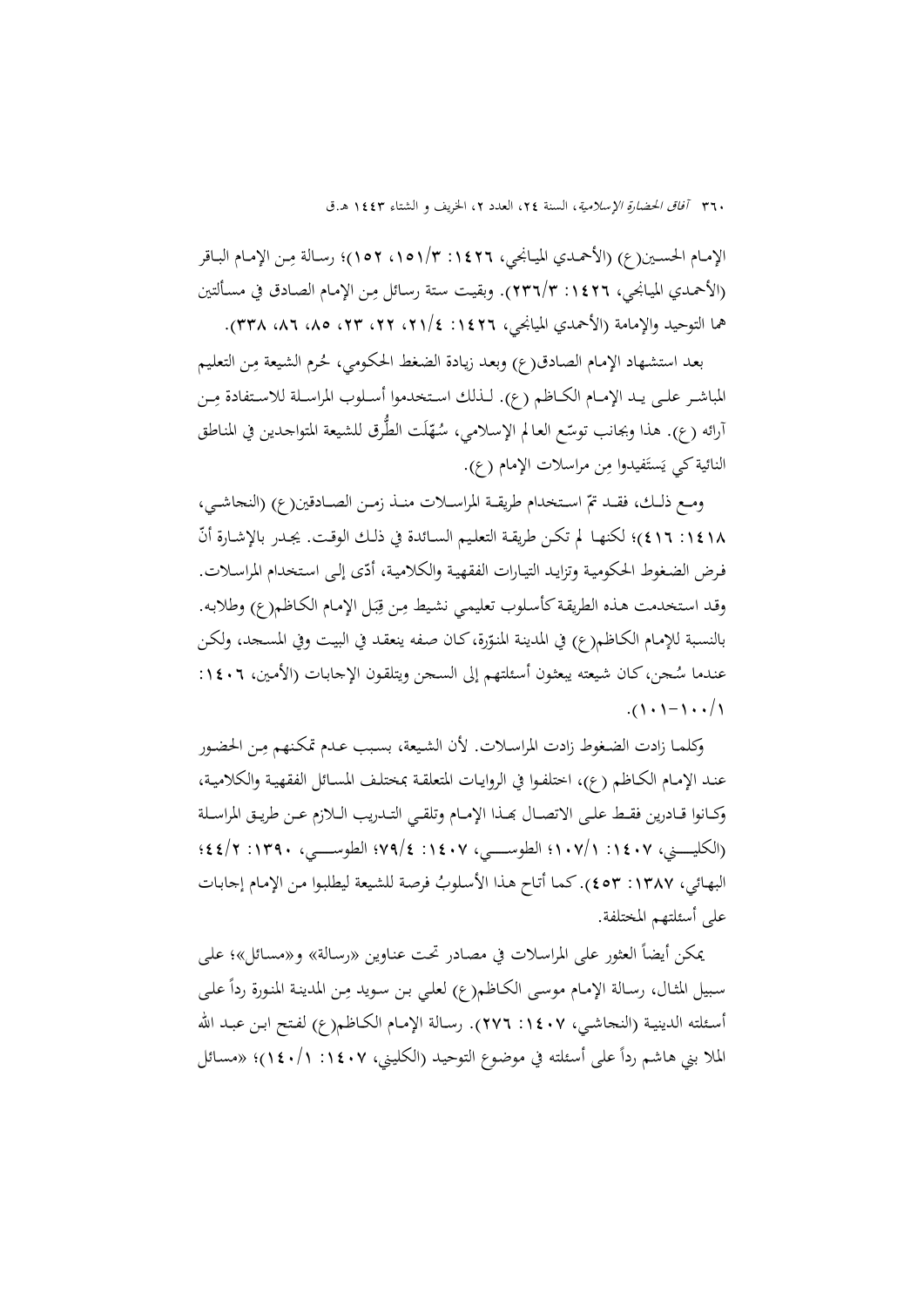منهج الإمام موسى الكاظم (ع) في تأسيس العلوم الإسلامية (وجيهة ميري) ٣٦١

حسـن بـن علـي بـن يقتـين» وفيهـا تسـاؤلات وأجوبـة متبادلـة بينـه وبـين الإمـام الکـاظم(ع) (النجاشي، ١٤٠٧: ٤٥).

كانت هذه المراسلات تُعتَبَر كوثيقة متوفّرة للشيعة في ذلك الوقت واستخدمت من جيل إلى جيل بين الشيعة في الأزمنة اللاحقة. كان بعضُ هذه المراسلات موجوداً في زمن تأليف<br>. الكتــــب الأربعــــة (الصــــدوق، :1413 154/2). كانــــت أعظــــم المراســــلات مــــع الإمــــام الكـــاظم(ع) حـــول مســـائل فقهيـــة وکلاميـــة. وأدى إجابـــة الإمـــام إلى إغنـــاء محتـــوى العلـــوم الإسلامية.

| المصادر                                                                          | المراسلة الفقهية للإمام موسى الكاظم (ع)                                |
|----------------------------------------------------------------------------------|------------------------------------------------------------------------|
| (المفيد، ١٤١٣ الف، ٢٢٧/٢؛ ابن<br>شهرآشوب، ١٣٧٩: ٤/٢٨٨؛ الإربلي،<br>. (770/7:127) | كتابه عليه السلام إلى عليّ بن يقطين في<br>مسح الخفّين                  |
| (الكليني، ١٤٠٧: ٢٠/٢٠).                                                          | كتابه عليه السلام إلى سعدان بن مسلم<br>طهارة الوضوء                    |
| (الصدوق، ١٤١٣: ٢٨٥/٢؛ الحر العاملي،<br>$.$ (292/11 :1271)                        | كتابه عليه السلام إلى سليمان بن أبي زينبة<br>جنابة الرّجل في شهر رمضان |
| (الطوسي، ١٤٠٧: ٣٧٧/١)؛ قطب الدين<br>الراوندي، ٢٠٤٠٩: ٢١٢م٦).                     | كتابه عليه السلام إلى أسلم مولى عليّ بن<br>يقطين في أحكام الجنب        |
| (الطوسي، ١٤٠٧: ٩/٢؛ الحر العاملي،<br>٠١٤٠٩: ٢٢ المحلسي، ٢٠٤٣: ٨٤/٣١).            | كتابه عليه السلام إلى محمّد بن الحصين  في<br>تحديد القِبلة             |
| (الطوسي، ١٤٠٧: ٢/٥/٢؛ الحر العاملي،<br>$.$ (750/2:12.9)                          | كتابه عليه السلام إلى محمّد بن الفرج النّوافل                          |
| (الطوسي، ١٤٠٧: ٢٥٩/٢؛ المحلسي،                                                   | كتابه عليه السلام إلى عبداللَّه بن وضَّاح<br>أوقات الصّلاة             |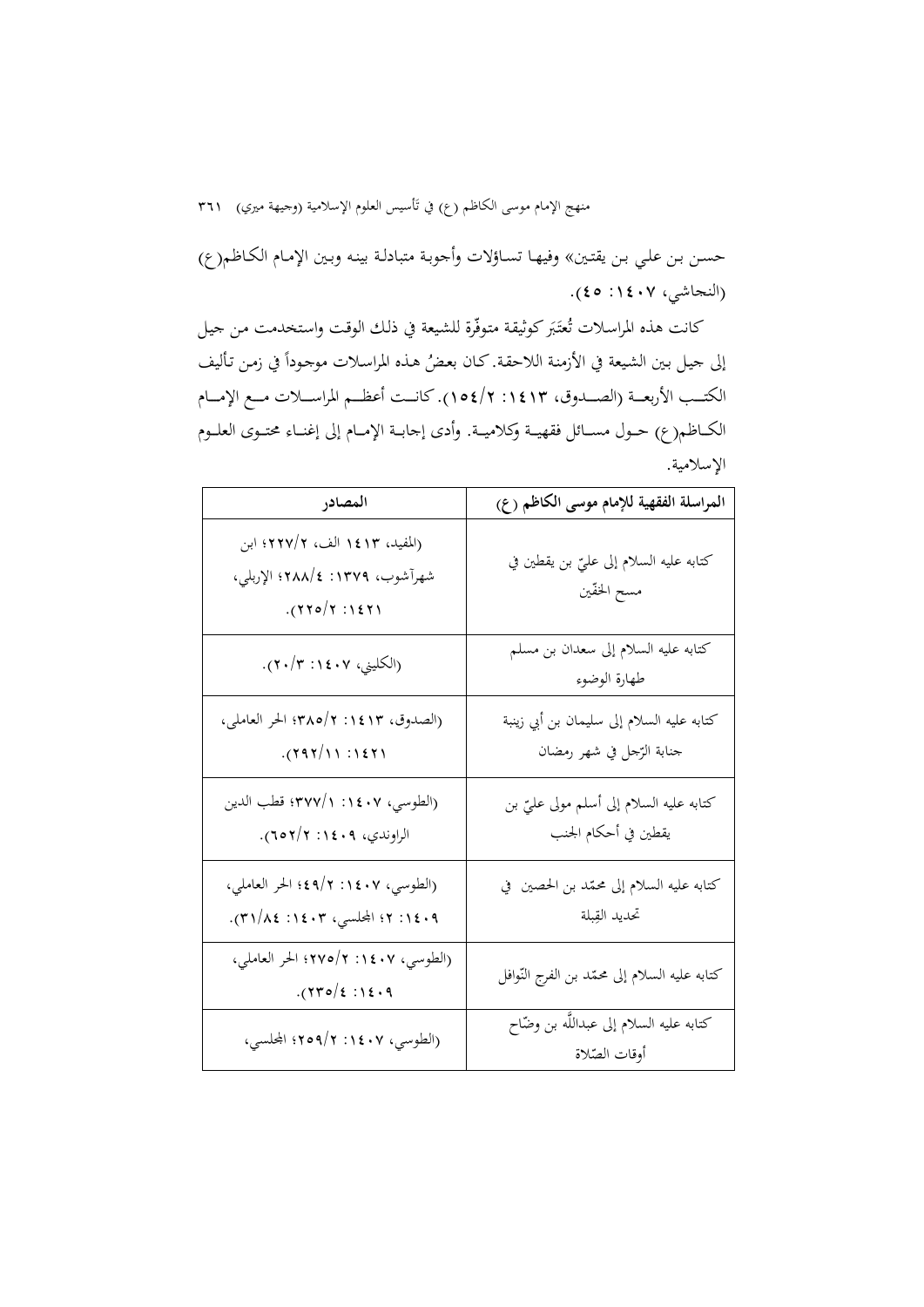| ٠١٤٠٣؛ ٢٥٩/٢؛ الحرالعاملي، ١٤٠٩:                                                                |                                                                             |
|-------------------------------------------------------------------------------------------------|-----------------------------------------------------------------------------|
| $.$ (179/2)                                                                                     |                                                                             |
| (الطوسي، ١٤٠٧: ٩/٢٤٩/٢ الحر العاملي،                                                            | كتابه عليه السلام إلى بعض الأصحاب وقت                                       |
| $.$ (1۳٤/٤: ١٤٠٩)                                                                               | الفضيلة للظهر والعصر ونافلتها                                               |
| (الكليني، ١٤٠٧: ٣٢٢/٣؛ الطوسي،<br>۰۷ : ۱۲/ ۴۰ :۳۰) ابن شهرآشوب، ۱۳۷۹:<br>$\cdot$ (۳ $\cdot$ ٤/٤ | كتابه عليه السلام إلى الحسن بن عليّ بن<br>يقطين لباس المصلّي                |
| (الطوسي، ١٤٠٧: ٣٢١/٣؛ الحر العاملي،                                                             | كتابه عليه السلام إلى الحسن الماضي عن                                       |
| $.$ (۳۲۶/٤:۱٤۰۹).                                                                               | الصّلاة على الزّجاج                                                         |
| (الطوسي، ١٤٠٧: ٣٢١/٣؛ الحر العاملي،                                                             | كتابه عليه السلام إلى الحميريّ الصّلاة على                                  |
| $-(777/\epsilon : 16.9)$                                                                        | الرّاحلة                                                                    |
| (الكليني، ١٤٠٧: ١٧٢/٤؛ الطوسي،                                                                  |                                                                             |
| ٠١٤٠٧: ١٤/٤٨؛ الصدوق، ١٤١٣:                                                                     | كتابه عليه السلام إلى صالح بن عبداللَّه                                     |
| $.$ (١٧٦/٢)                                                                                     | الخثعميّ صلاة المسافر في مكّة والمدينة                                      |
| (الكليني، ١٤٠٧: ١٧٢/٤؛ الطوسي،<br>٠١٤٠٧: ١٤/٤٨؛ الصدوق، ١٤١٣:                                   | كتابه عليه السلام إلى جعفر بن إبراهيم بن<br>محمّد الهمذابيّ مقدار الفطرة    |
| (1Y7)7                                                                                          |                                                                             |
| (الكليني، ١٤٠٧: ١٢٣١/٤) الصدوق،                                                                 | كتابه عليه السلام إلى بعض أصحابه الإحرام                                    |
| $.$ (۳۲۲/۲ $:$ ۱٤۱۳)                                                                            | والتّلبية                                                                   |
| (الصدوق، ١٤١٣: ٣٨٥/٢؛ الحر                                                                      | كتابه عليه السلام إلى شعيب العقرقوقيّ إحرام                                 |
| العاملي، ١٤٠٩: ٢٩٢/١١).                                                                         | المتمتّع بالحج                                                              |
| (الطوسي، ١٤٠٧: ٢٩/٥: ٤٣٩٤؛ الحر العاملي،                                                        | كتابه عليه السلام إلى إبراهيم بن أبي البلاد                                 |
| .722/17.12.9                                                                                    | وإبراهيم بن عبدالحميد طواف النّساء                                          |
| (الكليني، ١٤٠٧: ٢٢٠/٤).                                                                         | كتابه عليه السلام إلى يونس بن عبد الرَّحمن<br>المواقيت/ حدود العقيق للإحرام |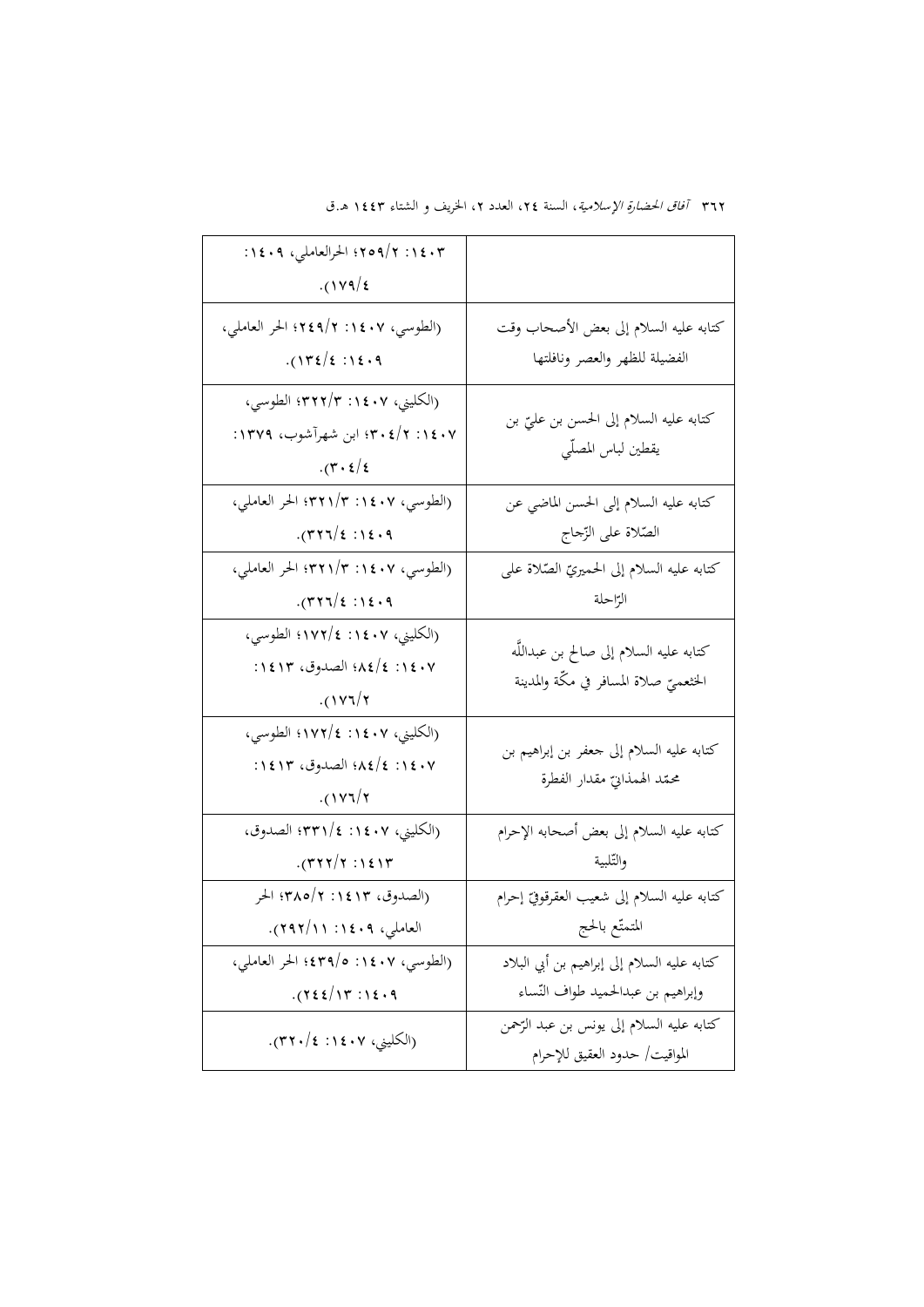| منهج الإمام موسى الكاظم (ع) في تَأسيس العلوم الإسلامية (وجيهة ميري)   ٣٦٣ |
|---------------------------------------------------------------------------|
|                                                                           |

| (الحميري، ٢٠٩: ٣٠٢).                  | كتابه عليه السلام إلى أبي جرير القميّ فَتحُ<br>مُحْرِمٍ جُرحَهُ في الضَّرورَة |
|---------------------------------------|-------------------------------------------------------------------------------|
| (الطوسي، ١٤٠٧: ٣٣/٧: الحر العاملي،    | كتابه عليه السلام إلى رحل باب بيع                                             |
| .07/10.11                             | المضمون/ بيع الدّقيق                                                          |
| (العياشي، ١٣٨١: ١/ه١١؛ النوري،        | كتابه عليه السلام إلى عمر بن يزيد التّدبير/                                   |
| .771:1177.                            | بيع المدبّر وعتقه/ وطئُ المدبَّرة                                             |
| (الطوسي، ١٤٠٧: ١٩٥/٩؛ الحر العاملي،   | كتابه عليه السلام إلى الحسين بن محمّد                                         |
| $.$ (277/19:12.9)                     | الزازيّ الوصيّة بالثّلث وأقلّ منه وأكثر                                       |
| (الطوسي، ١٤٠٧: ٢٢٢/٩؛ الصدوق،         | كتابه عليه السلام إلى أحمد بن زياد وصيّة                                      |
| $.$ (213/2): 12/17                    | الإنسان لعبده وعتقه له قبل موته                                               |
| (الطوسي، ١٤٠٧: ٢٢٦/٩؛ الحر العاملي،   | كتابه عليه السلام إلى محمّد بن الحسن                                          |
| $.$ (۱۷۱/۱۱:۱٤۰۹)                     | الأشعريّ الوصيّة المبهمة/ وصيّة الإنسان                                       |
|                                       | لعبده وعتقه له قبل موته                                                       |
| (الكليني، ١٤٠٧: ١٧/٤٤؛ الطوسي،        | كتابه عليه السلام إلى أبي جميلة المفضّل بن                                    |
| (7117/9:12.4V)                        | صالح الوصيّة المبهمة/ الرّجل يوصي بسيف                                        |
| (الكليني، ١٤٠٧: ١٢٥/٧؛ الطوسي،        | كتابه عليه السلام إلى محمّد بن نعيم الرّجل                                    |
| .790/7:12.4                           | يموت ولا يترك إلّا امرأته                                                     |
| (الحميري، ١٤٠٩: ٣٠٤؛ المحلسي، ١٤٠٣:   | كتابه عليه السلام إلى صالح بن عبداللَّه                                       |
| ٨٠/٨٩؛ الحر العاملي، ٢٠٤١: ٢١٧/٢).    | الخثعميّ مقدماته/ نظر الخصيّ إلى المرأة                                       |
| (الطوسي، ١٤٠٧: ٢٧/٧:١٤؛ الحر العاملي، | كتابه عليه السلام إلى الحسين القواعد من                                       |
| (7.777.115.9)                         | التّساء                                                                       |
| (الحميري، ١٤٠٩: ٣٠٤؛ المحلسي،         | كتابه عليه السلام إلى صالح بن عبد اللَّه                                      |
| $\cdot$ (۳۲۲/۱۰۳ :۱٤۰۳).              | الخثعميّ الرّضاع                                                              |
| (الطوسي، ١٤٠٧: ٢٢١/٧؛ الصدوق،         | كتابه عليه السلام إلى عليّ بن شعيب ما                                         |
| $.$ $(5Y7/T : 151T$                   | يحرم مِن النّكاح مِن الرّضاع                                                  |
| (الكليني، ١٤٠٧: ٢٦٦/٥؛ الحميري،       | كتابه عليه السلام إلى عثمان بن عيسى ما                                        |
| .77:1:14.9                            | يحرم بالمصاهرة ونحوها                                                         |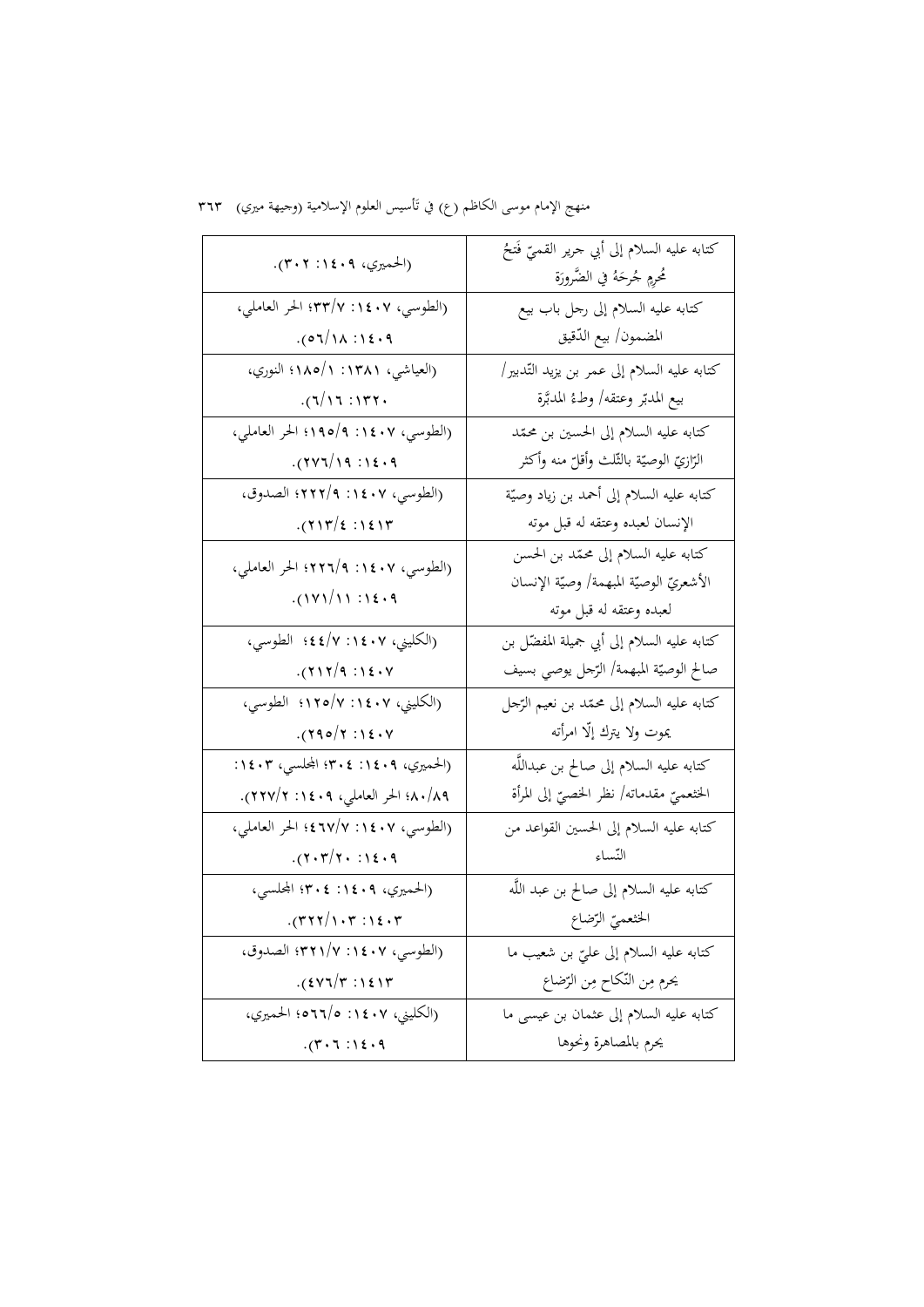| (الصدوق، ١٤١٣: ٤٦٠/٣؛ الحر<br>العاملي، ١٤٠٩: ٢١٣/٢١).                        | كتابه عليه السلام إلى عليّ بن رئاب المتعة                                          |
|------------------------------------------------------------------------------|------------------------------------------------------------------------------------|
| (الطوسي، ١٤٠٧: ٢٥٥/٧؛ الحر العاملي،<br>$-(72/7)$ : 12.9                      | كتابه عليه السلام إلى المهلَّب الدّلال المتعة                                      |
| (الطوسي، ١٤٠٧: ٨٦/٨؛ الطوسي،                                                 | كتابه عليه السلام إلى أحمد بن زياد المطلقات                                        |
| (5.177.57)                                                                   | ثلاثاً/ حكم المملوك                                                                |
| (الحميري، ١٤٠٩: ٣٠٤؛ المحلسي،<br>١٤٠٣: ١٤٤/١٠٤؛ الحر العاملي،<br>(71777116.9 | كتابه عليه السلام إلى عطيّة المدائني الظّهار                                       |
| (الكليني، ١٤٠٧: ١٥٣/٧؛ الطوسي،                                               | كتابه عليه السلام إلى نصر بن حبيب                                                  |
| .71191911.                                                                   | صاحب الخان ميراث المفقود                                                           |
| (الكليني، ١٤٠٧: ١٥٤/٧؛ الطوسي،                                               | كتابه عليه السلام إلى الهيثم أبي روح صاحب                                          |
| .74999:12.4                                                                  | الخان                                                                              |
| (الكليني، ١٤٠٧: ٢٩/٧؛ الطوسي،<br>٠١٤٠٧؛ الصدوق، ١٤١٣؛<br>. (o r/r)           | كتابه عليه السلام إلى حسين بن خالد<br>الصّيرفيّ من أوصى بمال لقرابته/ شهادة المرأة |
| (الحميري، ١٤٠٩: ٣٤١: المجلسي، ١٤٠٣:                                          | كتابه عليه السلام إلى سعدان بن مسلم نذر                                            |
| $\cdot$ (۳۳۰/۹۶                                                              | الصّوم                                                                             |
| (الحميري، ٢٠٩: ٣٤١).                                                         | كتابه عليه السلام إلى جعفر بن أحمد<br>المكفوف الأشربة                              |
| (الكليني، ١٤٠٧: ٢/٢٢١؛ الطوسي،                                               | كتابه عليه السلام إلى حسين القلانسيّ                                               |
| $.$ (120/9:12.7)                                                             | الفقّاع                                                                            |
| (الطوسى، ١٤١١: ٢٣٨).                                                         | كتابه عليه السلام إلى عبداللَّه بن جندب<br>الدّعاء في سحدتي الشّكر                 |
| (المحلسبي، ۱٤٠٣: ۹۰/۸۷؛ الحر العاملي،                                        | كتابه عليه السلام إلى حاتم بن الفرج ما                                             |
| $.$ (171/2:12.9)                                                             | يستحبّ أن يقرأ في بعض النّوافل                                                     |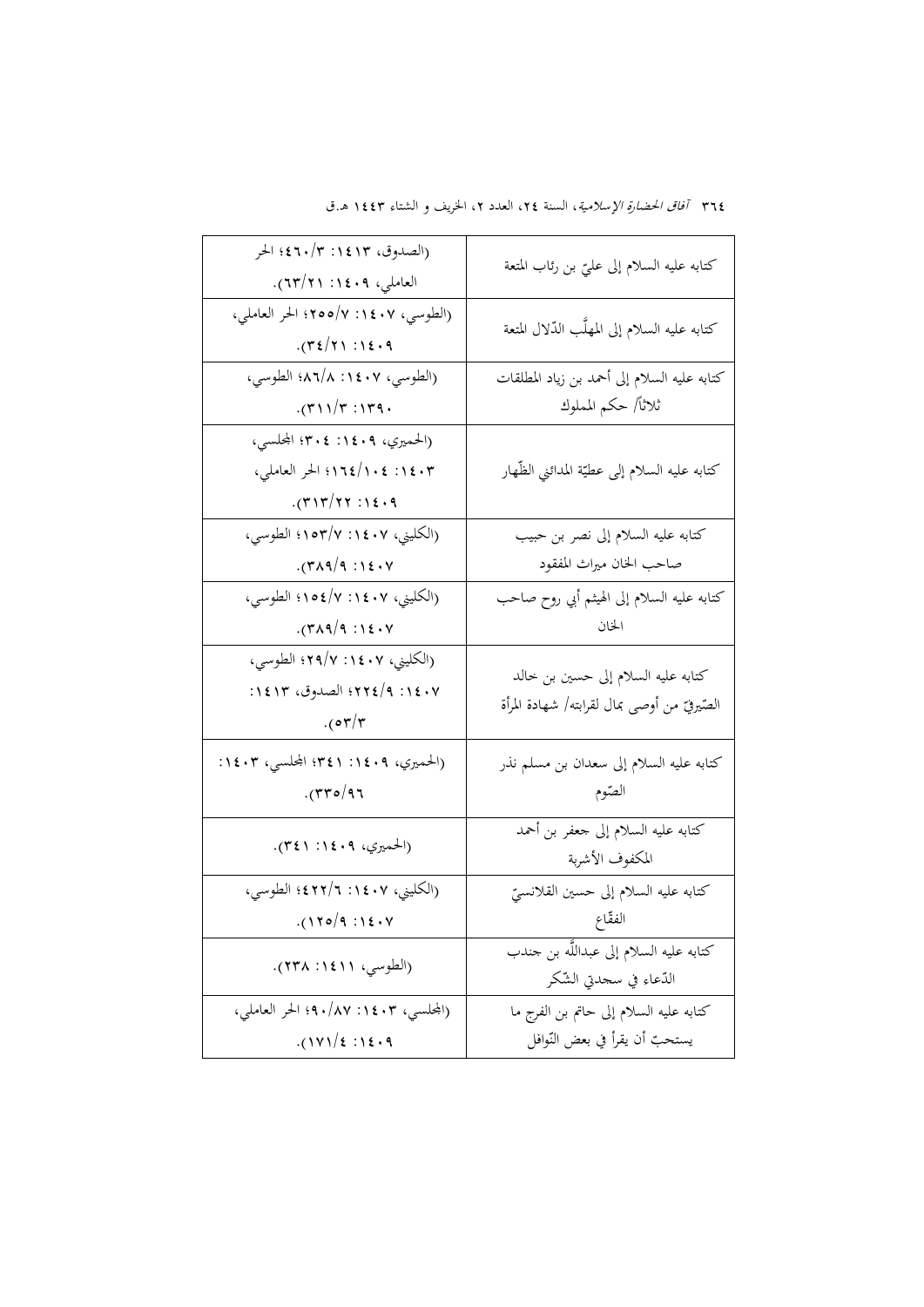منهج الإمام موسى الكاظم (ع) في تأسيس العلوم الإسلامية (وجيهة ميري) ٣٦٥

| المصادر                                                                         | المراسلة الكلامية للإمام موسى الكاظم (ع)                                           |
|---------------------------------------------------------------------------------|------------------------------------------------------------------------------------|
| (الكليني، ١٤٠٧: ١/٢٨٦؛                                                          | كتابه عليه السلام إلى طاهر بن حاتم بن ماهويه                                       |
| الصدوق، ١٣٩٨: ٢٨٤).                                                             | معرفة الخالق                                                                       |
| (الكليني، ١٤٠٧: ١١٤٠/١).                                                        | كتابه عليه السلام إلى فتح بن عبد اللَّه النَّهي عن<br>التّشبيه والتّحديد           |
| (الكليني، ١٤٠٧: ١/٢٠١).                                                         | كتابه عليه السلام إلى محمّد بن حكيم النّهي عن<br>الصِّفة بغير ما وصف به نفسه تعالى |
| (الكليني، ٢٠٤٠٧: ٣٩٩/٢؛                                                         | كتابه عليه السلام إلى الحسين بن الحكم الإيمان                                      |
| المحلسي، ١٤٠٣: ١٢/٢٧).                                                          | والكفر/ الشّك                                                                      |
| (الكليني، ١٤٠٧: ٣١٢/١)؛ المفيد،<br>١٤١٣ الف: ٢/٥٠/٢؛ الطوسي،<br>$.$ (۳۷ : ۱٤١١) | كتابه عليه السلام إلى الحسين بن المختار في النّص<br>على الإمامة الرضا (ع)          |
| (الكليني، ١٤٠٧: ٣١٣/١).                                                         | كتابه عليه السلام إلى عليٍّ بن يقطين في النَّص<br>على الإمامة الرضا (ع)            |
| (الكليني، ١٤٠٧: ٢١:١/٣٦٦)                                                       | كتابه عليه السلام إلى يحيى بن عبداللَّه بن الحسن ما                                |
| المجلسي، ۱٤٠٣: ٤٨/١٦٥).                                                         | يفصل به بين دعوى المحق والمبطل في أمر الإمامة                                      |
| (الكشّي، ١٤٠٤: ٥٤٣/٢).                                                          | كتابه عليه السلام إلى هشام بن سالم ٍ بِما يرد بِه<br>القدرية                       |

## **۲.۱.۲ تدريب التلاميذ في العلوم الإسلامية**

كــان الإمــام الكــاظم(ع) يبــذل جهــدأ واسـعاً في تــدريب الطــلاب المتخصصـين في العلــوم الإســلامية كطريقــة يمكــن أن تــؤدي إلى تأسـيس العلــوم الإســلامية. لعــب طــلاب الإمــام الكاظم (ع)، ومِن بينهم مَن درس عند الصادقين(ع) والتحقوا بالإمام الرضا(ع) بعد الإمام الكـاظم (ع)، دوراً هامّاً في توليد العلوم الإسلامية. عندما سـادت التقية على أجـواء الطائفة الشـيعية وكــانوا يواجـهـون الصـعوبة في التواصـل مـع الإمــام الكــاظم(ع) لإكتســاب المعرفـة؛ تمّ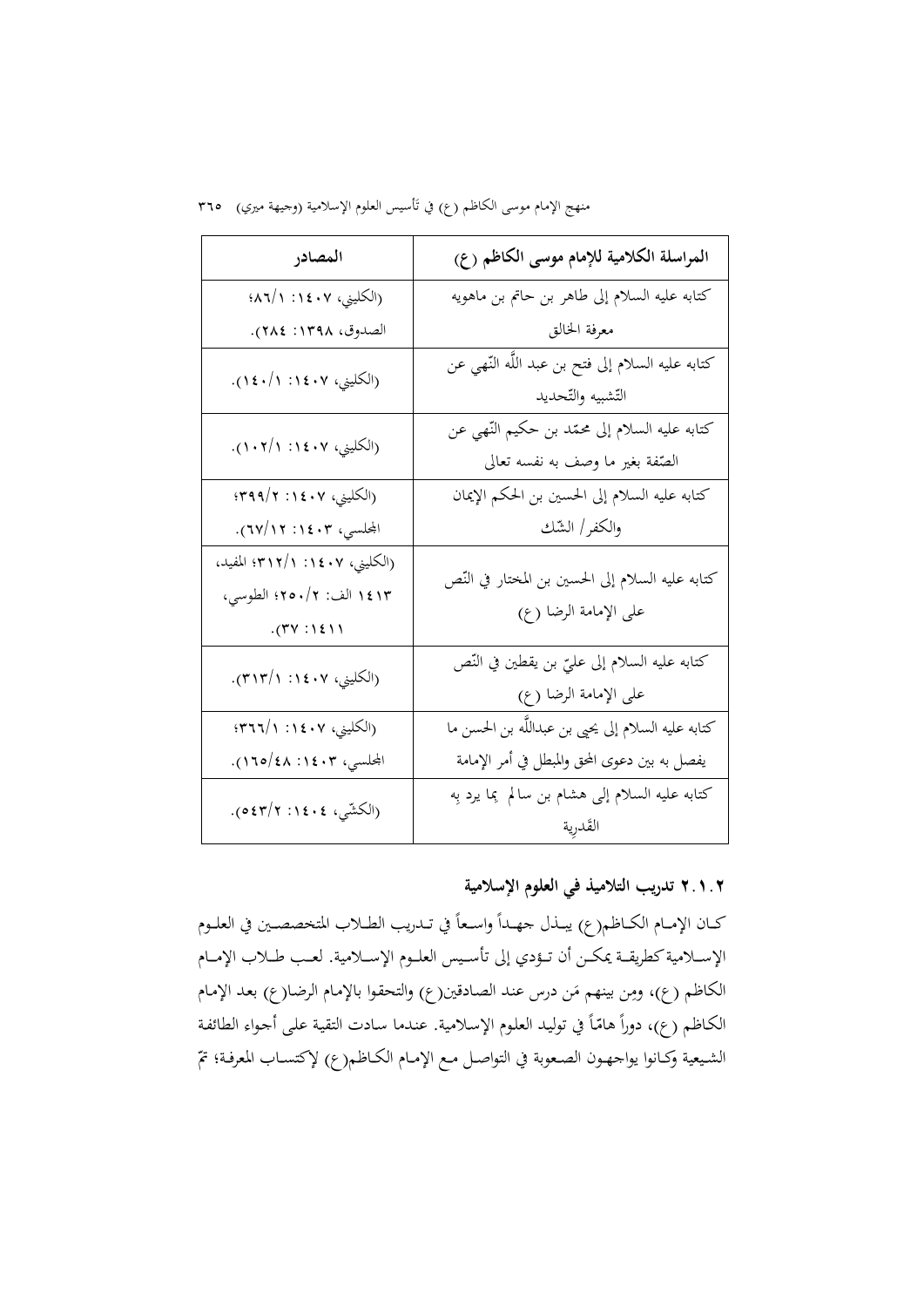إرسـاء أُسـس المعرفـة المطلوبـة للشـيعة في الفـترات اللاحقـة. تشـير المصـادر إلى العلـوم الإسـلامية الـتي عُـرف فيهـا بعـض طـلاب الإمـام الكـاظـم(ع) كـروّاد، علـى سـبيل المثـال يحيـى بـن سـليم «كـان قارئـاً أديبـاً» (النجاشـي، ١٤١٨: ٢٢)؛ الحسـن بـن علـيّ بـن يقطـين «كـان فقيهـاً<br>م متكلمـاً» (النجاشـي، ١٤١٨: ٤٥؛ الطوسـي، د.ت: ٤٨)؛ ثعلبـة بـن ميمـون «كـان قارئـاً، فقيهــاً، لغويّــاً» (النجاشــي، ١٤١٨: ١١٧)؛ عبــدالله بــن غالــب الأســد «كــان فقيهــاً» (النجاشي، ١٤١٨: ٢٢٢)؛ عمّـار بن موسى السّـاباطي وأحواه قيس وصبّاح «كانوا ثقـات في الروايــة» (النجاشــي، ١٤١٨: ٢٩٠)؛ إبــراهيم بــن ســليمان «كــان فقيهــاً، متكلمــاً» ). وتـدل هـذه الروايـات علـى تخصـص التعلـيم ّوأن (الطوسـي، د.ت: 4 بعـض الطـلاب خاصـة في علــوم القــرآن والحــديث والفقــه وعلــم الكــلام الإســلامي أصــبحوا متخصصــين. في فصــول مختلفة مِن كتاب «تأسيس الشيعة لعلوم الإسلام»، تمّ ذكر طلاب الإمام الكاظم(ع) الذين كـانوا رواداً في مختلـف فـروع العلـوم الإسـلامية (الصـدر، ١٣٧٥: ٧٥، ٢٠١، ٣٠١، ٣١١) ٣٢٨، ٣٦٠، ٤١٠). تمّ تنفيذ هذا النهج المهم لعدة أغراض:

#### **الف: المحافظة على السلسلة التربوية في العلوم الإسلامية**

اسـتطاع طـــلاب الإمـــام الكـــاظم(ع) المتفوقــون، بتلقـيهم التعلـيم الصــحيح، أن يــدرّبوا الطــلاب ويشـكلوا حلقــات تربويــة في العلـوم الإســلامية. وكــانوا يعتــبرون هــذه كطريقــة لنشــر الإسـلام النبـوي الأصـيل. علـى سـبيل المثـال، يعتـبر عبـداالله بـن أبي يعفـور، أحـد تلاميـذ الإمـام الكــاظم (ع)، مِــن قــراء ومعلمــي القــرآن في مســجد الكوفــة (الأشــعري، ١٣٦٠: ٢٢٧؛ النجاشــي، :1418 213). كمــا وافــق الإمــام الكــاظم(ع) علــى الفتــاوى الفقهيــة لابــن أبي يعفور (الكشي، ١٤٠٤: ١٨/٢م).

وُرِد في المصادر أنّ طلاباكانوا يتلمّذون بين يدي محمد بن أبي عمير (الكشي، ١٤٠٤: 840/2). هشـام بـن حكـم ، تلميـذ الإمـام الكـاظم(ع) الشـهير ومـتکلم شـيعي بـارز في هـذه الفترة (الكليـني، ١٤٠٧: ١٠/١٤١ الكشـي، ١٤٠٤: ٥٦٠/٢)، كـان لـه أيضـاً تلميـذ اسمـه أبوخالد الحضرمي الذي كان يروي الحديث عن الإمام الكاظم(ع) وكـان مِن متكلمي عصره (النجاشي، :1418 ،205 ابن النديم، د.ت الف: 252).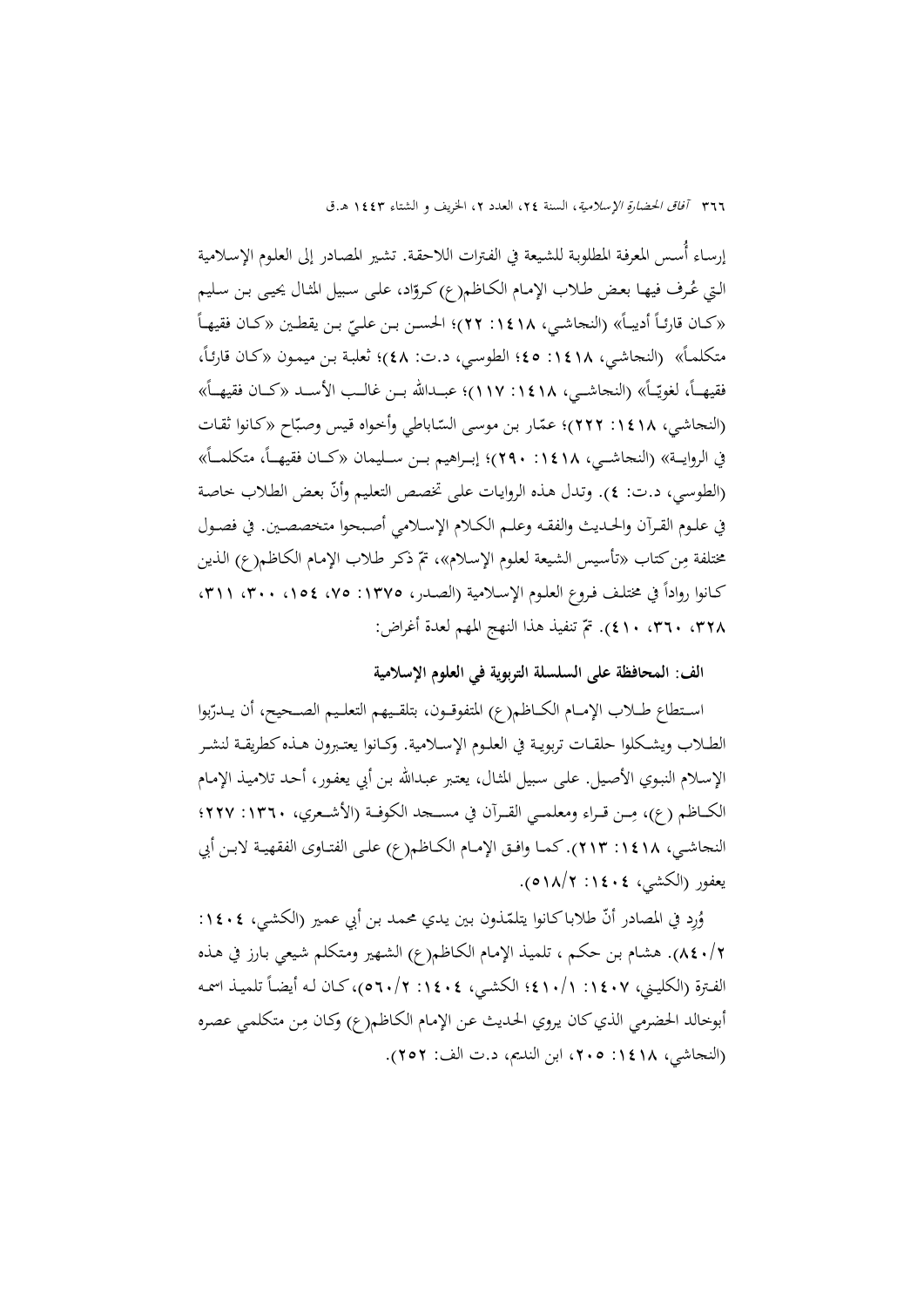منهج الإمام موسى الكاظم (ع) في تَأسيس العلوم الإسلامية (وجيهة ميري) ٣٦٧

وقـــــد وردت آراء کلاميـــــة منســـــوبة إلــــي أبوخالــــد الحضــــرمي في بعـــض المصــــادر (الأشــعري، :1400 ،42/1 634؛ البغــدادي، :1408 52؛ البغــدادي، :1401 260). ومثل أستاذه إهتم بموضوع الإمامة وكُتَب كتاب «الإمامة» (ابن النديم، د.ت الف: ٢٥٢).<br>-وعلي بن منصور، وهو عالم شيعي بارز، کان مِن تلاميذ هشام بن حکم أيضاً، وقد سجّلت المصادر أنّ كتـابي «التـدبير في التوحيـد» و«الإمامـة» منـه (النحاشـي، ١٤١٨: ٢٥٠). وكـان محمـد بـن خليـل أبـوجعفر السبكاك مِـن تلاميـذ هشـام بـن حكـم المتخصـص في علـم الكـلام حيث يُعتَبر مِن علماء الشيعة البارزين. وورد منه كتابـا «الإمامـة وسمّـاه التوحيـد وهـو التشبية وقد نقض عليـه» (النجاشـي، :1418 328) و«المعرفـة والإمامـة» (الطوسـي، د.ت: 132).  $\overline{a}$ كـان إبراهيم بن هشـام مِن أبرز تلاميـذ يونس بن عبـد الرحمن الـذي كـان يعتبر تلميـذاً ممتـازاً للإمام الكاظم (ع). وقد ألف إبراهيم كتاب «النوادر وحالات أميرالمؤمنين عليه السـلام» وقـد سجلت المصادر اسم هذا الكتاب (النجاشي، :1418 16).

وهناك أدلة على أنّ الأشخاص الذين ذكرناهم لهم مرجعية علمية وأنّ الأئمة(ع) كـانوا يشيرون للشيعة بالرجوع إليهم للحصول على الأجوبة عن أسئلتهم. فمثلاً: عن ابن أبي عمير ذكـر لجميـل بـن درج [كلاهمـا مـن تلاميـذ الإمـام الكـاظم (ع)]: «عـن ابـن أبي عمـير، قـال: قلت لجميل بـن دراج، مـا أحسـن محضـرك و أزيـن مجلسـك؟ فقـال: أي واللّـه مـاكنـا حـول زرارة بـــن أعـــين إلا بمنزلـــة الصـــبيان في الكتّـــاب حـــول المعلـــم» (الكشـــي، ١٤٠٤: ٣٧٢/١)؛ المامقاني، ١٤٣١: ١/٤٤٠).تبين هذه الرواية، أنّ كلاً مِن زرارة وجميل كان لهما حلقة دراسية وكانا مرجعا ً للشيعة.

كـان الحفـاظ علـى اسـتمرار هـذه السلسـلة التعليميـة ذا قيمـة مضـاعفة، خاصـة في الفـترات الــتيکــان يصــعب الوصــول إلى الأئمــة(ع) فيهــاکانــت حقيقــة العلــوم الإســلامية في الانــزواء. ويمكـن الاطـلاع علـى أسمــاء أشـهر هـؤلاء الطـلاب فيكتــاب «اختيـار معرفـة الرجـال» تحــت عنوان أصحاب الإجماع. وقد قدّم مؤلف هذا الكتاب، ثمانية عشر خاصاً مِن الصحابة لأئمة الشيعة(ع) بصفتهم فقهاء الشيعة البارزين وأصحاب الإجماع، ستة منهم مِن أصحاب الإمام السابع والإمام الثامن(ع) (الکشي، :1404 556/2).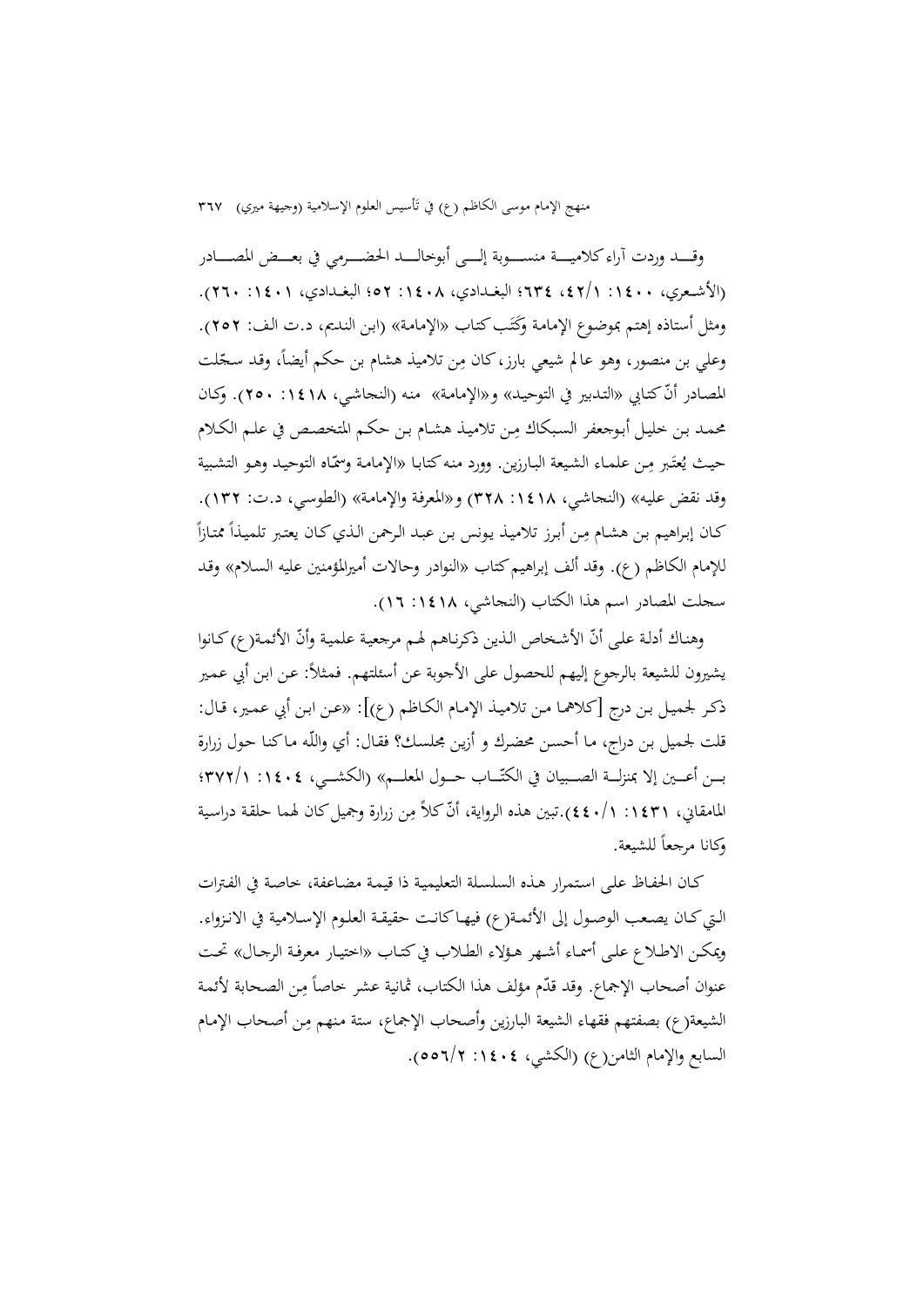**ب: التمكن في المناظرة في العلوم الإسلامية** 

اهـتم أئمـة الشـيعة(ع) بالمنـاظرة مـع زعمـاء الملـل والنحـل؛ المنـاظرات الّـتي قـد تـؤدي بحسـب محتواهــا في ازدهــار مختلـف فـروع العلـوم الإســلامية. تمّ تســجيل منــاظرات عديـدة مــع محتـوى العلـوم الإسـلامية مـن عنـد الإمـام الكـاظم (ع). مثـل منـاظرة مـع أبي حنيفـة في مسـائل فقهيـة وکلاميـة (البحـراني، :1404 434)؛ منـاظرة مـع رئـيس طائفـة الغطحيـة حـول موضـوع الإمامـة (الإربلــي:1421 53/3؛ ابــن شهرآشــوب، :1379 339/4؛ الفتــال النيســابوري، :1375 ١/٣٩)؛ مناقشة الإمـام(ع) مـع إثنـين مِـن العلمـاء البـارزين مِـن المـذهب الحنفـي في موضـوع الإمامـــة (الإربلـــي، :1٤٢١ = ٥٥/٣؛ الكليـــني، ١٤٠٧؛ الصــــــدوق، ١٣٧٨: 79-78/1؛ ابــن شهرآشــوب، :1379 338/4)؛ منــاظرة مــع هــارون الرشــيد في موضــوع الإمامة (اجمللسي، :1403 158/48).

بالإضـافة إلى الاهتمـام بالنقـاش، قـام الإمـام الكـاظـم(ع) بتعليـم هـذه التقنيـة لطلابـه. مِـن أهداف أئمة الشـيعة(ع) في تعلـيم الطـلاب المتخصصـين في العمليـة التربويـة تمكـين الطـلاب في العلوم الإسلامية والفوز في المناقشات العلمية. تمّ تسحيل العديد مِن هذه النقاشات، بما أنّ موضوع هذه النقاشات يدور حول الفروع المختلفة مِن العلوم الإسلامية، يمكن أن يلعب دوراً هاما في إغناء هذه العلوم. ً

للمزيــد مــن الإطــلاع، يمكــن الرجــوع إلى النقاشــات الّــتي دارت بــين أصــحاب الإمــام الكـاظم(ع) والمعارضـين. حيـث اكتسـب هشـام بـن حكـم المستوى العـالي مِـن الخـبرة في فـن المنـــاظرة مـــع المعارضـــين مـــن خـــلال تدريبـــه مـــع الإمـــام الصـــادق(ع) والإمـــام الكـــاظم(ع) (ابـن حجـر، :1406 194/6). علـى سـبيل المثـال، فيمـا يلـي بعـض مناظراتـه مـع المعارضـين: منــاظرة هشــام بــن حكــم مــع رؤســاء المــدارس الکلاميــة حــول موضــوع الإمامــة (الصــدوق، :1398 363/2؛ الکليــــني، :1407 169/1؛ الکشــــي، :1404 542/2؛ ابــــن قتيبــــة، :1418 166/2؛ المســــعودي، :1409 22/5؛ المفيــــد، 1413 ب: 96؛ علــــم الهــــدی، ١٩٨٨ : ١/٧٧-١٧٧-١٧٧؛ ابـن عبــد ربّـه، ١٤٠٧ : ٢٥٢/٢؛ القرشــي، ١٣٨٠: ١/١٠١/١)؛ نقاشــه في موضــوع الحَكمــين (الصــدوق، ١٤١٣ : ٥٢٢/٣)؛ مناظراتــه العديــدة مــع المعتزلــة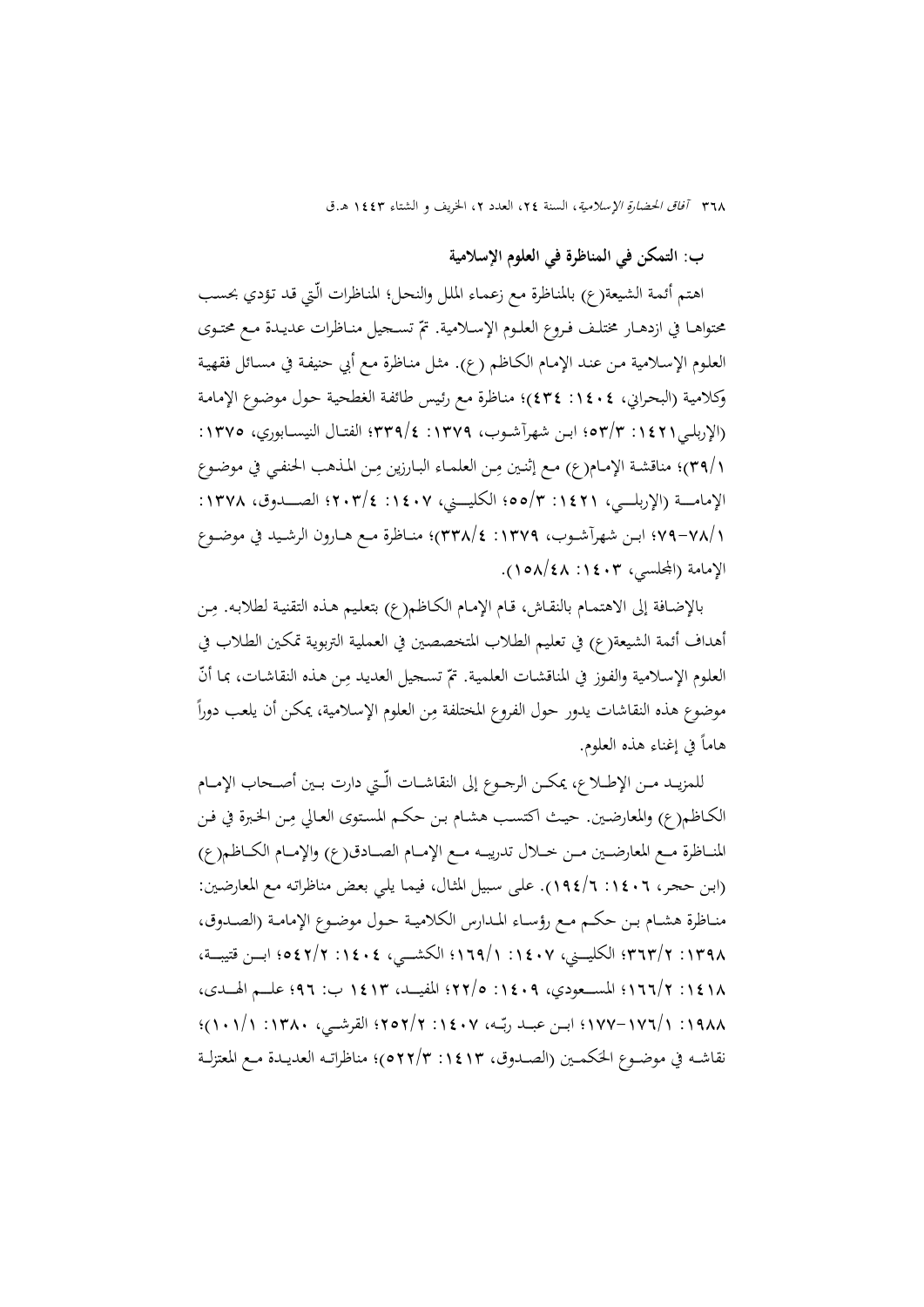منهج الإمام موسى الكاظم (ع) في تأسيس العلوم الإسلامية (وجيهة ميري) ٣٦٩

(الشهرســتاني، ١٤١٥: ١٢١٦/١ القاضــي عبـــدالجبار، ١٤٢٥: ٤٤؛ القاضــي عبــدالجبار، :1429 89؛ النجاشــي، :1418 434)؛ مناظراتــه مــع الزنادقــة (الکليــني، :1407 72/1؛ الصـدوق، ١٣٩٨: ٢٩٣)، منـاظرات بينـه وبـين معاصريه حـول التوحيـد (ابـن قتيبـة، ١٤١٨: بــن عبــد رب ، :1407 251/2؛ الکليــني، :1407 70/1؛ الصــدوق، :1398 ّ 169/2؛ ا ــه بـــن عبـــد رب ، :1407 ّ ،243 270؛ المســـعودي، :1409 21/5)، منـــاظرة مـــع المؤابـــذة (ا ـــه 241/2) ومناقشات مع الخوارج (الحصري، د.ت: 70/3).

وهنــاك روايــات مماثلــة عــن أبيجعفــر محمــد بــن علــي المعــروف بمــؤمن الطــاق (الکليــني، :1407 509/3؛ الکشـــــي، :1404 ،424/2 ،425 ،428 ،429 555؛ الإصـــــبهاني، :1415 178/7؛ النجاشــــــي، :1418 325؛ الصــــــفدي، :1394 104/4)؛ تحــــــدثت المصادر عن مناظراته العديدة مع الخوارج (النجاشي، ١٤١٨: ٣٢٦؛ ابن عبد ربّه، ١٤١٧: 297/2؛ الطبرســـي، :1413 378/2؛ ابـــن أبيطـــي، :1379 87) وكـــذلك مناظراتـــه مـــع أبيحنيفة حول موضوع الإمامة (ابن عبد ربّه، ١٤١٧: ١٢٩/٤) والمتعة (ابن النـديم، د.ت ب: 8) والرجعة (ابن النديم، د.ت ب: 8).

**ج: جهود طلاب الأئمة(ع) في حفظ ونقل تراث أئمة الشيعة(ع) العلمي** 

كـان طـلاب الإمـام الکـاظم(ع) حـاملي تراثـه العلمـي في العلـوم الإسـلامية وبـذلوا قصـاری جهودهم لنقل هذا التراث إلى الشيعة المعاصـرين والأجيـال القـادمين. في عصـر الإمـام(ع) کـان هـذا التراث القيم يزيـد مِـن معرفـة الأمـة الإسـلامية، وخاصـة الشيعة، حيـث تمّ نقله إلى الجيـل التـالي بعـد وفـاة الإمـام (ع). يجـدر بالإشـارة أنّ كتـب الشـيعة الأربعـة متجـذرة في أحاديـث ـ هؤلاء الطلاب. فمن ناحية، فإن هذه الروايات والكُتُب العلميّة الّتي تركها طلاب الإمام(ع) المتميزون في مختلـف فـروع العلـوم الإســلامية،كانـت مرجعـاً علميـاً لطــلاب عصـرهم أو مـن ً خلّفهم وكتبوا كُتبهم بناءً على رواياتهم.

فعلى سبيل المثال، نقل أبو الحسن البطايني الّذي كان مِن رواة الإمـام الكـاظم(ع) ومؤلف كتـاب «التفسـير» أعظـم محتويـات هـذا الكتـاب عـن أبي بصـير (النجاشـي، :1418 250). وخاصـةً كتـاب «الزكـاة» لحريـز بـن عبـد الله السجسـتاني، فقـد ورد أنّ معظـم محتويـات هـذا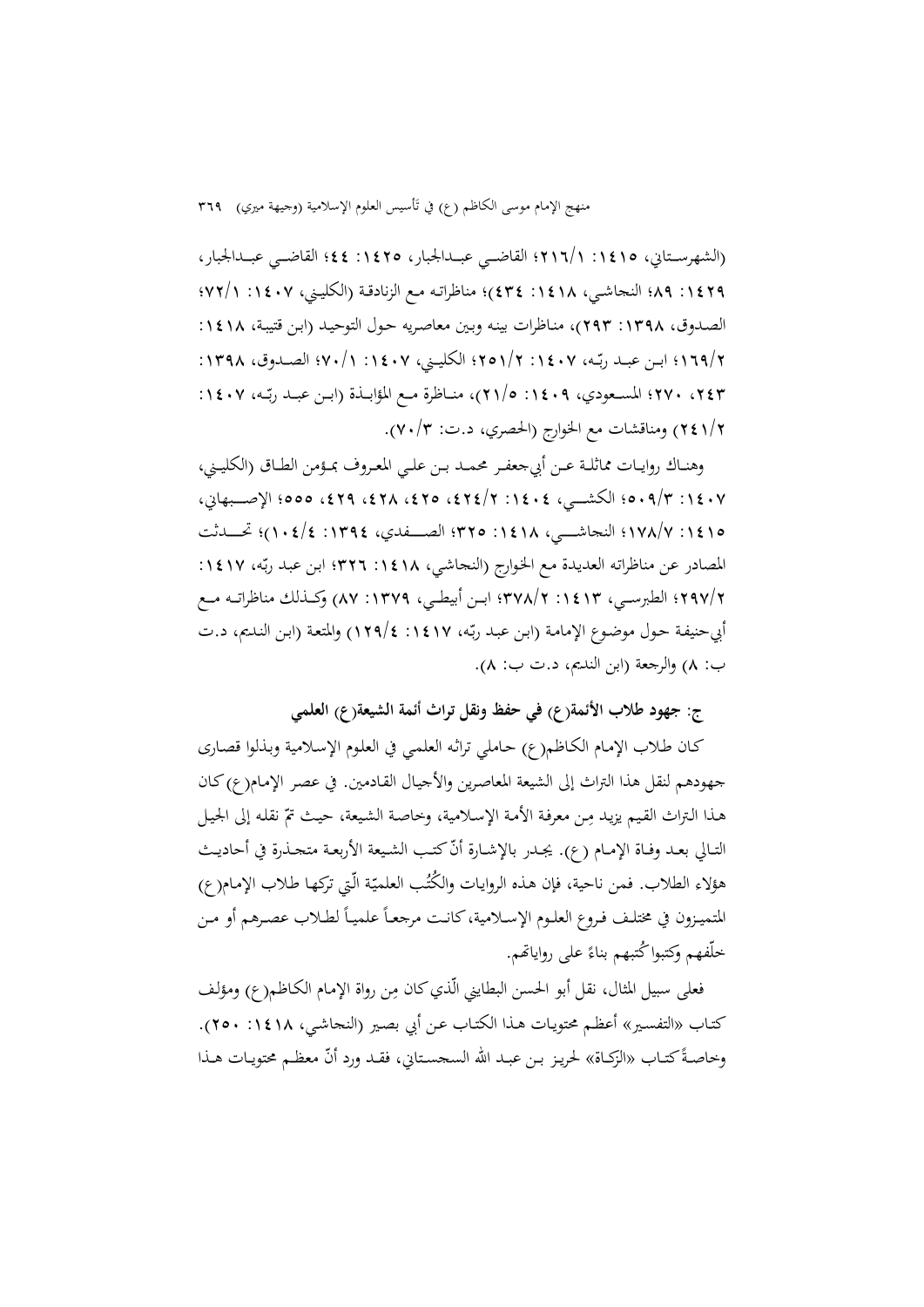الكتاب مأخوذة مِن فقيهين إماميين مشهورين هما زرارة بـن عـين ومحمـد بـن مسـلم (الصـدوق، :1385 374/2؛ الطوســي، :1407 92/4). يکفينــا الرجــوع إلــیكتــاب «علــل الشــرائع» لنجد أنّ معظم اقتباسات السحستاني في مسائل أخرى مأخوذة مِن زرارة ومحمد بن مسلم  $(1384 107 179)$  (الصلدوق، 1480) ،1747، 1748 ،297 ،289 ،377) ،289 ،379 ،379 ، ٣٣، ٣٦٢، ٤٤٧، ٤٤٥، ٤٥٥، ٣٥٥، ٣٦٢، ٣٧٢، ٣٧٤؛ مِن ناحية أخرى، كانت كتابات هذه المحموعـة مِن الطلاب متاحـة للجمهور، والتفت الناس إليهم للعثور على إجابـاتهم. علمي سبيل المثـال، صـفوان بـن يحـي؛ روى الروايـة الـتي وجـدها في كتـاب لمحمـد بـن مســـلم (الطوســـي، :1407 340/9). وجـــاء في التقريـــر: «عرضـــت علـــى أبي محمـــد صـــاحب العسكر عليهالسلام كتـاب يوم وليلة ليونس فقـال لي: تصنيف مَن هـذا؟ فقلت: تصنيف يونس مـولي آل يقطـين. فقـال: أعطـاه الله بكـل حـرف نـوراً يـوم القيامـة» (النجاشـي، ١٤١٨: ٤٥٠). وقـال أيضــاً: «هــذا ديـني وديـن آبــائي وهـو الحـقّ كلـه» (الكشـي، ١٤٠٤: ٧٨٠/٢)؛ وقـد اعتبرت هذه الكتب وسيلة لتثقيف الشيعة في عهد الإمـامين العسـكريين(ع) عنـدما زاد ضـغط التقية على المجتمع الشيعي واستخدموها بشكل جيد (الصدوق، ١٣٩٨: ١٨/٢).

ومِـن عنـاوين هـذه الكتـب نسـتطيع أن نفهـم الـردود علـى المعارضـين والانحرافـات وعقـد الجلســات والمناقشــات وآرائهــم ونتائجهم.إضــافةً إلى تعريــف بعــض هـؤلاء الطــلاب، قــام النجاشي بـإدراج كتابـاتّمم في العلـوم الإسـلامية المختلفـة. رغـمَ أنّ الكثـير مِـن هـذه الكتابـات ضـاعَت الآن، فقـد لعبـت دورًا رئيسيًا في تأسيس هــذه العلـوم. وفيمـا يلـي نشـير إلى بعـض ً تلاميذ الإمام الكاظم(ع) الذين ذكرهم نجاشي فيكتابه رجال.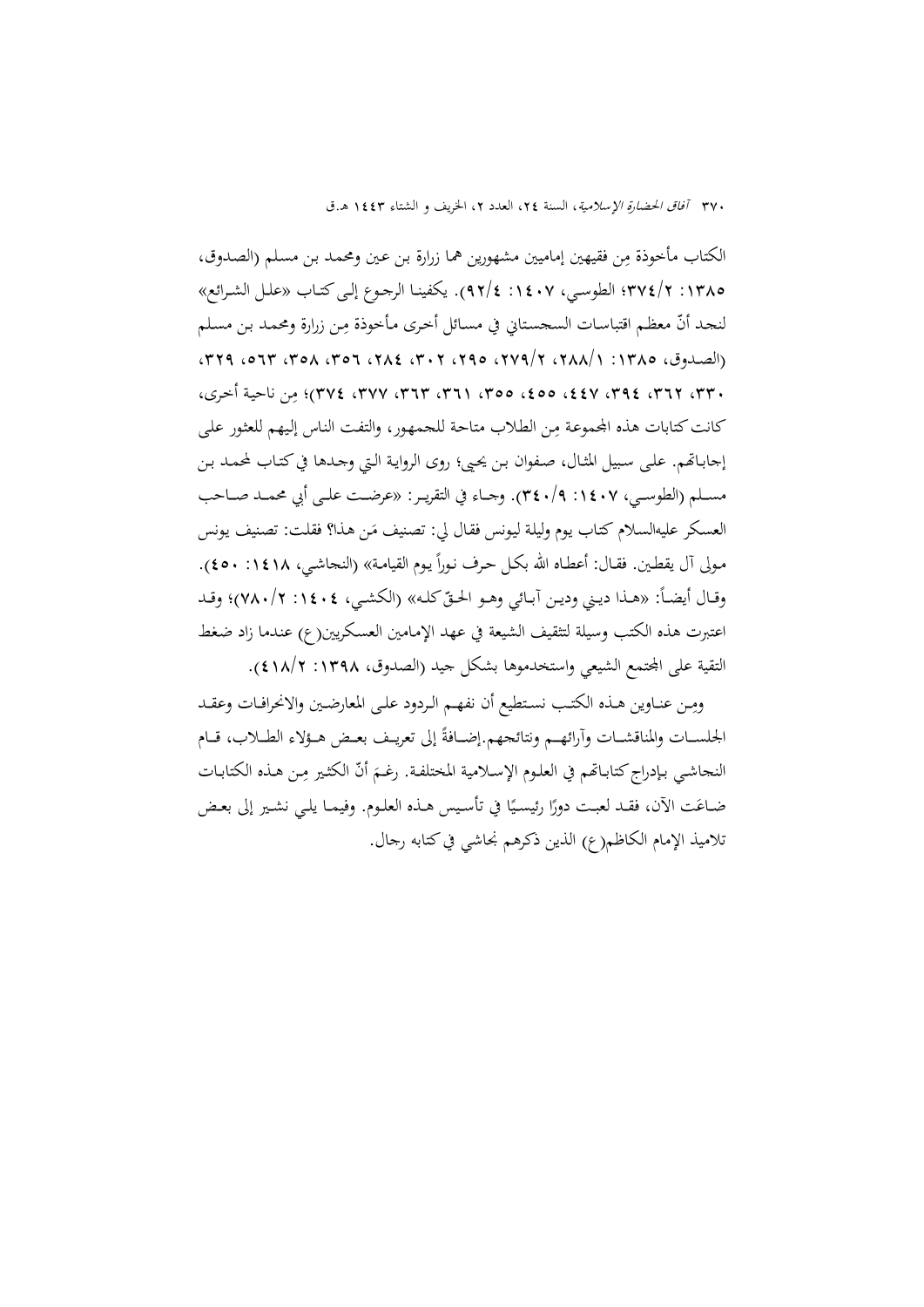منهج الإمام موسى الكاظم (ع) في تَأسيس العلوم الإسلامية (وجيهة ميري) ٣٧١

|                           | أمثلة مِن كتابات القرآنية لطلاب الإمام الكاظم (ع) |                   |
|---------------------------|---------------------------------------------------|-------------------|
| الصفحة                    | عنوان الكتاب                                      | اسم الطالب        |
| (النجاشي، ١٤١٨: ٣٤، ٣٦).  | «الشواهد مِن كتاب الله»،                          | حسن بن علي بن     |
|                           | «الناسخ والمنسوخ»                                 | فضّال             |
| (النجاشي، ١٤١٨: ٢٥٠).     | «كتاب التفسير»                                    | على بن أبي حمزه   |
|                           |                                                   | الكوفي            |
| (النجاشي، ١٤١٨: ٢٩٨).     | «كتاب التفسير»                                    | عیسی بن داود      |
|                           |                                                   | النّجار الكوفي    |
| (النجاشي، ١٤١٨: ٤٣١).     | «تفسير القرآن»                                    | وهيب بن حفص       |
|                           |                                                   | الجريري           |
|                           |                                                   | هشام بن سالم      |
| (النجاشي، ١٤١٨: ٤٣٤).     | «التفسير»                                         | الجواليقيّ        |
| (النحاشي، ١٤١٨: ٤٤٦-٤٤٨). | «تفسير القرآن»، «فضل                              |                   |
|                           | القرآن»                                           | يونس بن عبدالرحمن |

**أمثلة م (ع) ِنكتابات الفقهية لطلاب الإمام الكاظم اسم الطالب عنوان الکتاب الصفحة** إسماعيل بن موسی بن جعفر (ع) «کتاب الطهارة»، «الصلاة»، الحج»، ّ «الزکاة»، «الصوم»، « «الجنائز»، «الطلاق»، «النکاح»، «الحدود» (النجاشي، :1418 26). حسن بن علي بن فضال (النجاشي، :1418 ،34 «المتعة»، «الصلاة» ّ .(36 الحسين بن زيد بن علي بن الحسين (ع) «کتاب تختلف (يختلف) (النجاشي، :<sup>1418</sup> <sup>52</sup>). الرواية»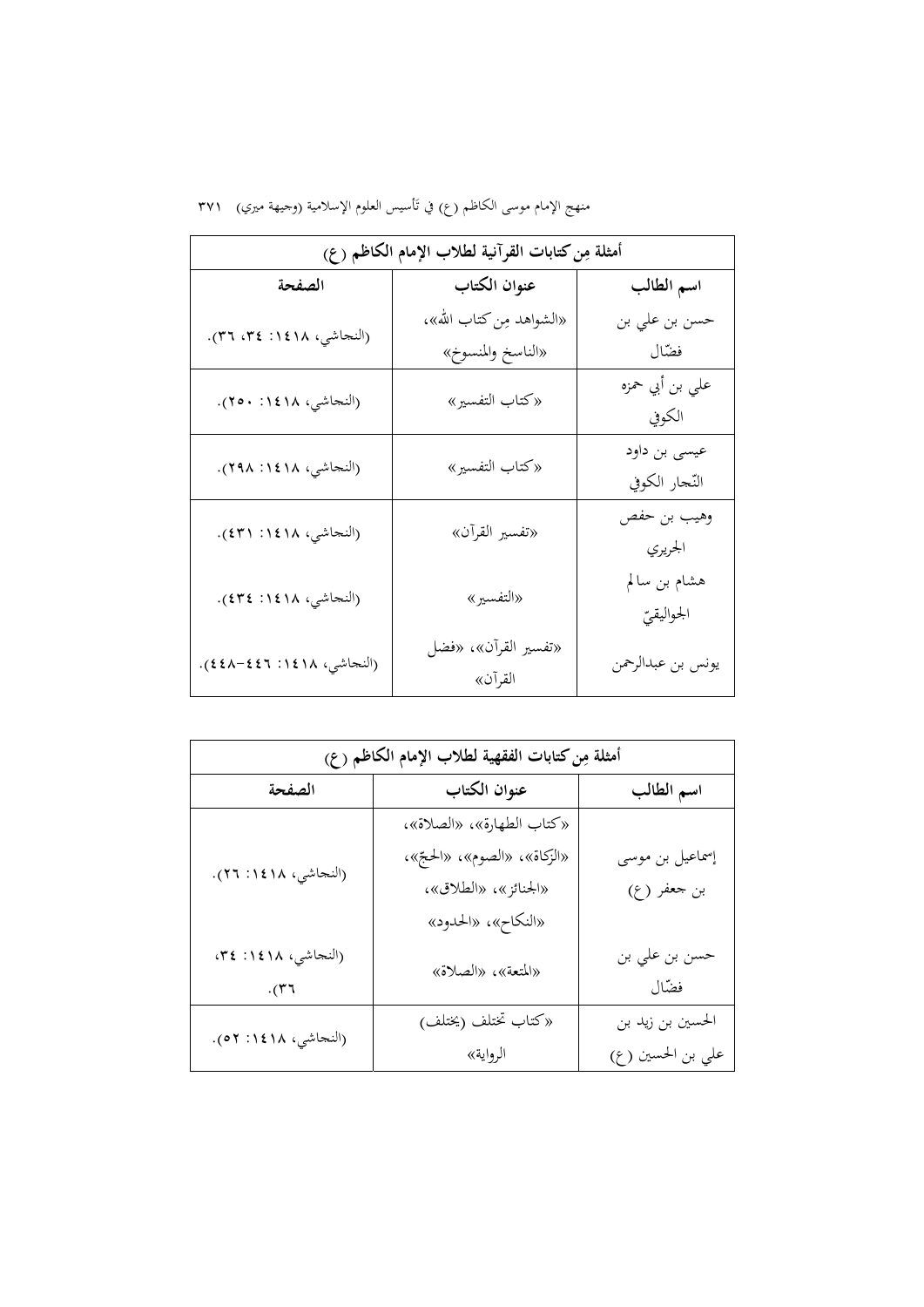|                                               | «كتاب تختلف الرواية فيه                                                                         | الحسين بن عثمان بن           |
|-----------------------------------------------|-------------------------------------------------------------------------------------------------|------------------------------|
| (النجاشي، ١٤١٨: ٥٣).                          | فمنها»                                                                                          | شريك                         |
| (النجاشي، ١٤١٨: ١١٧-<br>$\cdot$ (11 $\lambda$ | «تختلف الرواية عنه»                                                                             | ثعلبة بن ميمون               |
| (النجاشي، ١٤١٨: ١٢٦).                         | «أصل»                                                                                           | جميل بن درّاج<br>النخعيّ     |
| (النجاشي، ١٤١٨: ١٤٠).                         | «المناسك»                                                                                       | حمزة بن القاسم بن<br>على     |
| (النجاشي، ١٤١٨: ١٤١).                         | «كتاب الزكاة»، «كتاب<br>الصلاة»                                                                 | حمّاد بن عيسى<br>الكوفي      |
| (النجاشي، ١٤١٨: ١٤٤).                         | «كتاب الصلاة كبير»                                                                              | حريز بن عبدالله<br>السجستاني |
| (النجاشي، ١٤١٨: ١٦٦).                         | له كتاب مبوّب في «الفرائض»                                                                      | رفاع بن موسى<br>الأسدي       |
| (النجاشي، ١٤١٨؛ ٢١٤).                         | «كتاب في الحلال والحرام»                                                                        | عبدالله بن مسكان             |
| (النجاشي، ١٤١٨: ٢١٥).                         | (قيل إنه صنّف ثلاثين<br>كتب)، «كتاب الوضوء»،<br>«كتاب الصلاة»، «كتاب<br>الزكاة»، «كتاب الفرائض» | عبدالله بن مغيرة<br>الكوفي   |
| (النجاشي، ١٤١٨: ٢٥٠).                         | «كتاب الصلاة»، «كتاب<br>الزكاة»، «كتاب جامع في<br>أبواب الفقه»                                  | علي بن أبي حمزة<br>الكوفي    |
| (النجاشي، ١٤١٨: ٥٢٦).                         | له كتاب في «الحج» يرويه كلّه<br>عن موسى بن جعفر (ع)                                             | على بن عبيدالله بن<br>حسين   |
| (النجاشي، ١٤١٨: ٢٨٠).                         | «كتاب المتعة»                                                                                   | عباس بن موسى<br>(ورّاق)      |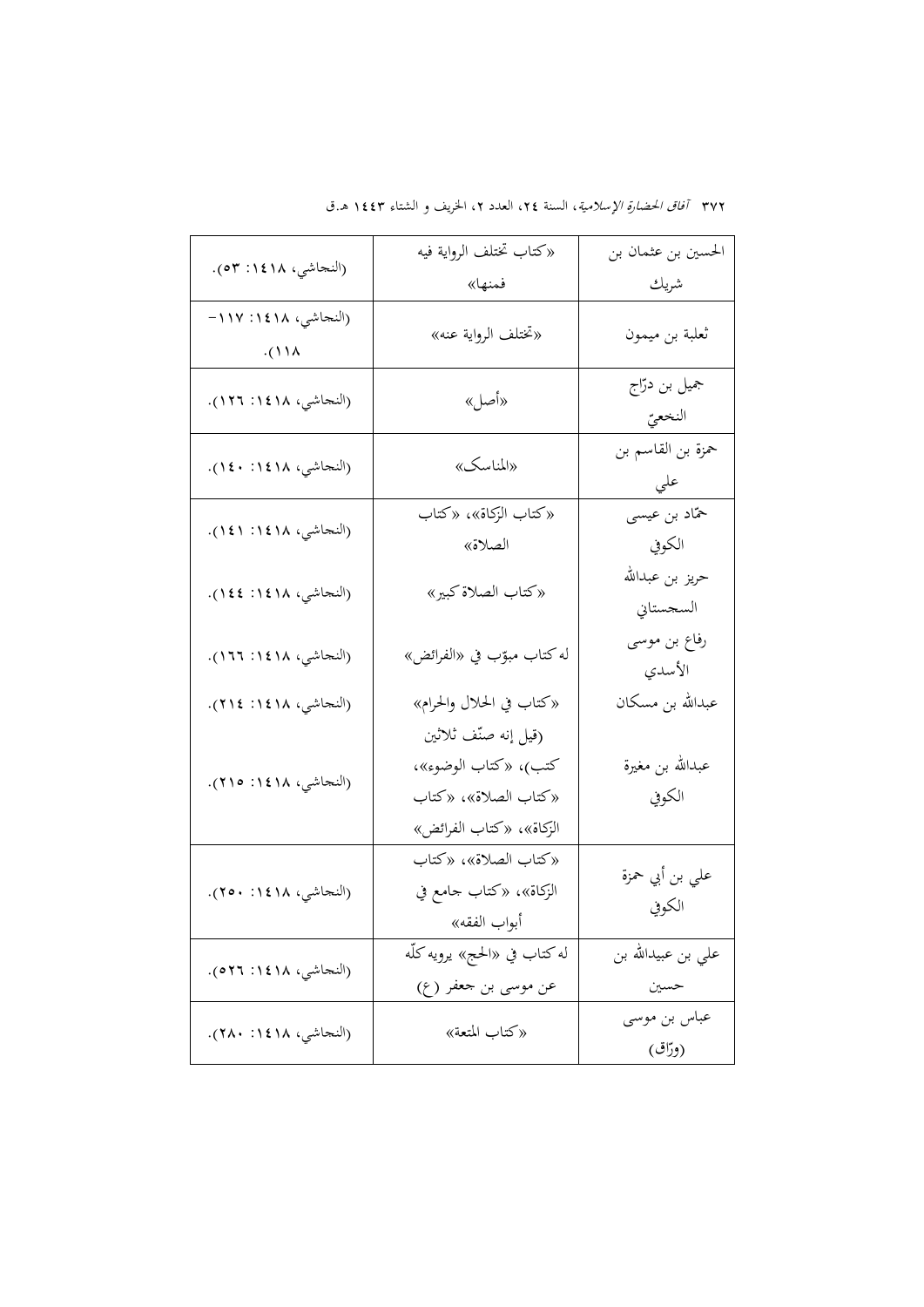منهج الإمام موسى الكاظم (ع) في تَأسيس العلوم الإسلامية (وجيهة ميري) ٣٧٣

|                                      | «كتاب في منتسك الحج                                                                                         | عمر بن محمد                                 |
|--------------------------------------|-------------------------------------------------------------------------------------------------------------|---------------------------------------------|
| (النجاشي، ١٤١٨: ٢٨٣).                | وفرائضه»                                                                                                    | الكوفي                                      |
| (النجاشي، ١٤١٨: ٣٠٠).                | «كتاب المياه»، «كتاب<br>القضايا والأحكام»، «كتاب<br>الوصايا»، «الصلاة»                                      | عثمان بن عيسى<br>الكلابي                    |
| (النجاشي، ١٤١٨: ٣٠٥).                | كتاب مبّوب في «الحلال<br>والحرام»                                                                           | غياث بن إبراهيم<br>التميمي البصري           |
| (النجاشي، ١٤١٨: ٣٦٠).                | «كتاب يوم وليلة»                                                                                            | الفضل بن سليمان<br>الكاتب البغدادي          |
| (النجاشي، ١٤١٨: ٣٢٦–<br>$\cdot$ (۳۲۷ | «الحجّ»، «المتعة»، «يوم<br>وليلة»، «الصّلاة»، «مناسك<br>الحجّ»، «الصّيام»، «النكاح»،<br>«الطلاق»، «الرّضاع» | محمد بن أبيعمير<br>الأزدي البغدادي<br>الأصل |
| (النجاشي، ١٤١٨: ١٠١٠-                | «كتاب الحجّ»، «الصلاة»،                                                                                     | معاوية بن عمّار                             |
| $\cdot$ (2))                         | «يوم وليلة»، «الطلاق»                                                                                       | الدهنيّ الكوفي                              |
| (النجاشي، ١٤١٨: ٤١٣).                | «الحجّ»                                                                                                     | منصور بن حازم<br>البحلي الكوفي              |
| (النجاشي، ١٤١٨: ٤٣٤).                | «الحجّ»                                                                                                     | هشام بن سالم<br>الحواليقيّ الجوزجاني        |
| (النجاشي، ١٤١٨: ٤٤١).                | «كتاب يوم وليلة»                                                                                            | يحيى بن القاسم<br>أبوبصير الأسدي            |
| (النجاشي، ١٤١٨: ٤٤٧).                | «كتاب الحجّ»                                                                                                | يونس بن يعقوب<br>البحلي الدهنيّ             |
| (النجاشي، ١٤١٨: ٤٤٦–<br>$.$ (٤٤٨     | «الزكاة»، «الشرائع»،<br>«الصلاة»، «العلل الكبير»،<br>«اختلاف الحجّ»، «الاحتجاج                              | يونس بن عبدالرحمن                           |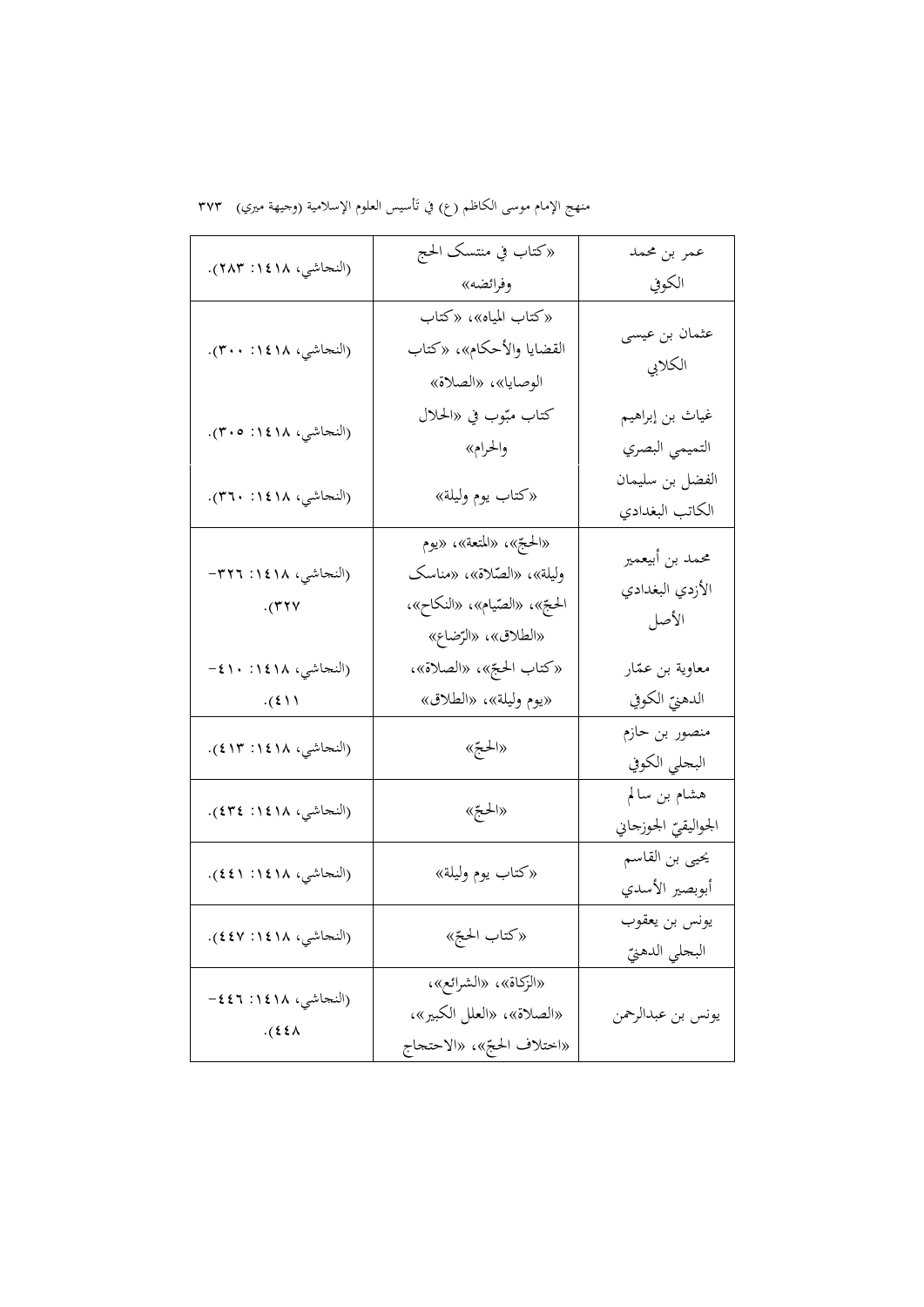|                      | في الطلاق»، «الفرائض»،                            |                  |
|----------------------|---------------------------------------------------|------------------|
|                      | «الفرائض الصغير»، «الجامع                         |                  |
|                      | الكبير في الفقه»،                                 |                  |
|                      | «التجارات»، «الحدود»،                             |                  |
|                      | «علل النكاح وتحليل المتعة»،                       |                  |
|                      | «النكاح»، «المتعة»،                               |                  |
|                      | «الطلاق»، «المكاسب»،                              |                  |
|                      | «الوضوء»، «البيوع                                 |                  |
|                      | والمزارعات»، «يوم وليلة»                          |                  |
|                      | أمثلة مِن كتابات الكلامية لطلاب الإمام الكاظم (ع) |                  |
| الصفحة               | عنوان الكتاب                                      | اسم الطالب       |
|                      | «ما نزل مِن القرآن في                             | إبراهيم بن محمد  |
| (النجاشي، ١٤١٨: ١٧). | أميرالمؤمنين( ع)»                                 | ثقفي             |
| (النجاشي، ١٤١٨: ٣٤-  | «الملاحم»، «الابتداء والمبتدأ»،                   | حسن بن علي بن    |
| $\cdot$ (۳۶          | «الرّد على الغالية»                               | فضّال            |
| (النجاشي، ١٨١:       | «كتاب شرائع الإيمان»                              | حمدان بن المعافي |
| $.$ (1۳۸             |                                                   |                  |
| (النجاشي، ١٨١:       | «كتاب في صفة الجنة والنار»                        | حنان بن سدير     |
| (150)                |                                                   | الكوفي           |
| (النجاشي، ١٨١:       | «كتاب صفة الجنّة والنار»، «كتاب                   | سعيد بن جناح     |
| (19)                 | قبض روح المؤمن والكافر»                           | الكوفي           |
| (النحاشي، ١٨١٤:      | «كتاب في التوحيد»                                 | الأبومالك        |
| $(7 \cdot 8)$        |                                                   | الحضرميّ         |
| (النحاشي، ١٨١:       | «كتاب في أصناف الكلام»                            | عبدالله بن مغيرة |
| . (710)              |                                                   | الكوفي           |
| (النجاشي، ١٨١٤:      | «كتاب الكفر والإيمان»، «كتاب                      | محمد بن أبيعمير  |
| $\cdot$ (۳۲۷         | البداء»، «الاحتحاج في الإمامة»،                   |                  |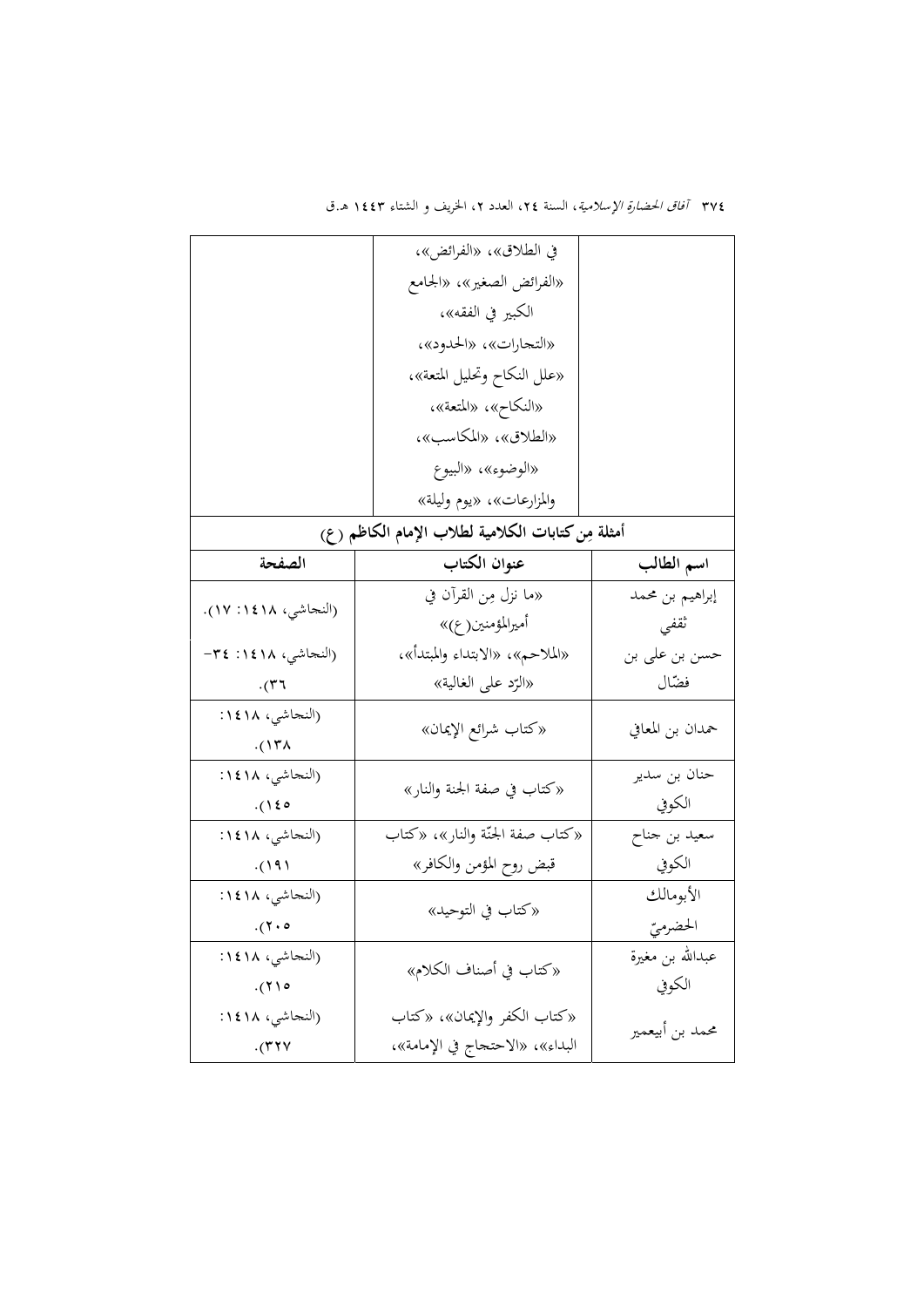منهج الإمام موسى الكاظم (ع) في تَأسيس العلوم الإسلامية (وجيهة ميري) ٣٧٥

|                               | «الملاحم»، «اختلاف الحديث»،                                                                                                                                                                                                                                                                                                                                                                                                                                                                                                                                                                                           |                            |
|-------------------------------|-----------------------------------------------------------------------------------------------------------------------------------------------------------------------------------------------------------------------------------------------------------------------------------------------------------------------------------------------------------------------------------------------------------------------------------------------------------------------------------------------------------------------------------------------------------------------------------------------------------------------|----------------------------|
|                               | «المعارف»، «التوحيد»                                                                                                                                                                                                                                                                                                                                                                                                                                                                                                                                                                                                  |                            |
| (النجاشي، ١٨١:<br>$.$ $(514)$ | «أصول الشرائع»                                                                                                                                                                                                                                                                                                                                                                                                                                                                                                                                                                                                        | منصور بن حازم<br>الكوفي    |
| (النجاشي، ١٨١:<br>$.$ $(5T)$  | كتاب في «شرائع» مبوّب                                                                                                                                                                                                                                                                                                                                                                                                                                                                                                                                                                                                 | وهيب بن حفص                |
| (النجاشي، ١٨١:<br>$.$ $(577)$ | «الفرائض»، «الإمامة»، «الدلالة<br>على حدث الأجسام»، «التوحيد»،<br>«الشيخ والغلام في التوحيد»،<br>«التدبير في الإمامة»، «الميزان»، «في<br>إمامة المفضول»، «الميدان»،<br>«إختلاف الناس في الإمامة»،<br>«الجبر والقدر»، «الحكمين»،<br>«القدر»، «الألفاظ»، «المعرفة»،<br>«الثمانية أبواب»، «الرّد على<br>الزنادقة»، «الرّد على أصحاب<br>الإثنين»، «التوحيد»، «الرّد على<br>هشام الجواليقي»، «الرّد علي<br>الصحاب الطبائع»، «الوصية والرّد<br>على منكريها»، «الرّد على المعتزلة<br>وطلحة والزبير»، «الرّد على المعتزلة»،<br>«الرّد على ارسطاليس (ارسطاطاليس)<br>في التوحيد»، «المحالس في التوحيد»،<br>«المحالس في الإمامة» | هشام بن الحكم              |
| (النجاشي، ١٨١:<br>$.$ $(575)$ | «المعراج»                                                                                                                                                                                                                                                                                                                                                                                                                                                                                                                                                                                                             | هشام بن سالم<br>الجواليقيّ |
| (النجاشي، ١٨١:                | «البداء»، «الإمامة»، «فضل                                                                                                                                                                                                                                                                                                                                                                                                                                                                                                                                                                                             | يونس بن                    |
| $.$ (22).                     | القرآن»، «الرّد على الغلاة».                                                                                                                                                                                                                                                                                                                                                                                                                                                                                                                                                                                          | عبدالرحمن                  |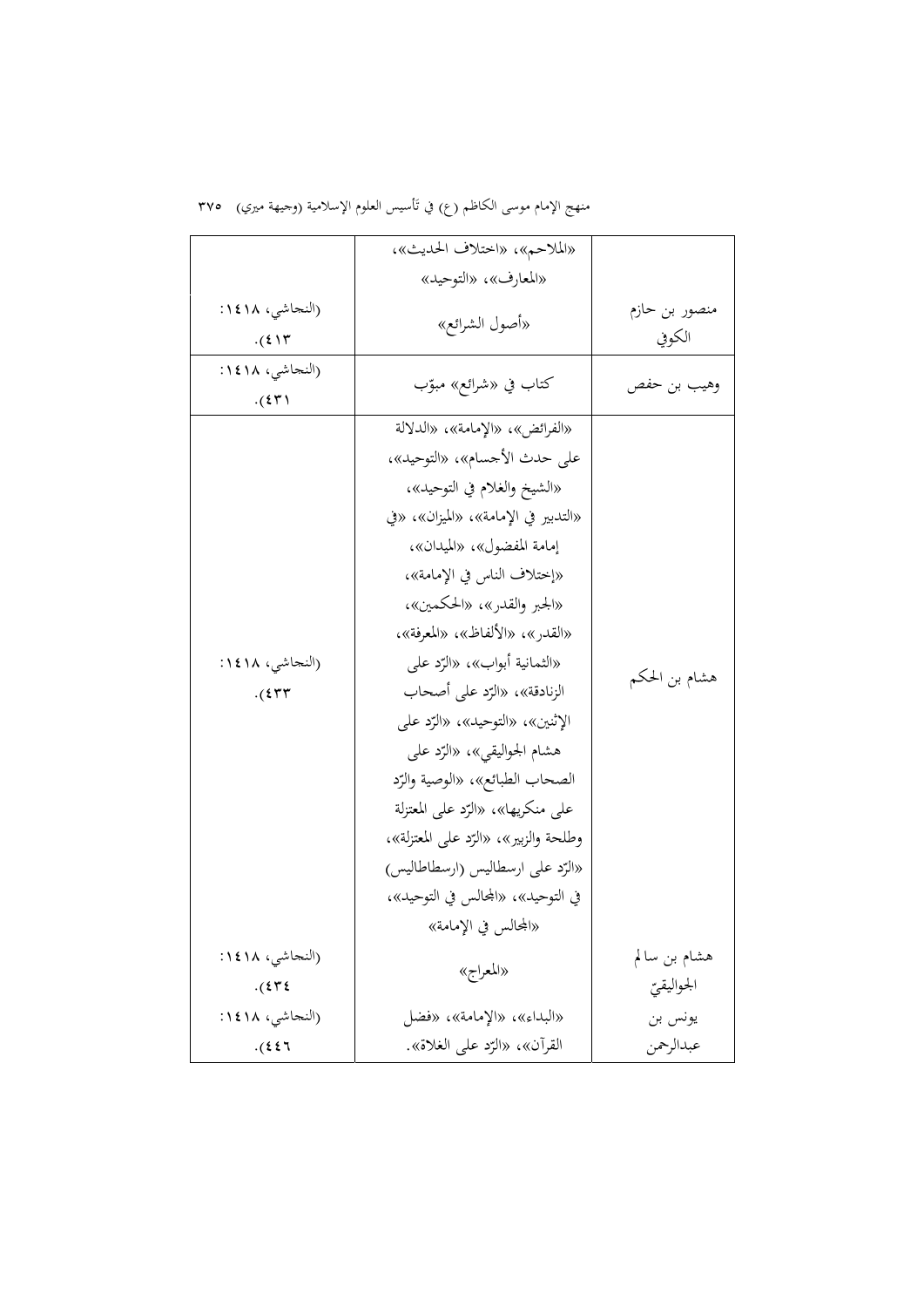### **.**3 **النتائج**

بعد والده النبيل، أصبح الإمام الكاظم(ع) رئيساً لجامعة الصادقين (ع)؛ حيث اتّخذ تأسيس العلـوم الإسـلامية مِـن أولوياتـه التربويـة لإحيـاء الإسـلام الصـحيح وعرضـه، ولمواجهـة المـدارس الفكريــة المنحرفــة، ولظهــور التيــارات المختلفــة في العلــوم الإســلامية والبــدع والانحرافــات الــتي حدثت في الإسلام.

كـان عـرض العلوم الإسـلامية، في ظـلّ ظـروف مليئـة بالضغوط والقمـع الحكـومي، يتطلّب الاعتماد على مناهج نشيطة. وبحسب الظروف السائدة، رتّب الإمام(ع) تدريس هذه العلوم مِـن خـلال طـريقين: الحلســات التربويـة المباشـرة والمراسـلات. المراسـلات الـتي يمكـن أن تلـبي احتياجـات تعليم الطـلاب حتى عنـدماكـان الإمـام(ع) في السـجن. إنّ تسـجيل العديـد مِن المراسلات في هذا الصدد يدلّ على هذا المنهج الأساسي في التعليم.

فكـانوا أئمـة الشيعة(ع) يعتقدون بهذه الحقيقـة أنّ حشـد الشعب والانتصار المؤقّت على العـدو وحـتى الاسـتيلاء علـى الحكومـة لا يكفـي؛ ومـا لم تكـن الحكومـة مدعومـة بقواعـد واعيـة ِ وملتزمة فلن يتحقق برنـامج الإصـلاح الإسـلامي. وعلـى هـذا الأسـاس، ـن أجـل الحفـاظ علـى م المدرسة والحفاظ على التفكير الصحيح لأهل البيت (ع)، اتخذوا طريقاً آخر، وهو فتح باب العلـم والمعرفـة للهـواة وبـاب التـدريب للطـلاب. في الواقـع،كـان أسـلوب الأئمـة(ع) مـع تـوفير التعليم العـام للنـاس هـو أسـلوب التـدريب الخـاص؛ وكـان مـن قِبَـل هـؤلاء الأشـخاص، ينتشـر ب الفقه وأحاديث أهـل البيت(ع) تـدريجياً إلى أمـاكن مختلفـة. كمـا اختـار الإمـام الكـاظم (ع)، مثـل آبائـه، تـدريب الطـلاب المتخصصـين في مختلـف العلـوم الإسـلامية كـمـنهج آخـر في مجـال التعلـيم. إضـافة إلى الحفـاظ علـى السلسـلة التعليميـة في العلـوم الإسـلامية، فقـد وفـر هـذا المـنهج التحضيرات المسبقة لنقـل هـذه العلـوم إلى الأجيـال القادمـة مِـن الشـيعة مِـن خـلال الروايـات وتجميع المصنفات، وبَمذه الطريق لعب دوراً هامّاً في تأسيس العلوم الإسلامية.

#### **الهامش**

.1 العلوم القرآنية هي العلوم التي تتناول التنزيل والتأويل والترتيب والجمع والكتابة والتلاوة والناسـخ والمنسوخ والإعجاز والمحکم والمتشابه (الزرقاني، د.ت: 27-28).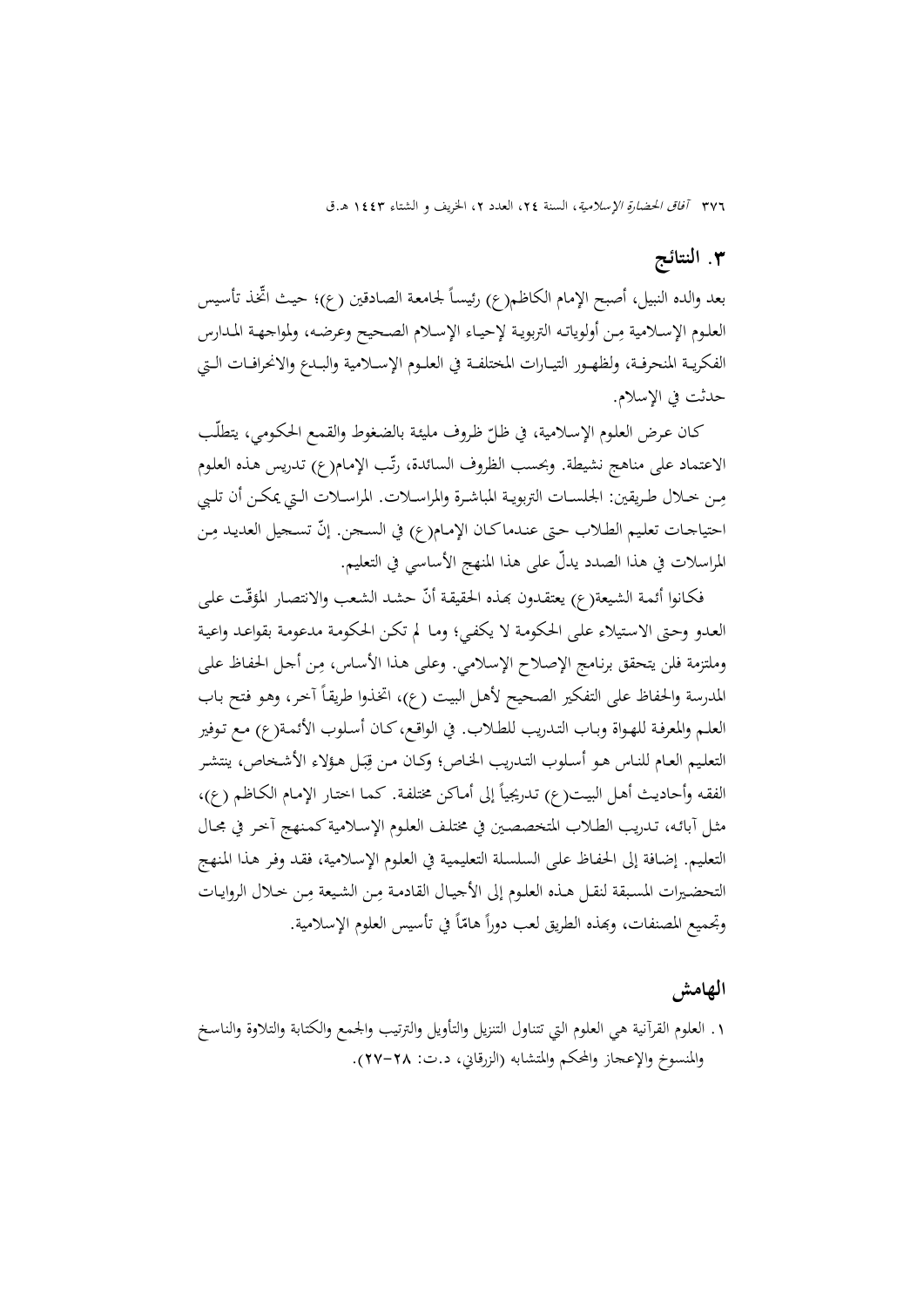منهج الإمام موسى الكاظم (ع) في تَأسيس العلوم الإسلامية (وجيهة ميري) ٣٧٧

**المصادر والمراجع**  \* القرآن الکريم. \* Ĕج البلاغة. ابن أبيالحديد، هبة االله عبدالحميد (1404) **شرح نهـج البلاغـة**، تحقيـق محمـد ابوالفضـل ابـراهيم، ط،2 قـم: مکتبة آيةاالله المرعشي النجفي. ابـن أبيشـيبة، عبـداالله بـن محمـد (1409) **المصـنف فـي الأحاديـث و الآثـار**، تحقيـقکمـال حـوت، ط،۱ الرياض: مکتبة الرشد. ابن أبيطي، يحيی (1379) **الحاوي في رجال الشيعة الإمامية**، د.ط، طهران: کتابخانه تاريخ اسلام. ابن أعثم، أحمد (1411) **الفتوح**، تحقيق علي شيري، ط،۱ بيروت: دارالأضواء. **الإمامـة و التبصـرة م** ، تحقيـق مدرسـة الإمـام المهـدي (عـج)، **ِ** ابن بابوية، علي بـن حسـين (1404) **ـن الحيـرة** ط،1 قم: مدرسة الإمام المهدي (عج). ابـن جـزري، محمـد بـن محمـد (1429) **غايـة النهايـة فـي طبقـات القـراء**، تصـحيح السـيد مجـدي فتحـي و شرف جمالالدين محمد، ط،۱ الطنطا: دار الصحابة للتراث. ابـــن حجـــر، أحمـــد بـــن علـــي العســـقلاني (1406) **لســـان الميـــزان**، ط،3 بـــيروت: مؤسســـه الأعلمـــي للمطبوعات. ابن شبة النميري، عمر بن شبه (1410) **تاريخ المدينة المنورة (أخبار المدينة النبوية)**، تحقيـق فهـيم محمـد شلتوت، ط،1 قم: دارالفکر. ابن شهرآشوب، أبوجعفر محمد بـن علـي (1379) **المناقـب آل أبيطالـب**، تصـحيح السـيد هاشـم الرسـولي، ط،1 قم: علامة. ابن طاووس، سيد علي بن موسى (1411) **مهـج الـدعوات و مـنهج العبـادات**، تحقيـق ابوطالـبکرمـاني و محمدحسن محرر، ط،1 قم: دارالذخائر. بن عبد رب ، شـهابالدين أحمـد (1417) **العقـد الفريـد**، تحقيـق مفيـد محمـد قميحـة، ط،<sup>3</sup> بـيروت: درالکتـب ّ ا ـه العلمية. ابـن عـدي، أبـو أحمـد الجرجـاني (1418) **الکامــل فــي ضــعفاء الرجــال**، تحقيـق عـادل أحمـد عبـدالموجود و عبدالفتاح أبو سنة، علي محمد معوض، د.ط، بيروت: الکتب العلمية. ابـن قتيبـة، عبـداالله بـن مسـلم (1418) **عيـون الأخبـار**، شـرح يوسـف علـي طويـل، د.ط، بـيروت: دارالکتـب العلمية. \_\_\_\_\_\_\_\_\_\_\_\_ (1992) **المعــارف**، تحقيــق ثــروت عکاشــة، ط،6 القــاهرة: الهيئــة المصــرية العامــة للکتاب.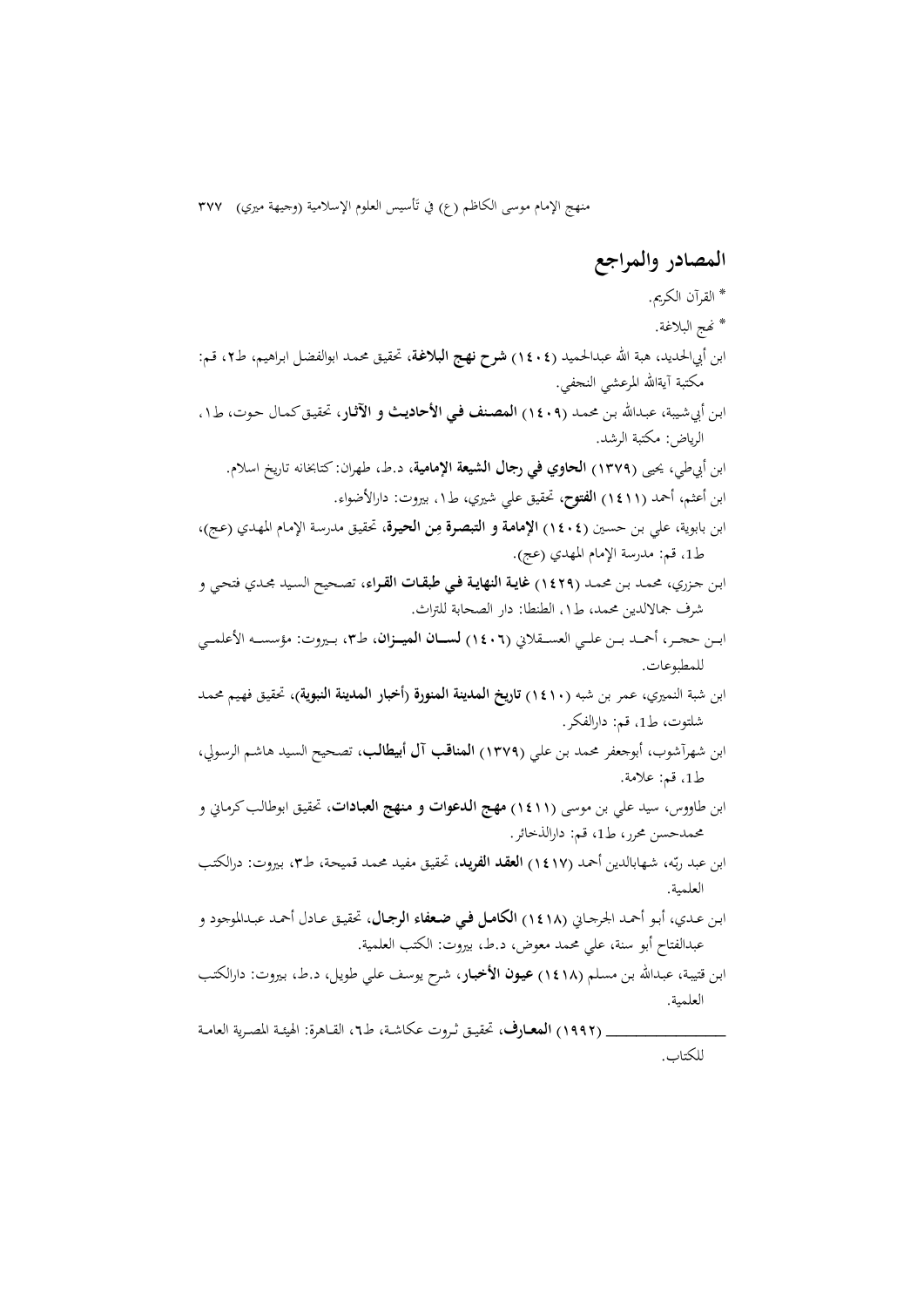ابن قولوية، جعفر بن محمد (1356) **کامل الزيارات**، ط،۱ النجف: العلامة الأميني. ابن النديم، محمد بن أبييعقوب (د.ت الف) **الفهرست**، د.ط، بيروت: دارالمعرفة. \_\_\_\_\_\_\_\_\_\_\_\_ (د.ت ب) **تکملة الفهرست**، د.ط، بيروت: دارالمعرفة.

ابـن همـام الإسـكافي، محمـد بـن همـام بـن سـهيل (1404) **التمحـيص**، تحقيـق مدرسـة الإمـام المهـدي (عـج)، قم: مدرسة الإمام المهدي (ع).

أبو نعيم، أحمد بن عبداالله (د.ت) **حلية الأولياء و طبقات الأصفياء**، د.ط، بيروت: دار الکتب العلمية. أبو ريه، محمود (1420) **أضواء علی السنة المحمدية أو دفاع عن الحديث**، ط،۱ قم: أنصاريان. الأحمدي الميانجي، علي (1426) **مکاتيب الأئمة (ع)**، تحقيق مجتبی فرجي، ط،۲ قم: دارالحديث. **کشف الغم** ، ط،1 قم: الشريف الرضي. **ّ** الإربلي، علي بن عيسی (1421) **ة في معرفة الأئمة**

الأسـترآبادي، شـرفالدين علـي الحسـيني (1409) **تأويـل الآيـات الظـاهرة ففـي ضـائل العتـرة الطـاهرة**، ط،۱ قم: النشر الإسلامي.

الأشـــعري، أبوالحســـن علـــي بـــن إسماعيـــل (1400) **مقـــالات الإســـلاميين و إخـــتلاف المصـــلين**، ط،3 ويسبادن: فرانس شتاينر.

الأشعري، سعد بن عبداالله (1360) **المقالات و الفرق**، ط،2 طهران: علمي و فرهنکی. الإصبهاني، أبوالفرج علي بن حسين (1415) **الأغاني**، ط،۱ بيروت: دار احياء التراث العربي. الأمين، السيد محسن العاملي (1406) **أعيان الشيعة**، د.ط، بيروت: دار التعارف للمطبوعات. البحراني، السيد هاشم بن سليمان (1374) **البرهان في تفسير القرآن**، ط،۱ قم: مؤسسة البعثة. البخـاري، أبيعبـداالله محمـد بـن إسماعيـل (1410) **صـحيح البخــاري**، ط،2 القـاهرة: جمهوريـة مصـر العربيـة،

وزارة الأوقاف، لجنة إحياءکتب السنة.

البرقــي، أحمــد بــن محمــد بــن خالــد (1371) **المحاســن**، تصــحيح و تعليــق جلالالــدين محــدث، ط،۲ قــم: دراالکتب الإسلامية.

البغـدادي، عبـدالقاهر بـن طـاهر بـن محمـد (1408) **الفـرق بـين الفـرق و بيـان فرقـة الناجيـة مـنهم**، د.ط، بيروت: دارالجيل.

\_\_\_\_\_\_\_\_\_\_\_\_\_\_\_\_ (1401) **أصول الدين**، ط،3 بيروت: دارالکتب العلمية.

ّ بکار، عبدالکريم (1432) **المسلمون بين التحدي و المواجة حول التربية و التعليم**، دمشق: دارالقلم. البلاذري، أحمـد بـن يحيـی بـن جـابر (1394) **أنسـاب الأشـراف**، تحقيـق محمـدباقر المحمـودي، د.ط، بـيروت: الأعلمي للمطبوعات.

البهائي، محمد بن حسين (1387) **مشرق الشمسين و إکسير السـعادتين**، تحقيـق مهـدي الرجـائي، تعليـق إسماعيل بن محمد حسين خواجوئي، ط٢، مشهد: العتبة الرضوية المقدسة، مجمع البحوث الإسلامية.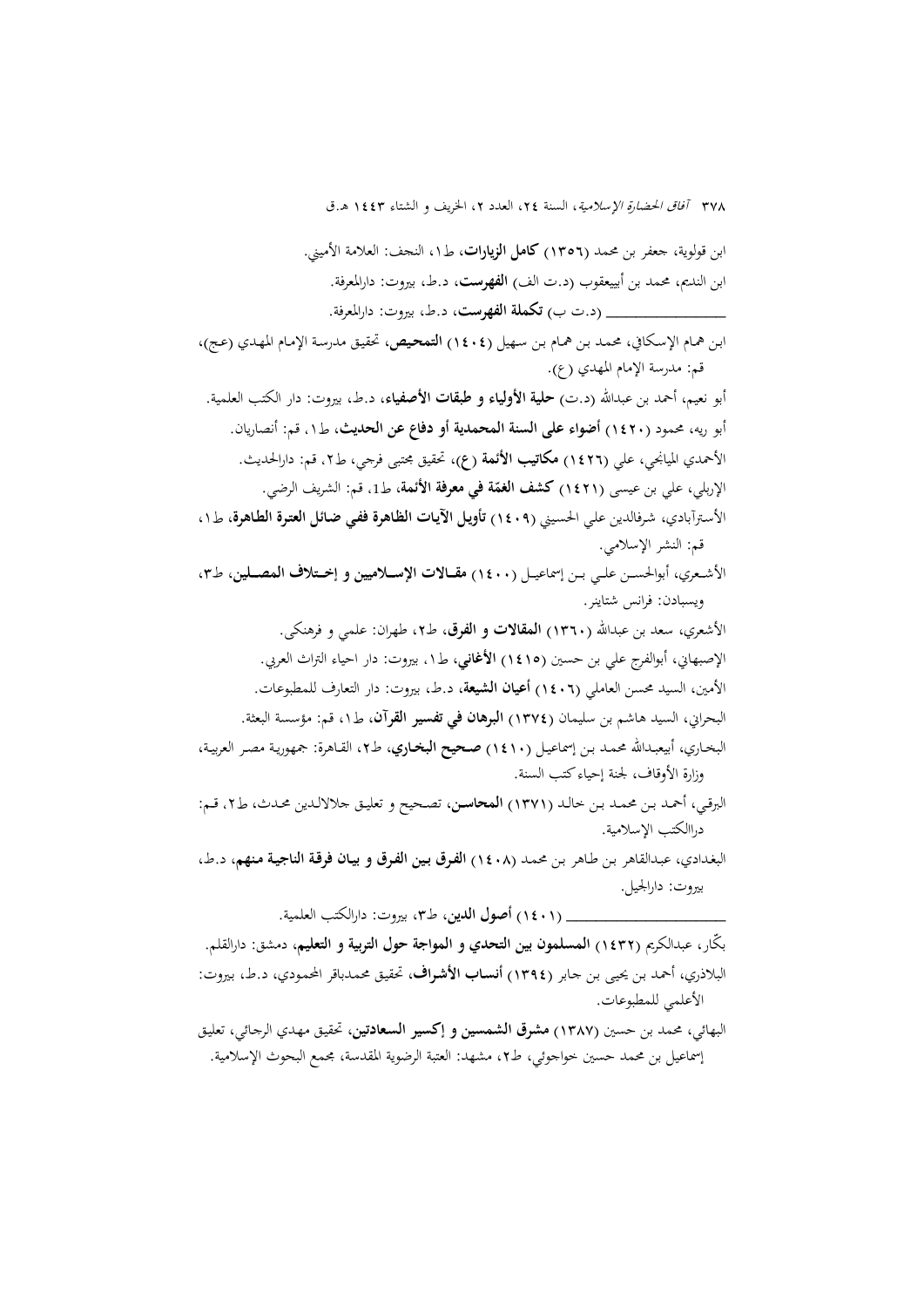منهج الإمام موسى الكاظم (ع) في تَأسيس العلوم الإسلامية (وجيهة ميري) ٣٧٩ الحر العاملي، محمد بن حسن (1409) **وسائل الشيعة**، تحقيـق مؤسسـة آل البيـت (ع)، ط،۱ قـم: مؤسسـة آل البيت (ع). الحـــاج حســـن، حســـين إبـــراهيم (1420) **الإمـــام الکـــاظم(ع) مســـيرة علويـــة مســـتمرة**، ط،۱ بـــيروت: دارالمرتضی. الحصـري، إبـراهيم بـن علـي قـيرواني (د.ت) **زهـر الآداب و ثمـر الألبـاب**، تحقيـق محمـد عبدالحميـد، د.ط، بيروت: دارالجيل. الحميري، عبداالله بن جعفر (1413) **قرب الأسناد**، تحقيـق موسسـة آل البيـت (ع)، ط،۱ قـم: موسسـة آل البيت (ع). الخطيــب البغــدادي، أحمــد بــن علــي (1406) **الکفايــة فــي علــم الروايــة**، تحقيــق أحمــد عمــر هشــام، ط،2 بيروت: دارالکتب العربي. الـدارمي، عبـداالله بـن عبـدالرحمن (1421) **مسـند الـدارمي المعـروف بسـنن الـدارمي**، تحقيـق حسـين سـليم داراني، ط،۱ الرياض: دار المغني. الــدينوري، أبوحنيفــه أحمــد بــن داوود (1368) **أخبــار الطــوال**، تحقيــق محمــد عبــدالمنعم عــامر و جمالالــدين شيال، ط،۱ قم: الرضي. الـذهبي، شمسـالدين محمـد بـن أحمـد (1414) **سـير أعـلام النـبلاء**، تحقيـق شـعيب ارنـاووط، ط،10 بـيروت: مؤسسة الرسالة. الزرقاني، محمد عبدالعظيم (د.ت) **مناهل القرآن في علوم القرآن**، بيروت: د.ط، دار احياء التراث العربي. السجسـتاني، إبـن أبيـداود عبـداالله بـن سـليمان (1423) **کتـاب المصـاحف**، ط،۱ القـاهرة: الفـاروق الحديثـة للطباعة و النشر. السيوطي، عبدالرحمن بن أبي بکر (1417) **تاريخ الخلفاء**، تحقيق إبراهيم صالح، ط،۱ بيروت: دار صادر. الشاکري، حسين (1417) **موسوعة المصطفی و عترته**، قم: نشر الهادي. الشامي، يوسف بن حاتم (1420) **الدر النظيم في مناقب الأئمة اللهاميم**، ط،۱ قم: الجامعة المدرسين. الشبسـتري، عبدالحسـين (1411) **أحسـن التـراجم لأصـحاب الإمـام موسـی الکـاظم (ع)**، مشـهد: المـؤتمر العالمي للإمام الرضا (ع). الشهرسـتاني، محمـد بـن عبـدالکريم (1415) **الملــل و النحــل**، تحقيـق أمـير علـي مهنـا و عليحسـن فـاعور، ط، بيروت: دارالمعرفة. الصدر، حسن (1375) **تأسيس الشيعة لعلوم الإسلام**، د.ط، بيروت: الأعلمی. الصــدوق، أبــوجعفر محمــد بــن علــي (1362) **الخصــال**، تحقيــق علــي أکــبر الغفــاري، ط،۱ قــم: الجامعــة المدرسين.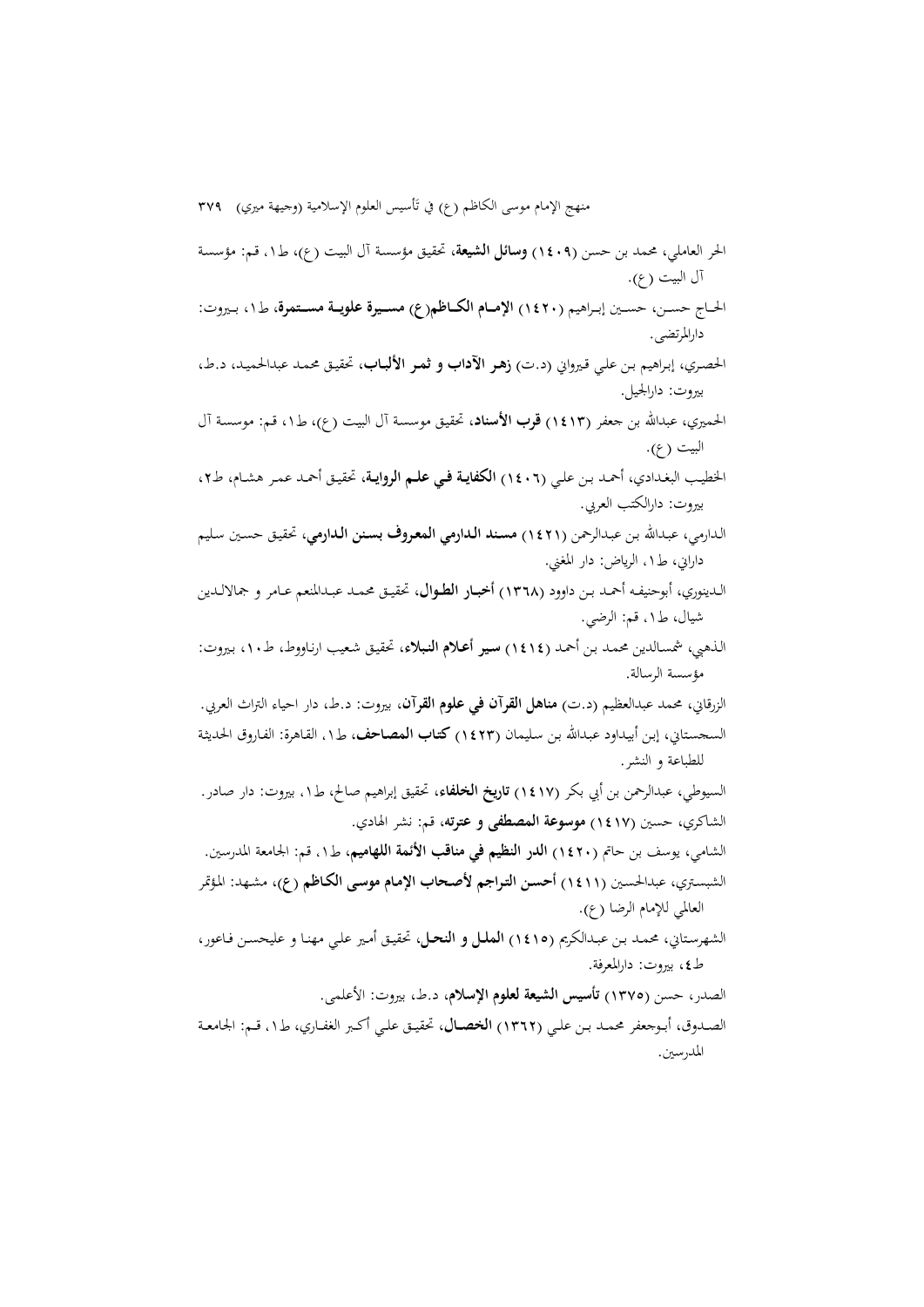| ِ (١٣٧٦) الأمالي، ط٦، طهران: كتابجي.                                                                                                     |
|------------------------------------------------------------------------------------------------------------------------------------------|
| (١٣٨٥) علـل الشـرائع، مقدمـة محدصـادق بحرالعلـوم، ط1، قـم: مكتبـة                                                                        |
| الداوري.                                                                                                                                 |
| (١٣٩٥) كمال اللين و تمام النعمة، تصحيح علي أكبر الغفاري، ط2،                                                                             |
| طهران: الإسلامية.                                                                                                                        |
| (١٣٩٨) ا <b>لتوحيد</b> ، تحقيق هاشم الحسيني، ط١. قم: جامعة المدرسين.                                                                     |
| (١٤٠٣) معــاني الأخبــار، حققــه علــي أكــبر الغفــاري، ط١. قــم: النشــر                                                               |
| الإسلامي.                                                                                                                                |
| ِ (١٤٠٦) ثواب الأعمال و أعقاب الأعمال، ط٢، قم: دار الشريف الرضي.                                                                         |
| (١٤١٣) مَ <b>ن لا يحضره الفقيه</b> ، تصحيح علي أكبر الغفاري، ط٢، قم: النشر                                                               |
| الإسلامي.                                                                                                                                |
| الصفار، أبوجعفر محمد بن حسن (١٤٠٤) بصائر الدرجات، تحقيق محسن كوجه باغي، ط٢، قم: مكتبة                                                    |
| آية الله المرعشي.                                                                                                                        |
| الصفدي، حليلالدين أيبك (١٣٩٤) ا <b>لوافي بالوفيات</b> ، تحقيق هلموت ريتر، ط١، بيروت: دارالنشر فرانز                                      |
| شتاينر.                                                                                                                                  |
|                                                                                                                                          |
| الطبرسي، أبومنصور أحمد بن علي (١٤١٣) الاحتجاج على أهل اللجاج، تحقيق إبراهيم بَمادري، ط١،                                                 |
| قم: أسوه.                                                                                                                                |
| ِ (١٣٨٦) الاحتجاج على أهل اللجاج، ط١. النحف: د.ن.                                                                                        |
| الطبرسي، علي بن حسن (١٣٨٥) <b>مشكاة الأنوار في غرر الأخبار</b> ، ط٢، النحف: المكتبة الحيدرية.                                            |
|                                                                                                                                          |
| الطبرسي، فضل بن حسن (١٣٩٠) إ <b>عـلام الـورى بـأعلام الهـدى</b> ، تقـدم حسن خرسـان، طـ3، طهـران:<br>دارالكتب الإسلامية.                  |
|                                                                                                                                          |
| الطبري الإمامي، محمد بن جرير (١٤١٥) المستوشد في إمامة علي بن أبيطالب عليه السلام، تحقيق<br>أحمد محمودي، ط١. قم: مؤسسة الثقافة الإسلامية. |
| الطبري، محمد بن حرير (١٣٨٧) <b>تاريخ الأمم و الملوك</b> ، تحقيق محمد أبوالفضل إبراهيم، ط١، بيروت:                                        |
| دارالتراث.                                                                                                                               |
| الطوسي، محمد بن الحسن (د.ت) <b>فهرست كتب الشيعة وأصولهم</b> ، د.ط، قم، منشورات الرضي.                                                    |
| <sub>-</sub> (١٤٠٧) تهـلميب الأحكــام، تحقيــق حســن الموســوي خرســان، ط٤، طهــران:                                                     |
| دارالكتب الإسلامية.                                                                                                                      |
| _ (١٣٩٠) الاستبصار فيما اختلف مِن الأخبار، تحقيق حسن الموسوي حرسان،                                                                      |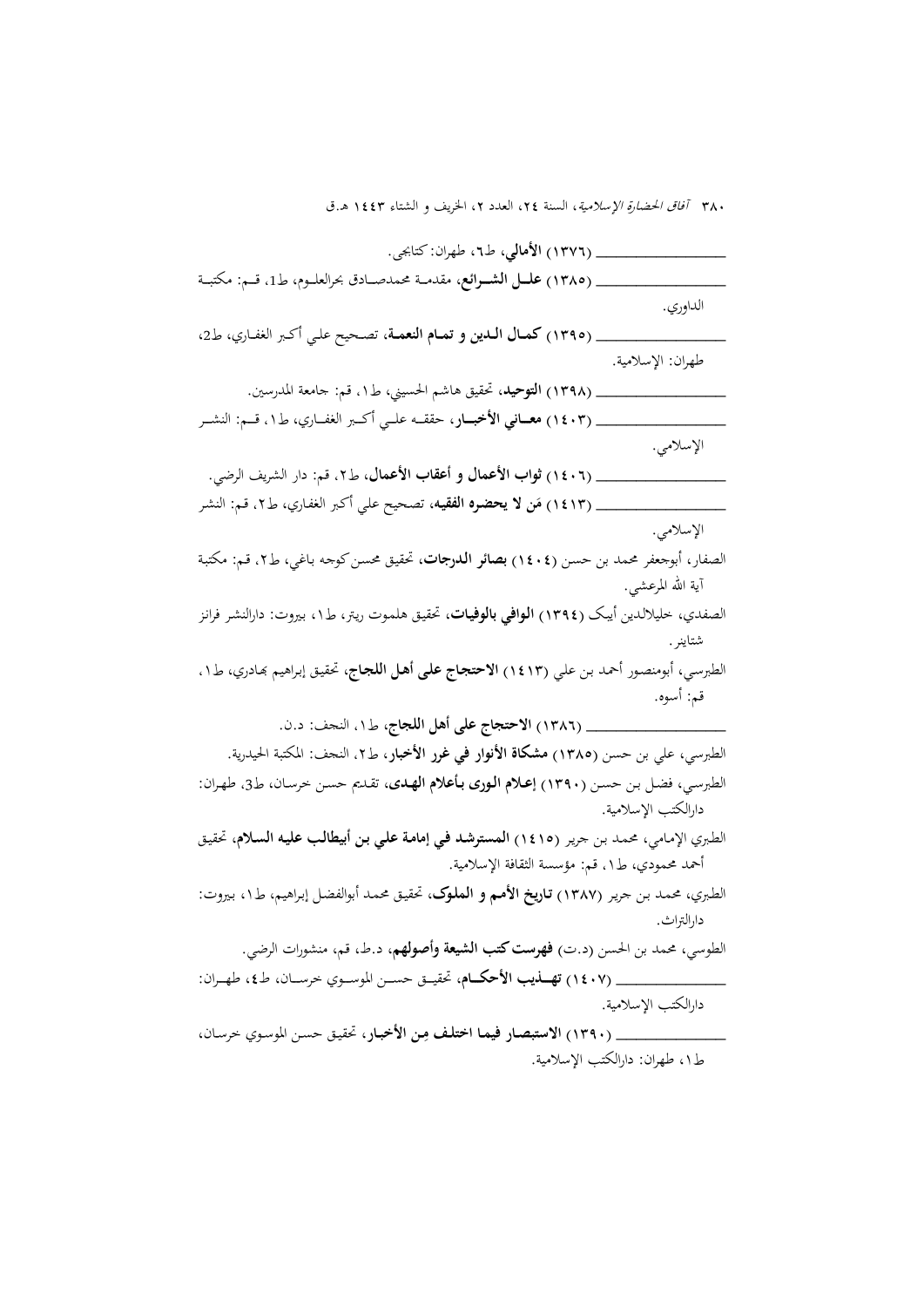منهج الإمام موسى الكاظم (ع) في تَأسيس العلوم الإسلامية (وجيهة ميري) ٣٨١ \_\_\_\_\_\_\_\_\_\_\_ (1411) **الغيبـة**، تحقيـق عبـداالله ēـرانى و علـي أحمـد ناصـح، ط،1 قـم: دارالمعـارف الإسلامية. **ّ** \_\_\_\_\_\_\_\_\_\_\_ (1411)، **د مصباح المتهج** ، ط،۱ بيروت: مؤسسة فقه الشيعة. **ّد و سلاح المتعب** الطهراني، محمد محسن بن علي (1420) **الذريعة الـی تصـانيف الشـيعة**، ط،۱ قـم و طهـران: إسماعيليـان قـم و الإسلامية طهران. العريضي، علمي بن جعفر (١**٤٠٩) مسائل عليّ بن جعفر و مستدركاتها**، تحقيق مؤسسة آل البيت(ع) لإحياء التراث ، ط،۱ قم: مؤسسة آل البيت(ع) لإحياء التراث. العسـکري، السـيد مرتضـی (1415) **القـرآن الکـريم و روايـات المدرسـتين**، ط،۱ طهـران: اجملمـع العلمـي الإسلامي. علــم الهــدی، الســيد مرتضــی علــي بــن الحســين (1998) **أمــالي المرتضــی؛ غــرر الفوائــد و درر القلائــد**، تصحيح محمد أبوالفضل إبراهيم، القاهرة: دارالفکر العربي. العياشي، محمد بن مسعود عيـاش السلمي (١٣٨٠) **تفسير العيّاشي**، تحقيق هاشـم الرسولي المحلاتي، ط1. طهران: العلمية. الفتـال النيسـابوري، محمـد بـن أحمـد (1423) **روضـة الـواعظين**، تحقيـق غلامحسـين اجملـدي و مجتبـی الفرجـي، ط1، قم: دليل ما. الفـيض الکاشـاني، محمـد بـن شـاه مرتضـی (1406) **الـوافي**، تعليـق ضـياءالدين علامـة، تصـحيحکمـال فقيـه إيماني، ط،1 إصفهان: مکتبة الإمام اميرالمؤمنين (ع). \_\_\_\_\_\_\_\_\_\_\_\_\_\_\_ (1415) **تفســير الصــافي**، تحقيــق حســين أعلمــي، ط،2 طهــران: مکتبــة الصدر. القاضي عبدالجبار، أحمد (1425) **المنية و الأمل**، تجميع أحمد بـن يحيـی، تحقيـق عصـامالدين محمـد، د.ط، الإسکندرية: دارالمعرفة الجامعية. \_\_\_\_\_\_\_\_\_\_ (1439) **فضــل الاعتــزال و طبقــات المعتزلــة**، تحقيــق فــؤاد ســيد، د.ط، بــيروت: دارالفارابي. قطبالـدين الراونـدي، سـعيد بـن هبـةالله (١**٤٠٧) سـلوة الحزين المعروف بـ الـدّعوات**، ط1، قـم: مدرسـه امام مهدي (عج). \_\_\_\_\_\_\_\_\_\_\_\_\_\_\_\_\_ (1409)، **الخرائج و الجـرائح**، ط،1 قـم: مؤسسـة الإمـام المهـدى عليـه السلام. الکشـي، محمـد بـن عمـر (1404) **اختيـار معرفـة الرجـال**، تلخـيص محمـد بـن حسـن الطوسـي، ط،1 قـم:

مؤسسة آل البيت(ع) لإحياء التراث.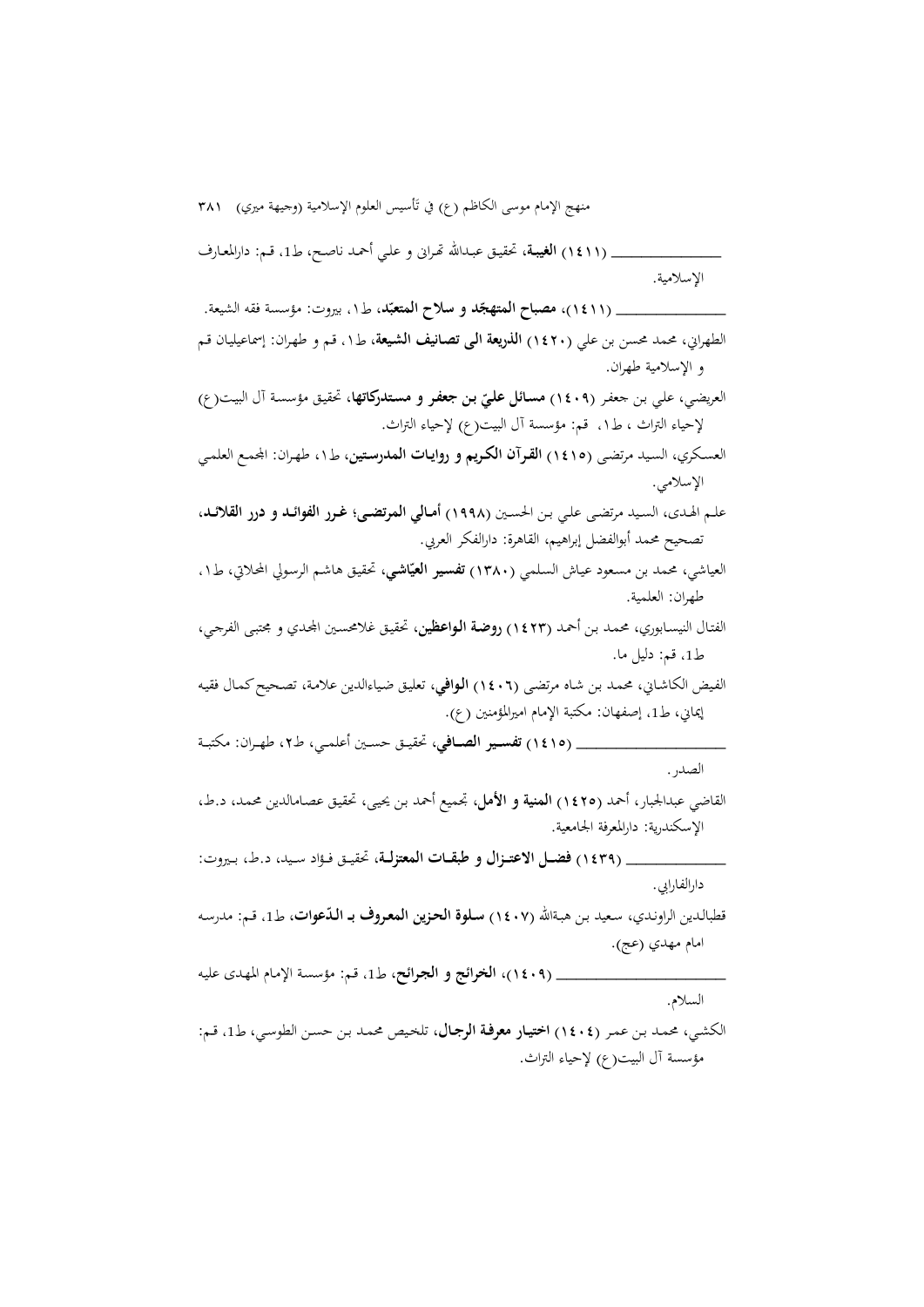الکليـــني، محمـــد بـــن يعقـــوب (1407) **الکـــافي**، تحقيـــق علـــي أکـــبر الغفـــاري، ط،4 طهـــران، دارالکتـــب الإسلامية.

**فوائـد الرجاليـة م** ، تحقيـق محيالـدين المامقـاني، **ِ** المامقـاني، عبـداالله (1431) **ـن تنقـيح المقـال فـي علـم الرجـال** قم: مؤسسة آل البيت(ع) لإحياء التراث.

- اجمللسي، محمد باقر (1403) **بحار الأنوار الجامعة لـدرر أخبـار الأئمـة الأطهـار**، ط،2 بـيروت: دار إحيـاء التراث العربي.
- **روضـة المتقـين فـي شـرح م** ، تحقيـق حسـين موسـوي **َ** اجمللسـي، محمـد تقـى (1406) **ـن لا يحضـره الفقيـه** کرماني و علي إشتهاردي، ط۲، قم: موسسة فرهنکي اسلامي کوشانبور.
- المز ، يوسـف بـن عبـدالرحمن بـن يوسـف (1400) **تهـذيب الكمـال فـي أسـماء الرجـال**، تحقيـق بشـار عـواد ّي معروف، ط،3 بيروت: مؤسسة الرسالة.
- المسـعودي، علـي بـن حسـين (1409) **مــروج الــذهب و معــادن الجــوهر**، ط،1 تحقيـق أسـعد داغـر، قـم: دارالهجرة.
	- معارف، مجيد (1392)، **تاريخ عمومی حديث با رويکرد تحليلی**، ط ،14 ēران: کوير.
		- المفيد، محمد بن محمد بن نعمان (1381) **الأمالي**، ط،1 النجف: مطبعة الحيدرية.

\_\_\_\_\_\_\_\_\_\_\_\_ (1413 الف) **الإرشاد في معرفة حجج االله علی العبـاد**، ط،1 قـم: مـؤتمر العـالمي للشيخ المفيد.

\_\_\_\_\_\_\_\_\_\_\_\_ (1413 ب) **الإختصاص**، ط،1 قم: مؤتمر العالمي للشيخ المفيد.

المقريزي، أحمـد بـن علـي (1424) **المـواعظ و الاعتبـار فـي ذکـر الخطـط و الآثـار**، تحقيـق أيمـن فـؤاد سـيد، د.ط، لندن: مؤسسة الفرقان للتراث الإسلامي. النجاشي، أبي العباس أحمد (1418) **رجال**، د.ط، تحقيق سيد موسی الشبيري، قم: النشر الإسلامي. النعماني، محمد بن إبراهيم (1397) **الغيبة**، ط،1 تصحيح علي أکبر الغفاري، طهران: صدوق.

#### **Resources**

Al-Amin, S. M. (1986). *Ayan al-Shi'a*. Beirut: Dar al-Ta'rif.

Abd al-Jabbar. (2004). *Al-Muniya wa Al-Amal*. compiled by Ahmad ibn Yahya, researched by Issam al-Din Muhammad, Alexandria: Dar al-Ma'rifah al-Jame'iyah.

\_\_\_\_\_\_\_\_\_\_\_\_\_. (2018). *Fazl Al-Etezal*. research by Fouad Sayyid, Beirut: Dar al-Farabi

Ash'ari, S. (1981)*. Al-Maghalat wa Al-Feragh*. Tehran: Scientific and Cultural. Ash'ari, A. (1980). *Maghalat Al-Islamiin*. Wiesbaden: Frans Steiner.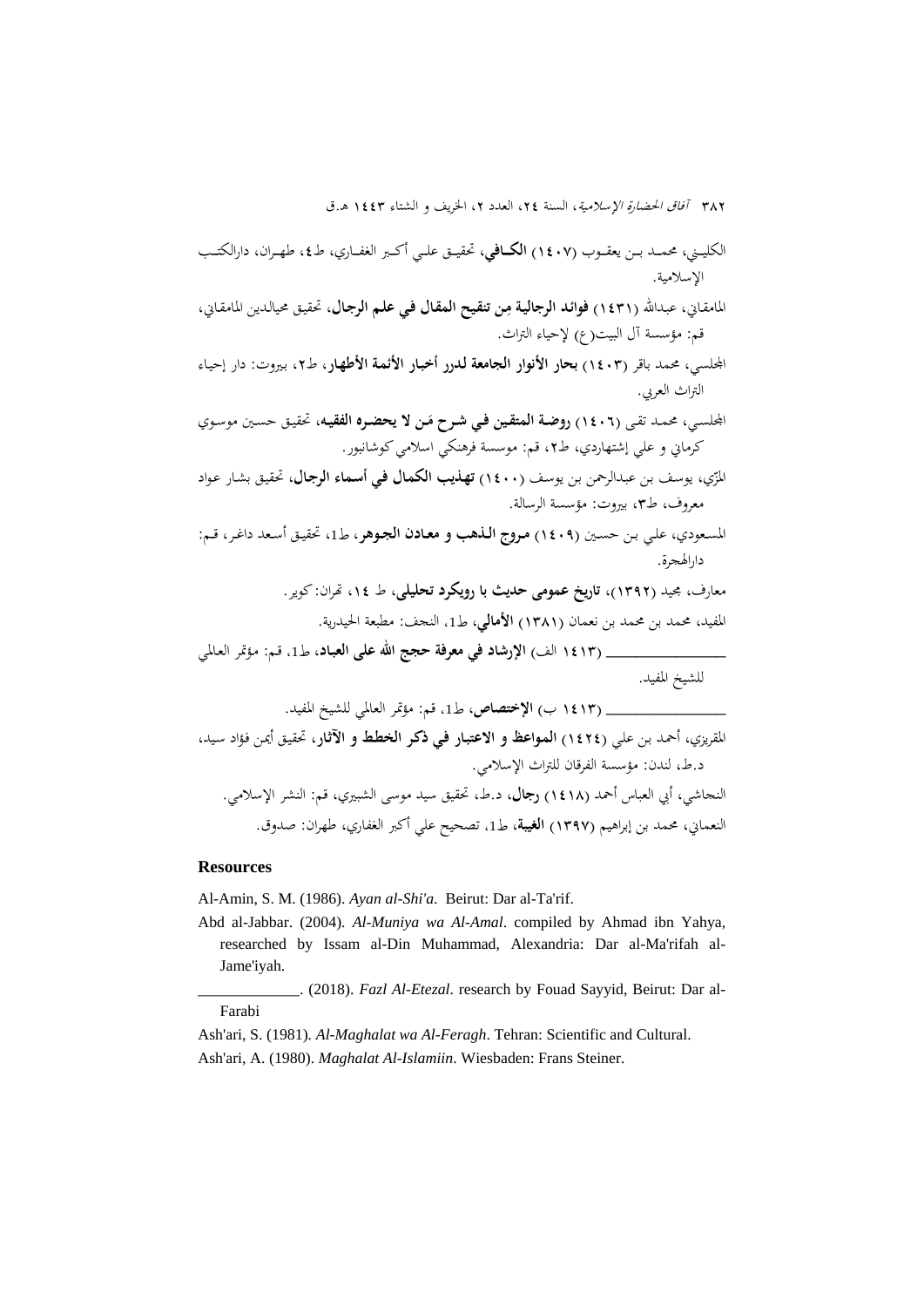منهج الإمام موسى الكاظم (ع) في تأسيس العلوم الإسلامية (وجيهة ميري) ٣٨٣

Astarabadi, A. (1989). *Taavil Al-Alaiat*. Qom: Islamic Publishing Foundation

- Arizi, A. (1989). *Masael Al-Ali ibn Ja'far*. investigation of Al-Bayt Foundation for the Revival of Heritage, Qom: Al-Bayt Foundation for the Revival of Heritage
- Alam al-Huda, S. M. (1998). *Amali al-Murtada; Gharr al-Fawid and Darr al-Qalaid*. edited by Muhammad Abu al-Fadl Ibrahim, Cairo: Dar al-Fikr al-Arabi.
- Ayashi, M. (2001). *Tafsir al-Ayashi*. research by Hashem Rasooli Mahallati, Tehran: Al-Almiyeh.
- Bahrani, S. H. (1995). *Al-Burhan in the Interpretation of the Qur'an*. Research on Islamic Studies, Ba'ath Foundation.
- Bukhari, M. (1990). *Sahih Bukhari*. Cairo: Republic of Egypt. Ministry of Endowments. Supreme Council for Islamic Affairs. The Committee for the Revival of the Books of the Sunnah.
- Barqi, A. (1992). *Al-Mahasin*. correction and suspension of Jalal al-Din Muhaddith, Qom: in the Islamic Books.
- Baghdadi, A. (1988). A*l-Farq Bin Al-Farq and Bayan Farqah Al-Najiyyah Minham*. Beirut: Dar Al-Jail.

\_\_\_\_\_\_\_\_\_\_\_\_ . (Undated). *Usul al-Din*. Beirut: Dar al-Kitab al-Almiyeh.

- Bakkar, A. (2011), *Muslims between the challenge and the debate over education and training*, Damascus: Dar al-Qalam.
- Blazeri, A. (2015). *Ansab al-Ashraf*. research by Mohammad Baqir Mahmoudi, Beirut: Al-Alami for publications.
- Bahaii', M. (2008). *Mashreq al-Shamsin and Elixir al-Saadatin*. research by Mahdi Raja'i, commentary by Ismail ibn Muhammad, Husayn Khajoui, Mashhad: Astana al-Radwiya al-Muqaddasah, Islamic Research Complex.
- Dinvari, A. (1989). *Akhbar al-Tawwal*. research by Abd al-Munaim Amer, Shayal, Qom: Al-Radhi.
- Al-Dhahabi, Sh. (1994). *Seiar Al-Nobala*. Tahiqiq Shoaib Arnaout, Beirut: Al-Risalah Foundation.
- Faiz Kashani, Mo. (1986). *Al-Wafi*. Commentary by Zia-ud-Din Allameh, Correction of Kamal Faqih Imani, Isfahan: School of Imam Amir al-Mo'menin.
- Faiz Kashani, Mo. (1995). *Tafsir al-Safi*. research by Hussein Aalami, Tehran: Sadr School.
- Hassari, Ib. (Undated). *Zahr Al-Adab va Samar Al-Albab*. by Mohammad Abdul Hamid, Beirut: Dar al-Jail.
- Al-Humairi, A. (1993). *Ghorb Al-Asnad*. research of Al-Bayt Institute (AS), Qom: Al-Bayt Institute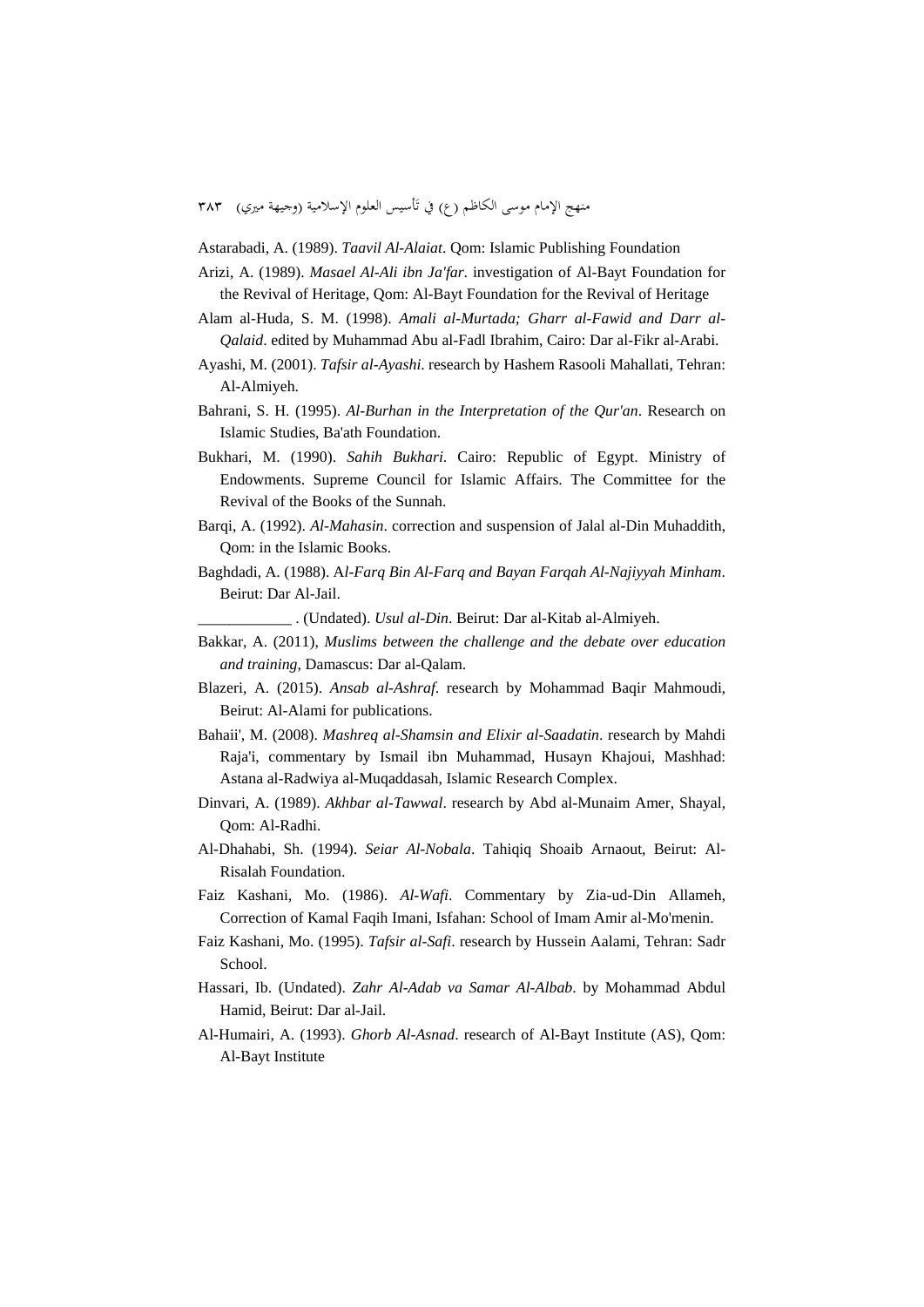- Hor Al-Ameli, M. (1989). *Vasael Al-Shiie*. research of Al-Bayt Foundation (AS), Qom: Al-Bayt Foundation
- Ibn Abi al-Hadid, A. (1984). *Sharh Nahj al-Balaghah for Ibn Abi al-Hadid*. research by Muhammad Abu al-Fadl Ibrahim, Qom: Ayatollah School
- Ibn Abi Shaybah, A. (1989). *Al-Musnaf Fi Al-Hadith wa Al-Athar*. Riyadh: Al-Roshd.
- Ibn Abi Tai, Y. (2000). *Al-Hawi Fi Rijal Al-Shi'a Al-Imamiya*. Tehran: Library of Islamic History.
- Ibn A'tham, A. (1991). *Al-Futuh*. research on Ali Shiri, Beirut: Dar al-Azwa.
- Ibn Babawiyyah, A. (1984). *Alemamt va Aljabsaret men Alheirat*. research of Imam Al-Mahdi School, Qom: Imam Al-Mahdi School
- Ibn Jazri, M. (2008). *Jhaiat Alnahaiat fi Tabaghat Alghorraa.* corrected by Sayyid Majdi Fathi and Sharaf Jamal al-Din Muhammad, Egypt: Dar al-Sahaba for inheritance.
- Ibn Hajar, A. (1986). *Lesan Almizan*. Beirut: Scientific Institute for Publications.
- Ibn Shahr Ashob, M. (2000). *Al-Manaqi Al-Abi Talib*. edited by Sayyid Hashim Rasooli, Qom: Allameh.
- Ibn Tawus, A (1991), *Mahj al-Dawaat wa Manhaj al-Ibadat*, research by Abu Talib Kermani and Mohammad Hassan Muharrar, Qom: Dar al-Zakhair.
- Ibn Abd Rabba. (1997). *Al-Aqd Al-Farid*. useful research of Muhammad Qumiha, Beirut: in the scientific book.
- Ibn 'Uday, A. (1998). *Al-Kamil fi zoafa Al-rejal*. research by Adel Ahmad Abd al-Mujud with the scientific participation of Abd al-Fattah Abu Sunnah, Ali Muhammad Mu'awwad, Beirut: The Book of Science.
- Ibn Qutaybah, A. (1998). *Ayoun al-Akhbar*. Sharh Yusuf Ali Tawil, Beirut: Dar al-Kitab al-Almiya.
- Ibn Qalwiya, J. (1997). *Kamil al-Ziyarat*. Najaf: Al-Allameh Al-Amini.
- Ibn Nadim, M. (undated). *Alfehrest*. Beirut: Dar al-Ma'rifah.
- Ibn Hammam al-Skafi, M. (1984). *Al-Tamhis*. Investigation of Imam Al-Mahdi School, Qom: Imam Al-Mahdi School.
- Isfahani, A. (1995). *Al-Aghani*. Beirut: Dar Al-Ahya Al-Tarath Al-Arabi.
- Kashi, M. (1984*). Ekhteiar Maarefat Al-Rijal*. Summarized by Muhammad Ibn Hassan Tusi, Qom: Al-Bayt Foundation for the Revival of Heritage
- Klini, M. (1987). *Al-Kafi*. research by Ali Akbar Ghaffari, Tehran, Islamic Library.
- Khatib Baghdadi, A. (1986). *Al-Kifaya*. research by Ahmad Omar Hisham, Beirut: Dar Al-Kitab Al-Arabi.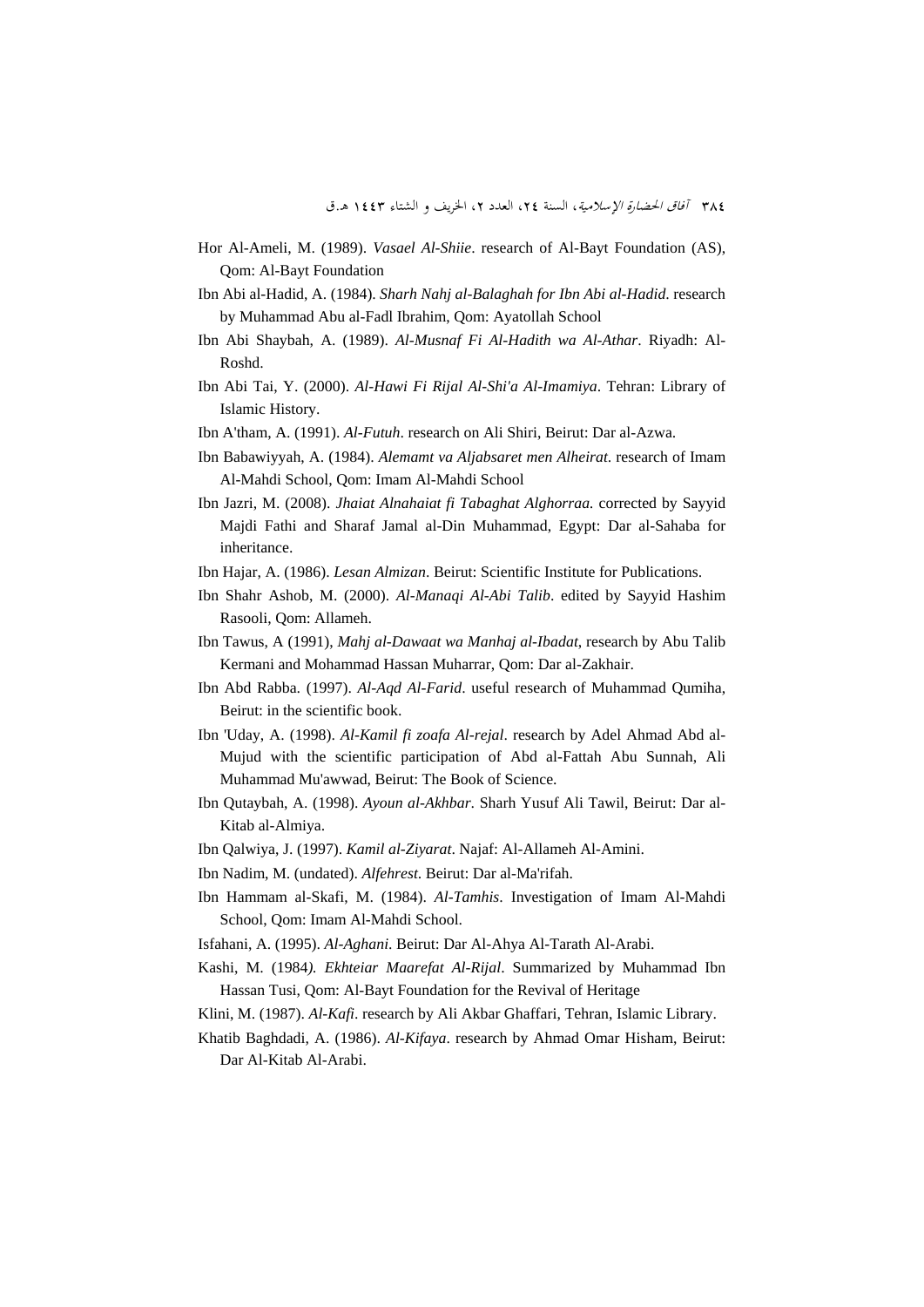منهج الإمام موسى الكاظم (ع) في تأسيس العلوم الإسلامية (وجيهة ميري) ٣٨٥

Mamqani, A. (2010). *Favaed Al-Rejaleeie*. research of Mohi-ud-Din Mamqani, Qom: Al-Bayt Institute for the Revival of Heritage.

Majlisi, M. Taqi. (1986). *Rozat Al-Mottaghin*. research by Hussein Mousavi Kermani and Ali Eshtehardi, Qom: Kushanpour Islamic Cultural Institute.

Majlisi, M. Baqir. (1983). *Bihar Al-Anwar Al-Jame'a Ladr Akhbar.* Beirut: *Al-Athar*.

Mofid, M. (1993). *Al-Arshad Fi Maarefa Hajjullah Ali Al-Abad*, Qom: Sheikh Mofid

\_\_\_\_\_\_\_\_\_. (1993). *Al-Ikhtasas* (b). Qom: Congress of Sheikh Mufid.

\_\_\_\_\_\_\_\_\_. (1992). *Tashih Al-Eteghadat*. research of Hossein Dargahi, Qom: Congress of Sheikh Mofid.

\_\_\_\_\_\_\_\_\_\_ . (2002). *Al-Amali*. Najaf: Al-Haydariyeh Press.

Najashi, A.A. (1998). *Rijal*. research by Sayyid Musa Al-Shabiri, Qom: Islamic Publishing.

Nomani, M. (1977). *Al-Jheibat.* edited by Ali Akbar Ghaffari, Tehran: Sadough.

- Sajistani, A. (2002). *Kitab al-Mus'haf*. Cairo: Al-Farooq al-Hadith for printing and publishing.
- Al-Shakeri, H. (1997). *Encyclopedia of Mustafa and Atrat*. Qom: Al-Hadi Publishing.

Sheikh Saduq, M. (1997). *Al-Amali*. Tehran: Ketabchi.

\_\_\_\_\_\_\_\_\_\_\_\_\_\_. (1978). *Al-Tawhid*. research by Hashem Hosseini, Qom: Teachers Association.

\_\_\_\_\_\_\_\_\_\_\_\_\_\_ . (2006). *Elal-Alsharia*. Introduction by Mohammad Sadegh Bahr al-Ulum, Qom: Al-Dawari School.

- \_\_\_\_\_\_\_\_\_\_\_\_\_\_. (1986), *Savab- Alaamal va Eghab- Alaamal*, Qom: Dar al-Sharif al-Radhi for publishing
- \_\_\_\_\_\_\_\_\_\_\_\_\_\_. (1983). *Ma'ani al-Akhbar*. research by Ali Akbar al-Ghaffari, Qom: Islamic Publishing.

\_\_\_\_\_\_\_\_\_\_\_\_\_\_. (2016). *Kamaluddin*. corrected by Ali Akbar Ghaffari, Tehran: Islamic.

Siouti, A. (1997). *Tarikh Al-Kholafa*. research by Ibrahim Saleh, Beirut: Dar Sader.

- Shami, Y. (2000). *Al-Dar Al-Nazim in the Manaqib of the Imams of God*. Qom: Teachers Association.
- Shahrestani, M. (1995). *Al-Melal va Al-Nehal*. research of Amir Ali Mahna and Ali Hassan Faour, Beirut: Dar al-Ma'rifah.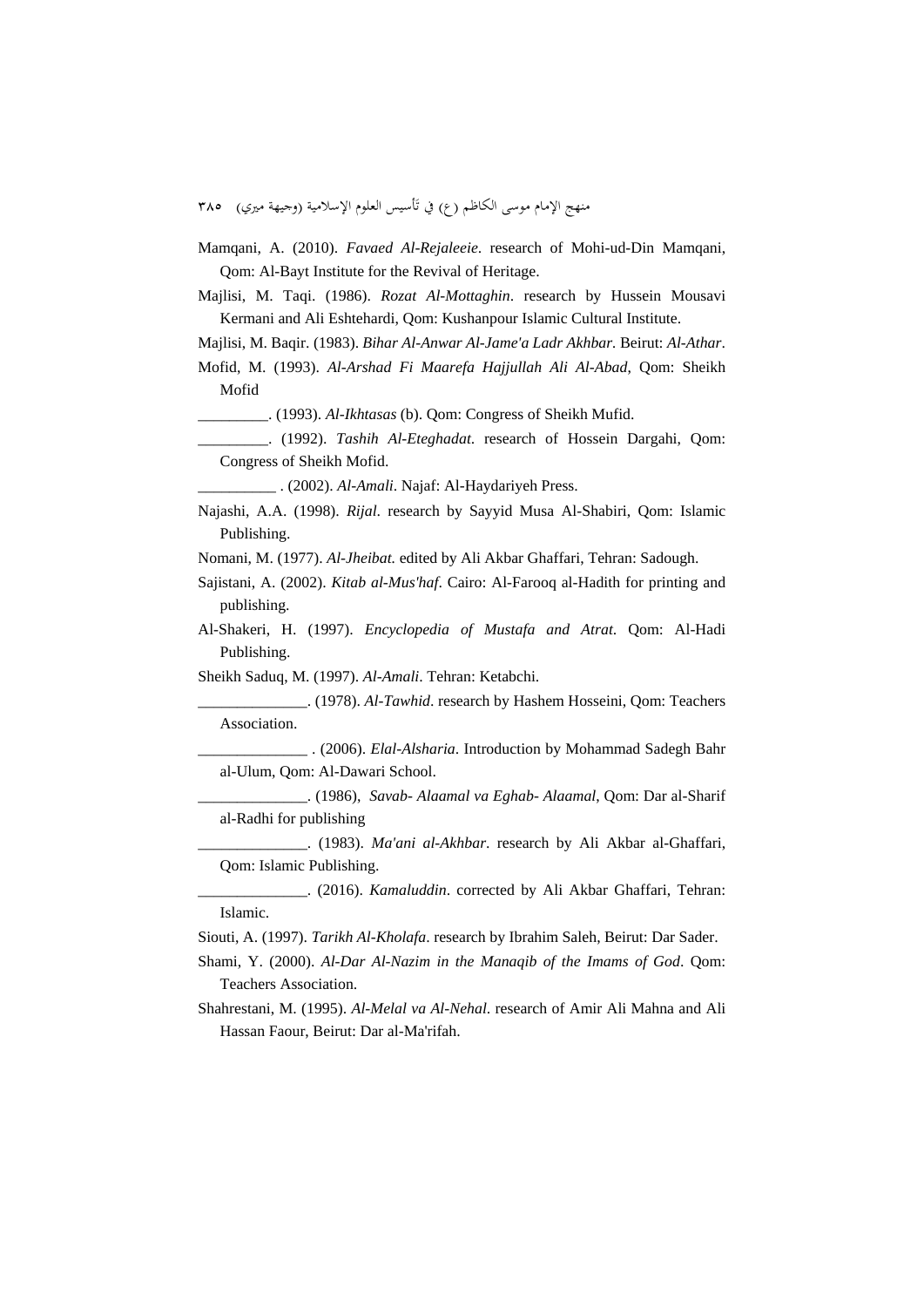- Saffar, M. (1984). *Basair al-Darjat*. Haqiq Mohsen Kooche Baghi. Qom: Ayatollah Al-Marashi School.
- Safadi, Kh. (2015). *Al-Wafi Belvafiat*. Research by Helmut Ritter, Beirut: Franz Steiner Publishing House
- Tabarsi, A. (1993). *Al-Ehtejaj*. research of Ibrahim Bahadori, Qom: Aswa.

\_\_\_\_\_\_\_\_\_. (1967), *Al-Ehtejaj*. Najaf: Bina

- Tabarsi, F. (Undated). *Elam Al-Vara*. with introduction by Hassan Khorsan, Tehran: Dar al-Kitab
- Tabarsi, A. (1966). *Mishka al-Anwar fi Gharr al-Akhbar*. Najaf
- Tabari Imami, M. (1995). A*l-Mustarshid in the Imamate of Ali ibn Abi Talib*. research by Ahmad Mahmoudi, Qom: Islamic Cultural Foundation.
- Tabari, M. (2008). *Tarikh Al-Omam va Al-Molook*. Research by Mohammad Abolfazl Ibrahim, Beirut: Dar Al-Tarath
- Tusi, M. (Undated). *Alfehrest*. Qom, Razi Publications
- \_\_\_\_\_\_\_. (1987). *Tahdhib al-Ahkam*. research by Hassan al-Musawi Khorsan, Tehran: Islamic Library.
- \_\_\_\_\_\_\_. (2011). *Al-Istibsar Fima Akhtalf Min Al-Akhbar*. research by Hassan Al-Musawi Khorsan, Tehran: Islamic Library.

Tehrani and Ali Ahmad Naseh, Qom: Dar al-Ma'arif al-Islamiya.

\_\_\_\_\_\_\_. (1991). *Al-Jheibat*. research of Ibadullah - Zarqani, Mohammad Abdul Azim. (Undated). *Manahl al-Quran fi Uloom al-Quran*. Beirut: Dar Al-Ahya Al-Tarath Al-Arabi.